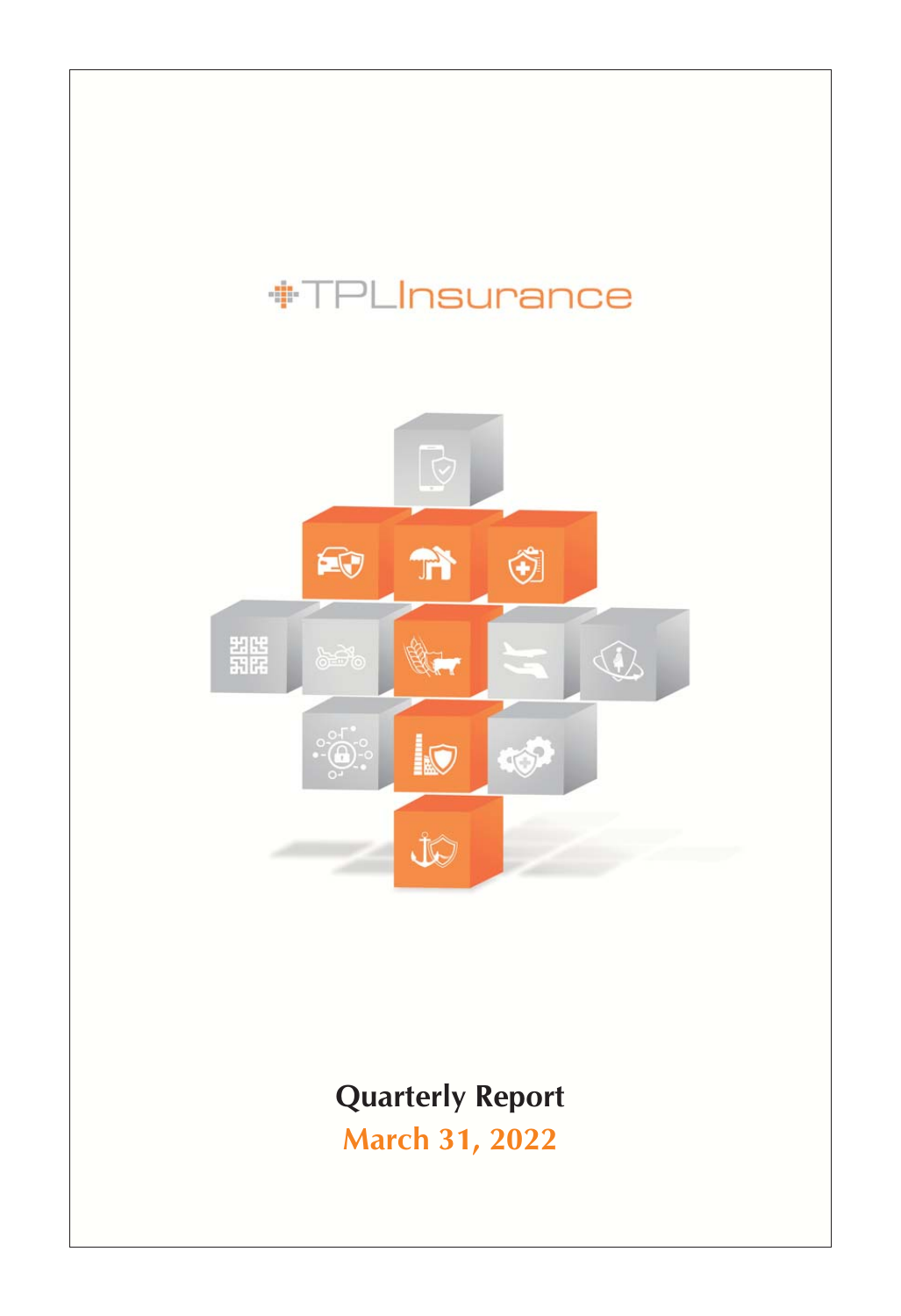# **TABLE OF CONTENTS**

| Company Information   |    |
|-----------------------|----|
| Geographical Presence | በ3 |
| Directors' Report     | 04 |

# **Financial Statements**

| Condensed Interim Statement of Financial Position   |     |
|-----------------------------------------------------|-----|
| Condensed Interim Statement of Comprehensive Income | 08. |
| Condensed Interim Statement of Changes in Equity    | 09  |
| Condensed Interim Cash Flow Statement               | 11  |
| Notes to the Condensed Interim Financial Statements |     |

# Annexure - A: Window Takaful Operations

| Condensed Interim Statement of Financial Position   | 24  |
|-----------------------------------------------------|-----|
| Condensed Interim Statement of Comprehensive Income | 25  |
| Condensed Interim Statement of Changes in Fund      | 26. |
| Condensed Interim Cash Flow Statement               | 27  |
| Notes to the Condensed Interim Financial Statements | 29  |

# Other Information

| Pattern of Shareholding  |  |
|--------------------------|--|
| Category of Shareholding |  |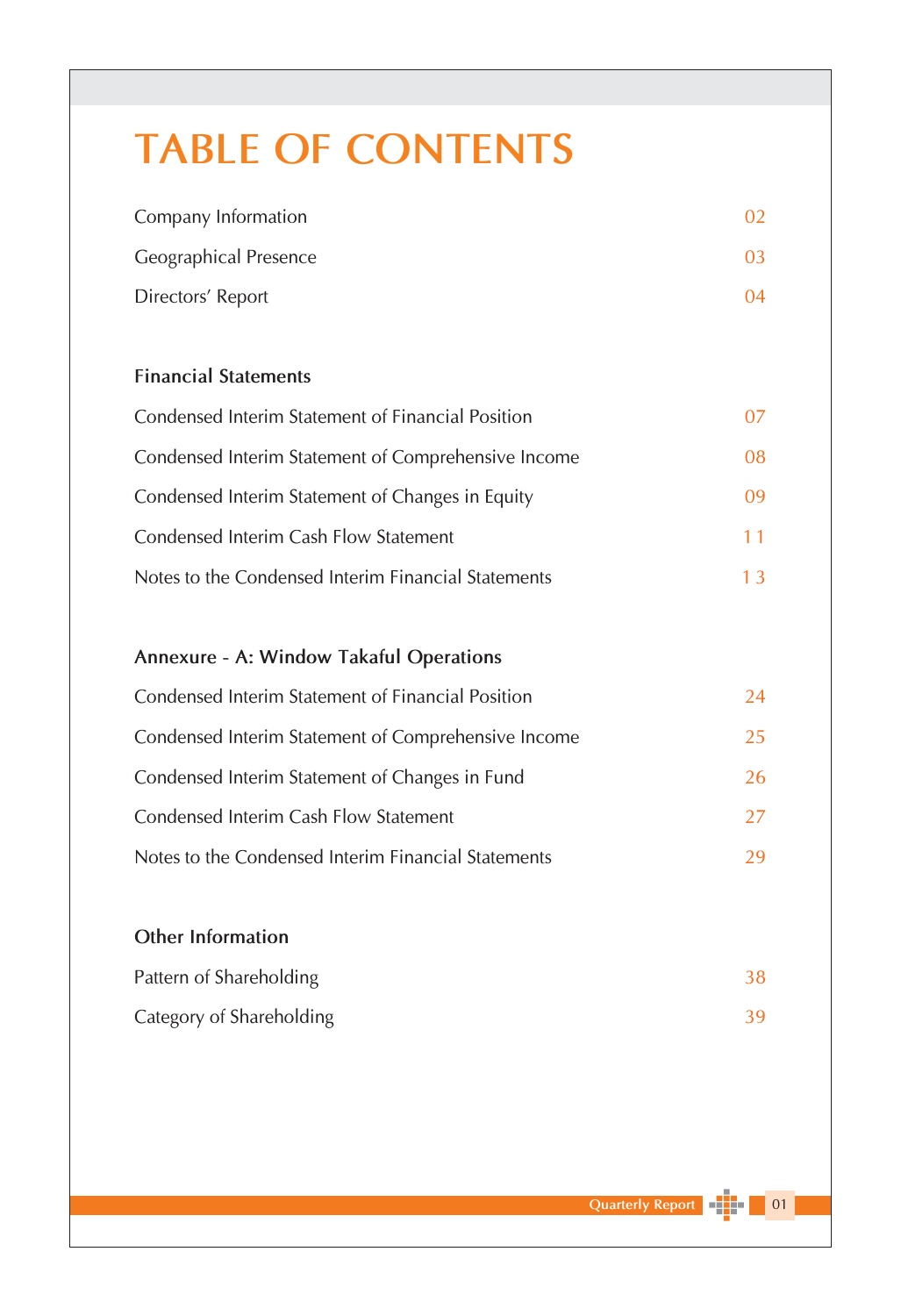# **COMPANY INFORMATION**

#### **BOARD OF DIRECTORS**

- Mr. Jameel Yusuf (S. St.) Mr. Ali Jameel Mr. Muhammad Aminuddin Ms. Naila Kassim Sved Nadir Shah Mr. Rana Asad Amin Mr. Andrew Borda Mr. Benjamin Brink
- Chairman Director Chief Executive Officer Director Director Director Director Director

#### **BOARD COMMITTEES**

#### Ethics, HR, Remuneration and **Nomination Committee**

Syed Nadir Shah Mr. Ali Jameel Mr. Rana Assad Amin Mr. Andrew Borda Mr. Nader Nawaz

Chairman Member Mombor Member Secretary

Chairman Member

Member Member Secretary

#### **Investment Committee**

| Mr. Ali Jameel         |
|------------------------|
| Mr. Andrew Borda       |
| Mr. Muhammad Aminuddin |
| Mr. Benjamin Brink     |
| Mr. Yousuf Zohaib Ali  |

#### **Audit Committee**

Syed Nadir Shah Chairman Mr. Rana Assad Amin Member Mr. Andrew Borda Member Mr. Hashim Sadiq Ali Secretary

#### **MANAGEMENT COMMITTEES:**

#### **Underwriting Committee**

Mr. Andrew Borda Chairman Mr. Altaf Ahmed Siddigi Member Syed Kazim Hasan Member Mr. Shumail Iqbal Secretary

#### **Claim Settlement Committee**

Mr. Muhammad Aminuddin Syed Ali Hassan Zaidi Mr. Yousuf Zohaib Ali Mr. Ovais Alam

Chairman Mombor Mombor Secretary

#### Reinsurance & **Co-insurance Committee**

Mr. Andrew Borda Mr. Altaf Ahmed Siddigi Sved Kazim Hassan Ms. Shadab Khan

Chairman Member Member Secretary

Chairman

Member

Member

Member

Member

Secretary

#### **Risk Management & Compliance Committee**

Mr. Andrew Borda Syed Kazim Hasan Mr. Muhammad Aminuddin Mr. Kamran Rafigue Mr. Benjamin Brink Mr. Falak Sher Haider Soomro

**TPL Insurance** 

# Al-Baraka Bank Pakistan Ltd.

**BANKERS** 

Askari Bank Limited **Bank Alfalah Limited** Bank Al Habib Ltd. Bank Hallman Eta.<br>Bank Islami Pakistan Ltd. Dubai Islamic Bank Pakistan Ltd. Basar Brame Be<br>Favsal Bank Ltd. Habib Bank Ltd. Habib Metropolitan Bank Ltd. IS Bank Ltd. MCB Bank Ltd. Meezan Bank Ltd. Mobilink Micro Finance Bank Ltd.<br>National Bank of Pakistan Samba Bank Ltd Silk Bank Ltd. Soneri Bank Ltd. Summit Bank Ltd. Telenor Micro Finance Bank Ltd. The Bank of Punjab United Bank Ltd.

#### **AUDITORS**

BDO Ebrahim & Co.

#### **LEGAL ADVISOR**

 $l$ ari &  $Co$ Maritime & Insurance Advocates

#### **SHARE REGISTRAR**

THK Associates (Pvt) Limited Plot No. 32-C, Jami Commercial Street 2,<br>DHA Phase VII, Karachi - 75500 Tel: +92-21-35310191-6 Fax: +92-21-35310190

#### **REGISTERED OFFICE**

20th Floor, Sky Tower - East Wing<br>Dolmen City, HC-3, Abdul Sattar<br>Edhi Avenue, Block No. 4 Clifton Karachi, Karachi East, Sindh<br>Fax: +92-21-35316032 UAN: +92-21-111-000-301  $\frac{1}{2}$ 

#### **WEB PRESENCE**

Website: www.tplinsurance.com Facebook: insurancetpl Instagram: tplinsurance LinkedIn: tplinsurance



 $02$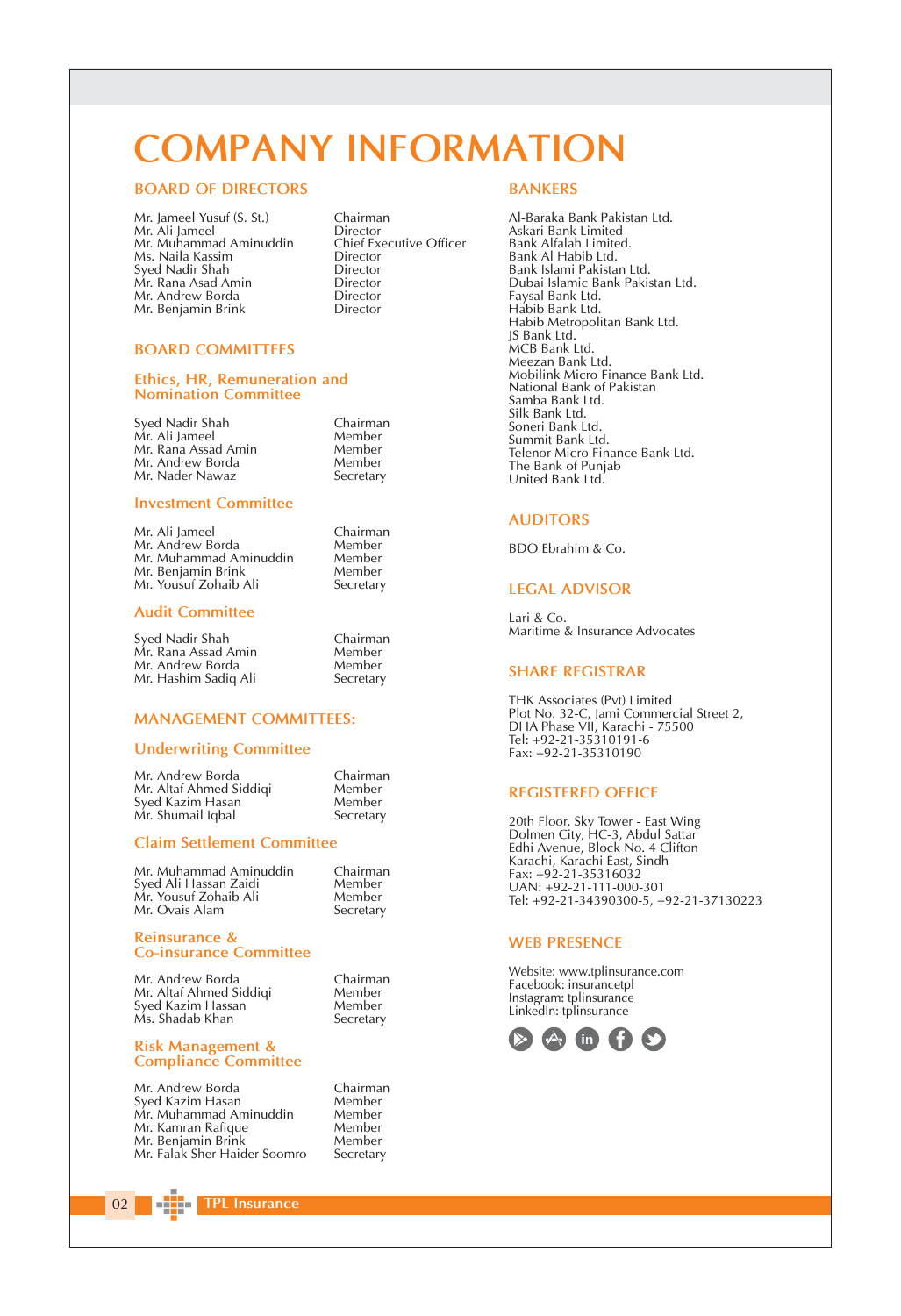# **GEOGRAPHICAL PRESENCE**

## **KARACHI**

### **Registered Office**

20th Floor, Sky Tower - East Wing, Dolmen City, HC-3, Block 4, Abdul Sattar Edhi Avenue, Clifton, Karachi UAN: (021) 111-000-30 (021) 3713-0227 Fax: (021) 3531-6031-2

#### **Branch Office**

Plot 19-B, Sindhi Muslim Cooperative Housing Society (SMCHS), Near Roomi Masjid, Shahrah-e-Faisal, Karachi. UAN: 021) 111-000-301 (021) 3713-0223

#### **Branch Office**

Export Processing Zone (EPZ) Landhi, Plot No. N-4, Sector B-III, Export Processing Zone, Landhi, Karachi.

## **LAHORE**

**Branch Office Lahore** Tower 75, 4th Floor Near Honda City Sales & Hondai Central Motors. Kalma Chowk Lahore. Tel: 042-35209000 UAN: 042-111-000-301 Fax: 042-35157233

## **ISLAMABAD**

Branch Office Islamabad 55-B, 10th Floor (South) ISE Tower, Jinnah Avenue, Blue Area, Islamabad. UAN: 051-111-000-301 Fax: 051) 444-793-5

#### **FAISALABAD**

Branch Office Faisalabad Office No. F-02, 4th Floor Meezan Executive Tower, Civil Lines, Faisalabad. UAN: 051-111-000-301 Tel: 041-8501471-3 Fax: 041-8501470

#### **MULTAN**

**Branch Office Multan** Haider Street, Shalimar Colony Northern Bypass-Boson Road, Multan. UAN: 061-111-000-301 Fax: 061-44243451

#### **HYDERABAD**

2nd Floor Plot # 15/5, Main Auto Bhan Road, Railway Cooperative Housing Society, Near Bank Al Falah Hyderabad. Tel: 022-411023-26 Fax: 022-278-3514



 $\blacksquare$  03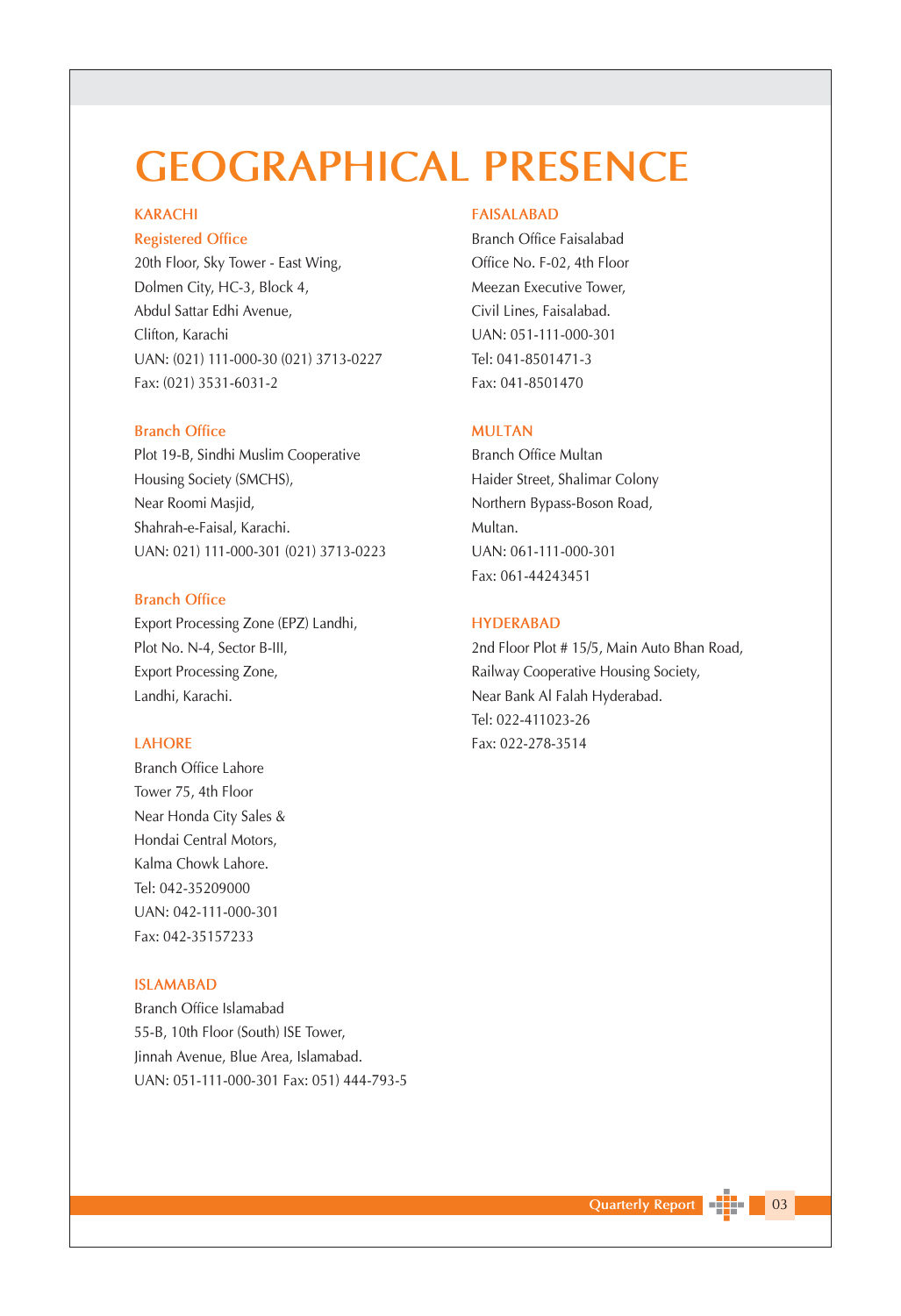# **DIRECTORS' REPORT**

On behalf of the Board of Directors, I am pleased to present the condensed interim financial statements of the Company for the three months period ended March 31, 2022.

During the period, the Company reported Gross Written Premium ("GWP") of Rs. 921 million Vs Rs. 721 million at Q1 2021 (including Window Takaful Operations), registering a growth of 28%.

During the period, vehicle sales reported robust growth and reported an increase 28% at 57,838 units compared to 45,218 units in corresponding period last year. As a result motor insurance portfolio reported GWP of Rs. 663 million compared to Rs. 613 million a year ago.

The Company continued to expand its non-motor portfolio. GWP from Property business reported increase of Rs. 22 million (growth of 34%). Health class reported year on year increase of Rs. 127 million. The Company reported loss before tax of Rs. 85 million (Q1 2021: profit before tax of Rs. 4 million), including results of Window Takaful operations. The loss is mainly attributed to increase in motor claim ratio, cost of employee stock options, and loss on investments due to decline in stock market.

Subsequent to the period end, SBP has increased discount rate sharply from 9.75% to 12.25%. Although it will improve the investment income on fixed income portfolio in the period to come, the increase in discount rate, coupled with current political situation poses risks may impact the industry growth during 2022.

During the period, PACRA has harmonized our IFS Rating to AA. Further, during April 2022, the Company has entered into a Share Subscription Agreement and a Shareholders Agreement with FinnFund, a major development financier and impact investor, investing in responsible and profitable businesses in developing countries. Pursuant to the agreement, FinnFund will hold 14.97% of the then total issued capital, on a fully diluted basis, subject to obtaining all regulatory approvals.

We would like to thank all our stakeholders, business partners, Pakistan Stock Exchange, SECP and staff for their continued support.

For and on behalf of the Board of Directors

Muhammad Aminuddin Chief Executive Officer

April 28, 2022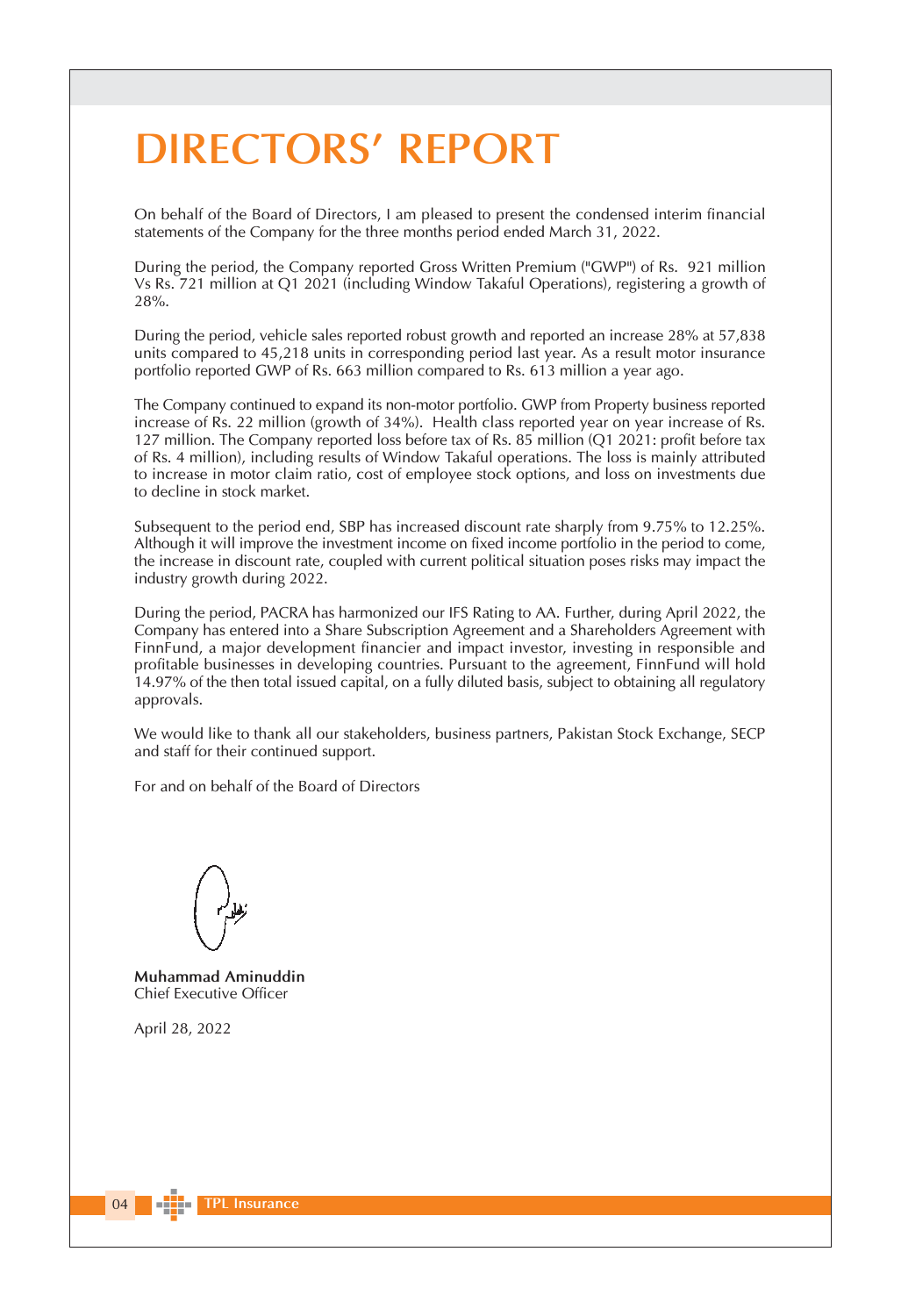**ڈائریکٹرز رپورٹ:** 

31مارچ2022 کوختم ہونے والی سہ ماہی کے لیے

بورڈ آف ڈائریکٹرز کی جانب ہے، میں 31 مارچ2022 کوختم ہونے والی سہ ماہی کے لیے پینی کے مجمدعبوری مالی حسابات پیش کرتے ہوئے خوشی محسوس کرتاہوں۔

اس مدت کے دوران، کمپنی نے مجموعی تحریری پریمیم("GWP") 921 ملین روپےحاصل کیا جو پیچلےسال کی ای مدت کے مقابلے میں 28 فیصدز یا دہ ہے (721 ملين روپے:2021)۔

اس عرصے کے دوران، گاڑیوں کی فروخت میں زبردست اضافہ ہوا جو 28 فیصداضافے کے ساتھ 57,838 پیٹس رپورٹ ہوئے جبکہ گزشتہ سال کے ای عرصے میں 45,218پنٹس تھے۔جس کے نتیجے میں موٹرانشورنس پورٹ فولیونے 663 ملین روپےکا GWP درج کرایا جو کہ ایک سال پہلے 613 ملين رويےقا۔

۔<br>سمپنی نے نان موڑسکیشن میں اپناتر تی کاسفر جاری رکھا۔ پراپر ٹی کے کاروبار سے GWP نے 22 ملین روپے (34 فیصدنمو ) کا اضافیہ درج کرایا۔ہیلتھ کلاس نے 127 ملین روپےکا سالا نہ اضافہ درج کیا۔کپٹی نے ٹیکس سے پہلے نقصان 85 ملین روپے(2021-01، ٹیکس سےقبل منافع 4 ملین روپے ) بشمول ونڈ وتکافل آپریشن کے نبائج ،درج کیا۔نفصان بنیادی طور پرموٹرکلیم تناسب ،ایمپلائی اسٹاک آپشن پلان کی لاگت،اوراسٹاک مارکیٹ میں کمی کی وجہ سے سر ماہیکاری پرنفصان میں اضافہ سے منسوب ہے۔

مدت کےانتقام کے یعد، SBP نے ڈ سکاؤنٹ شرح %9.75 سے بڑھا کر %12.25 تک کردی۔اگر چہآئندہ مدت میں پہ مقررہ انکم پورٹ فوليو پر سر ما بیکاری کی آمدن کو بہتر کرے گی،موجود ہ سای حالات کے خطرات کےساتھ،ڈ سکا دَنٹ شرح میں اضافیہ مالی 2022 کے دوران ترقی کی نموکومتاثر کرسکتاہے۔

اس مدت کے دوران، PACRA نے ہماری IFS کی درجہ بندی کو AA سے ہم آ ہنگ کیا ہے۔مزید،اپریل 2022 کے دوران، کمپنی نے ترقی پذیر ممالک میں ذیہ داراورمنافع بخش کاروباروں میں سرمارکاری کرنے والے،ایک بڑےتر قیاتی فنانسراوراثر انگیز سرمارکار، FinnFund کےساتھ شیئر ۔<br>سبسکر پشن کا معامدہ اورشیئر ہولڈرز کا معامدہ کیا ہے۔معامدے کےمطابق، FinnFund مکمل طور یر diluted فیلی دوں پر،تمام ریگولیٹری منظور یوں کےحصول سے مشروطاس وقت کے جاری کر دہ کل سر مائے کا %14.97 رکھے گا۔

ہم اپنے تمام اسٹیک ہولڈرز ،کاروباری شراکت داروں، پاکتان اسٹاک ایکیچنج، SECPاور عملے کے مسلس تعاون یران کاشکر بیادا کرتے ہیں۔

منجانب يورڈ آف ڈائریکٹرز

محمرا مين الدين چيف ايگزيکڻوآ فيسر 28اپریل2022ء

Quarterly Report 4 1 05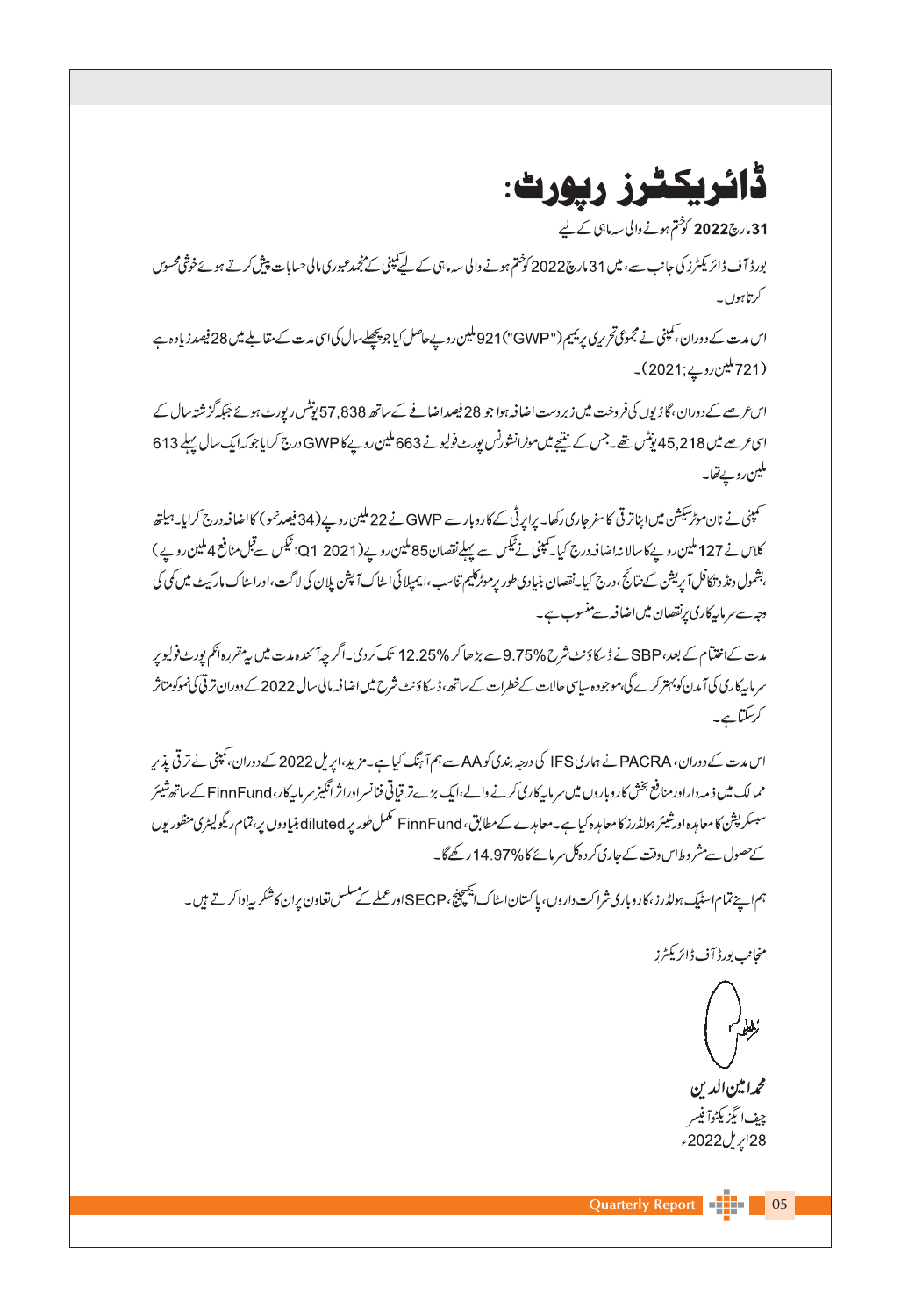

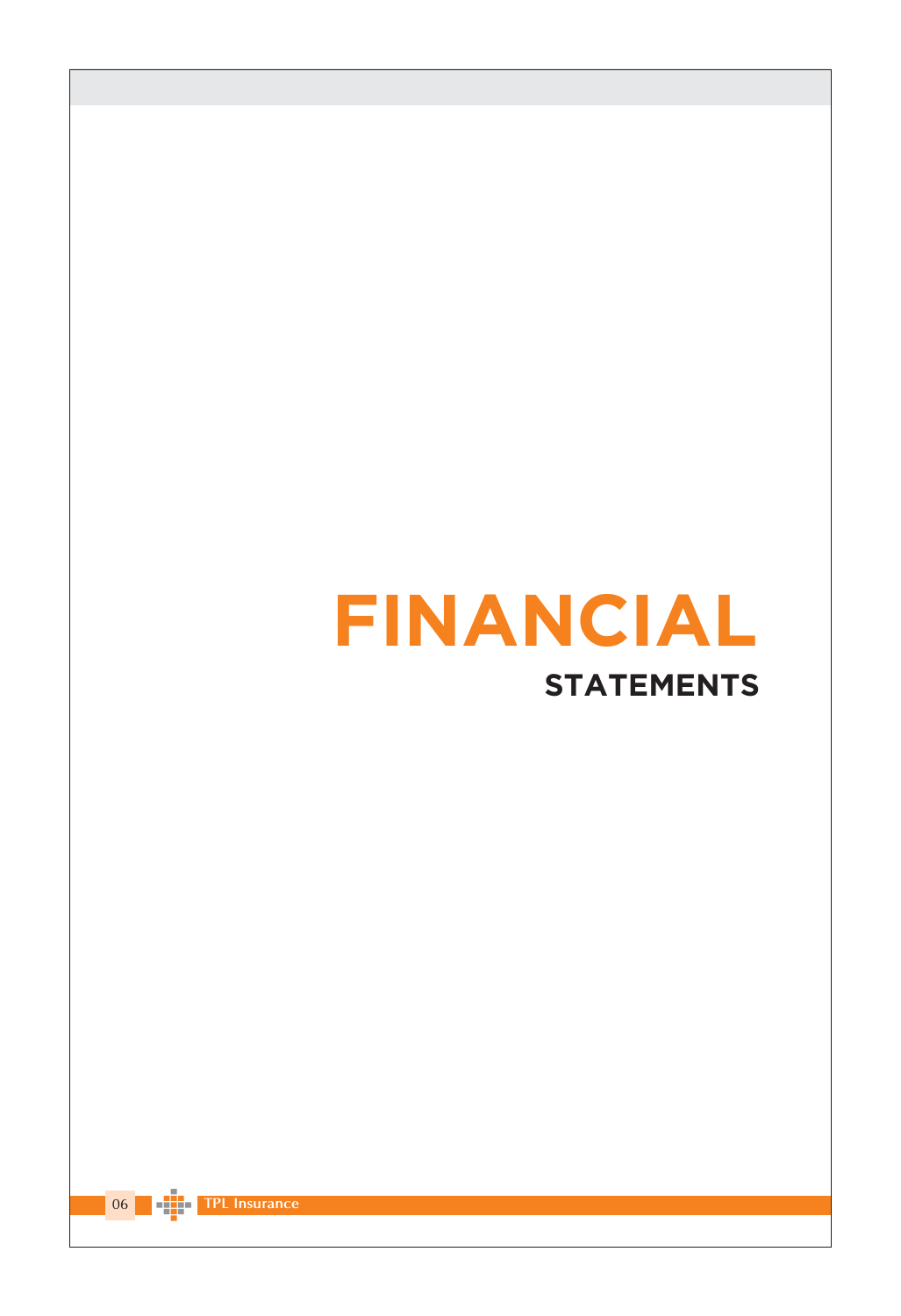# **CONDENSED INTERIM STATEMENT OF FINANCIAL POSITION** AS AT 31 MARCH 2022

|                                                                    |             | Unaudited<br>31 March<br>2022              | <b>Audited</b><br>31 December<br>2021 |
|--------------------------------------------------------------------|-------------|--------------------------------------------|---------------------------------------|
| <b>ASSETS</b>                                                      | <b>Note</b> | ---------------- (Rupees) ---------------- |                                       |
| Property and equipment<br>Intangible assets<br>Investments         | 6           | 388,100,261<br>16,032,256                  | 383,871,680<br>17,323,450             |
| Equity securities and mutual fund units                            | 7           | 533,356,541                                | 612,569,244                           |
| Government securities                                              | 8           | 124,488,590                                | 320, 375, 662                         |
| Debt securities                                                    | 9           | 75,000,000                                 | 25,000,000                            |
| Term deposits                                                      | 9<br>10     | 485,000,000                                | 432,500,000                           |
| Loans and other receivables<br>Insurance / reinsurance receivables |             | 242,522,525                                | 355,282,739                           |
| Reinsurance recoveries against outstanding claims                  |             | 747,674,279<br>270,437,711                 | 611,756,553<br>300,531,897            |
| Salvage recoveries accrued                                         |             | 235,062,230                                | 186,028,558                           |
| Deferred commission expense                                        |             | 185,050,340                                | 181,245,659                           |
| Taxation - payment less provision                                  |             | 7,442,651                                  | 8,044,758                             |
| Prepayments                                                        |             | 326,282,274                                | 305, 141, 775                         |
| Cash and bank balances                                             |             | 1,190,144,297                              | 1,046,390,718                         |
| <b>Total assets</b>                                                |             | 4,826,593,954                              | 4,786,062,693                         |
| <b>EQUITY AND LIABILITIES</b>                                      |             |                                            |                                       |
| Equity                                                             |             |                                            |                                       |
| Ordinary share capital                                             |             | 1,171,912,610                              | 1,171,912,610                         |
| Share premium - net of share issuance cost                         |             | 221, 161, 937                              | 221,161,937                           |
| Other capital reserves                                             |             | 101,981,250                                | 77,568,750                            |
| <b>Accumulated losses</b>                                          |             | (153, 984, 492)                            | (65, 318, 421)                        |
| Other comprehensive income reserve<br>Total shareholders' fund     |             | 131,505,366<br>1,472,576,671               | 189,044,214<br>1,594,369,090          |
| Participant's Takaful Fund                                         |             |                                            |                                       |
| Seed Money                                                         |             | 2,000,000                                  | 2,000,000                             |
| Accumulated deficit                                                |             | (73, 726, 984)                             | (69, 481, 501)                        |
| Total Participant's Takaful Fund                                   |             | (71, 726, 984)                             | (67, 481, 501)                        |
| <b>Total Equity</b>                                                |             | 1,400,849,687                              | 1,526,887,589                         |
| <b>Liabilities</b>                                                 |             |                                            |                                       |
| <b>Underwriting Provisions</b>                                     |             |                                            |                                       |
| Outstanding claims including IBNR<br>Unearned premium reserves     |             | 667, 194, 195                              | 574,184,279                           |
| Unearned reinsurance commission                                    |             | 1,775,907,986<br>69,834,669                | 1,688,811,536<br>62,964,528           |
| Premium deficiency reserve                                         |             | 3,350,270                                  | 3,350,270                             |
| Premium received in advance                                        |             | 30,516,864                                 | 26,549,603                            |
| Insurance / reinsurance payables                                   |             | 308,921,245                                | 322,021,605                           |
| Other creditors and accruals                                       | 11          | 339, 377, 788                              | 344,977,936                           |
| Lease liability against right-of-use asset                         |             | 217,464,409                                | 199,423,301                           |
| Deferred taxation                                                  |             | 13,176,842                                 | 36,892,046                            |
| <b>Total Liabilities</b>                                           |             | 3,425,744,267                              | 3,259,175,104                         |
| Total equity and liabilities                                       |             | 4,826,593,954                              | 4,786,062,693                         |
| Contingencies and commitment                                       | 12          |                                            |                                       |

#### Contingencies and commitment

*L* Director

The annexed notes from 1 to 19 form an integral part of these condensed interim financial statements.

1 avb Director

Chairman

 $|07|$ 

Chief Financial Officer

Chief Executive Officer

**Quarterly Report**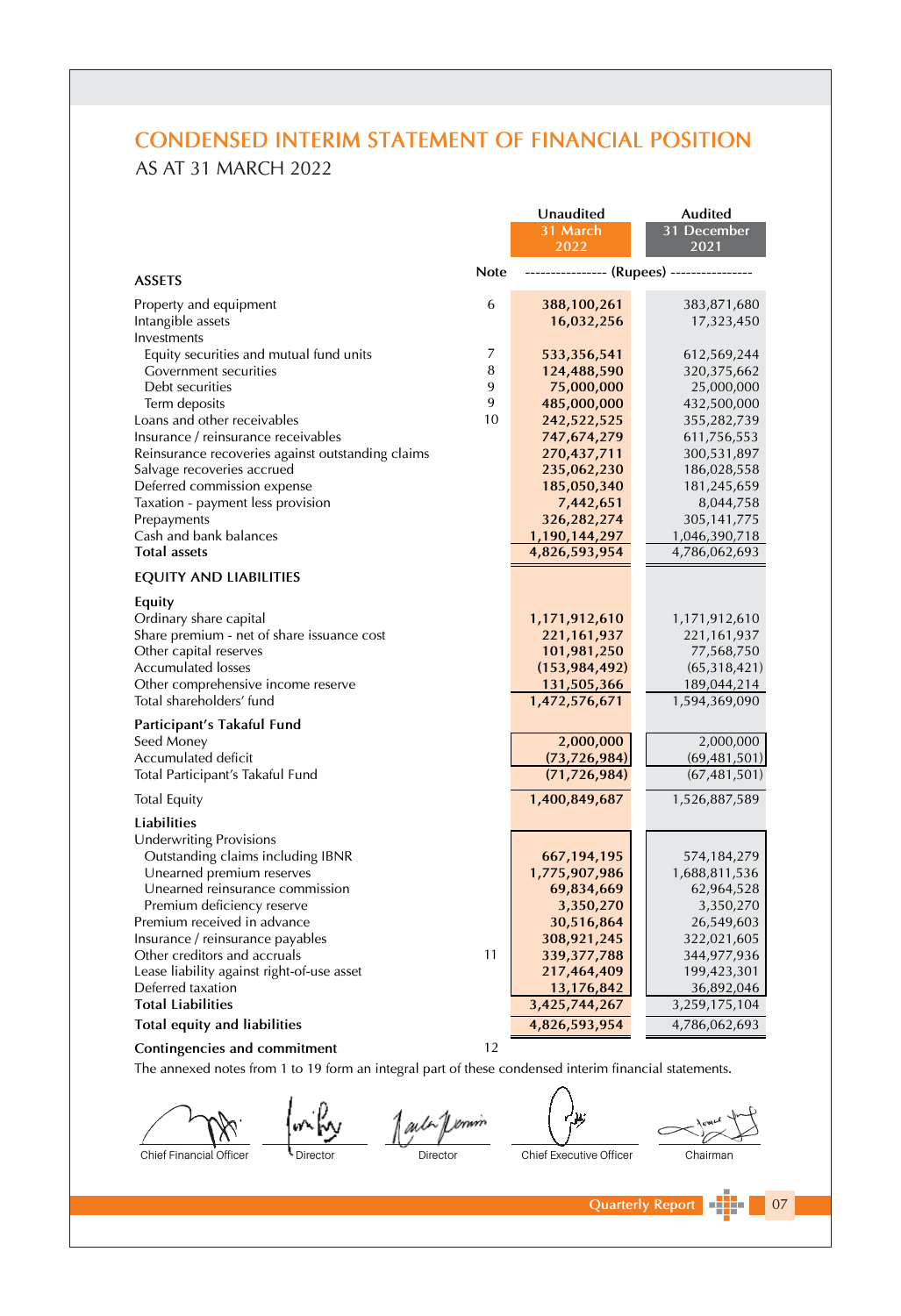# CONDENSED INTERIM STATEMENT OF<br>COMPREHENSIVE INCOME (UN-AUDITED) FOR THE THREE MONTHS PERIOD ENDED 31 MARCH 2022

|                                                                                                                    |      | 31 March                         | 31 March                     |
|--------------------------------------------------------------------------------------------------------------------|------|----------------------------------|------------------------------|
|                                                                                                                    |      | $\frac{1}{2022}$                 | 2021                         |
|                                                                                                                    | Note | ------------- (Rupees) --------- |                              |
| Net insurance premium                                                                                              | 13   | 690,757,558                      | 549,668,689                  |
| Net Insurance claims expense                                                                                       | 14   | (340, 214, 329)                  | (243, 623, 863)              |
| Reversal / (charge) of premium deficiency reserve                                                                  |      |                                  | (473, 838)                   |
| Net commission expense                                                                                             | 15   | (57, 869, 673)                   | (49, 655, 356)               |
| Insurance claims and commission expense                                                                            |      | (398,084,002)                    | (293,753,057)                |
| Management expenses                                                                                                |      | (271, 047, 736)                  | (226, 227, 964)              |
| Underwriting results                                                                                               |      | 21,625,820                       | 29,687,668                   |
| Investment loss / income                                                                                           |      | (52, 493, 961)                   | 16,310,171                   |
| Other income                                                                                                       |      | 16,110,896                       | 17,544,779                   |
| Other expenses                                                                                                     |      | (62,759,173)                     | (57,664,072)                 |
| Results of operating activities                                                                                    |      | (77, 516, 418)                   | 5,878,546                    |
| Financial charges                                                                                                  |      | (7,202,321)                      | (2, 156, 496)                |
| (Loss) / Profit before tax for the period                                                                          |      | (84,718,739)                     | 3,722,050                    |
|                                                                                                                    |      |                                  |                              |
| Income tax expense                                                                                                 |      | (8, 192, 815)                    | (7,902,439)                  |
| (Loss) after tax                                                                                                   |      | (92, 911, 554)                   | (4, 180, 389)                |
| Other comprehensive income:                                                                                        |      |                                  |                              |
| Items that will be not reclassified to income statement:                                                           |      |                                  |                              |
| Changes in fair value of investments                                                                               |      |                                  |                              |
| classified as financial assets at 'FVOCI'                                                                          |      | (80,714,006)                     | (1,885,325)                  |
|                                                                                                                    |      |                                  |                              |
| Related tax impact                                                                                                 |      | 23, 175, 158                     | 546,746                      |
| Other comprehensive loss for the period                                                                            |      | (57, 538, 848)                   | (1, 338, 579)                |
| Total comprehensive (loss) for the period                                                                          |      | (150, 450, 402)                  | (5,518,968)                  |
| Profit / (loss) after tax per share - Rupees                                                                       |      | (0.76)                           | 0.01                         |
|                                                                                                                    |      |                                  |                              |
| Net (loss) / profit attributable to shareholders' fund<br>Net (deficit) attributable to Participants' Takaful Fund |      | (88,666,071)                     | 1,197,470                    |
|                                                                                                                    |      | (4, 245, 483)<br>(92, 911, 554)  | (5,377,859)<br>(4, 180, 389) |
|                                                                                                                    |      |                                  |                              |
| Other comprehensive loss attributable to shareholders' fund                                                        |      | (57, 538, 848)                   | (1, 338, 579)                |
| Other comprehensive income attributable to Participants' Takaful Fund                                              |      |                                  |                              |
|                                                                                                                    |      | (57, 538, 848)                   | (1, 338, 579)                |

The annexed notes from 1 to 19 form an integral part of these condensed interim financial statements.

Chief Financial Officer

only Jack forming l <sub>Director</sub>

Director

Chief Executive Officer

Chairman

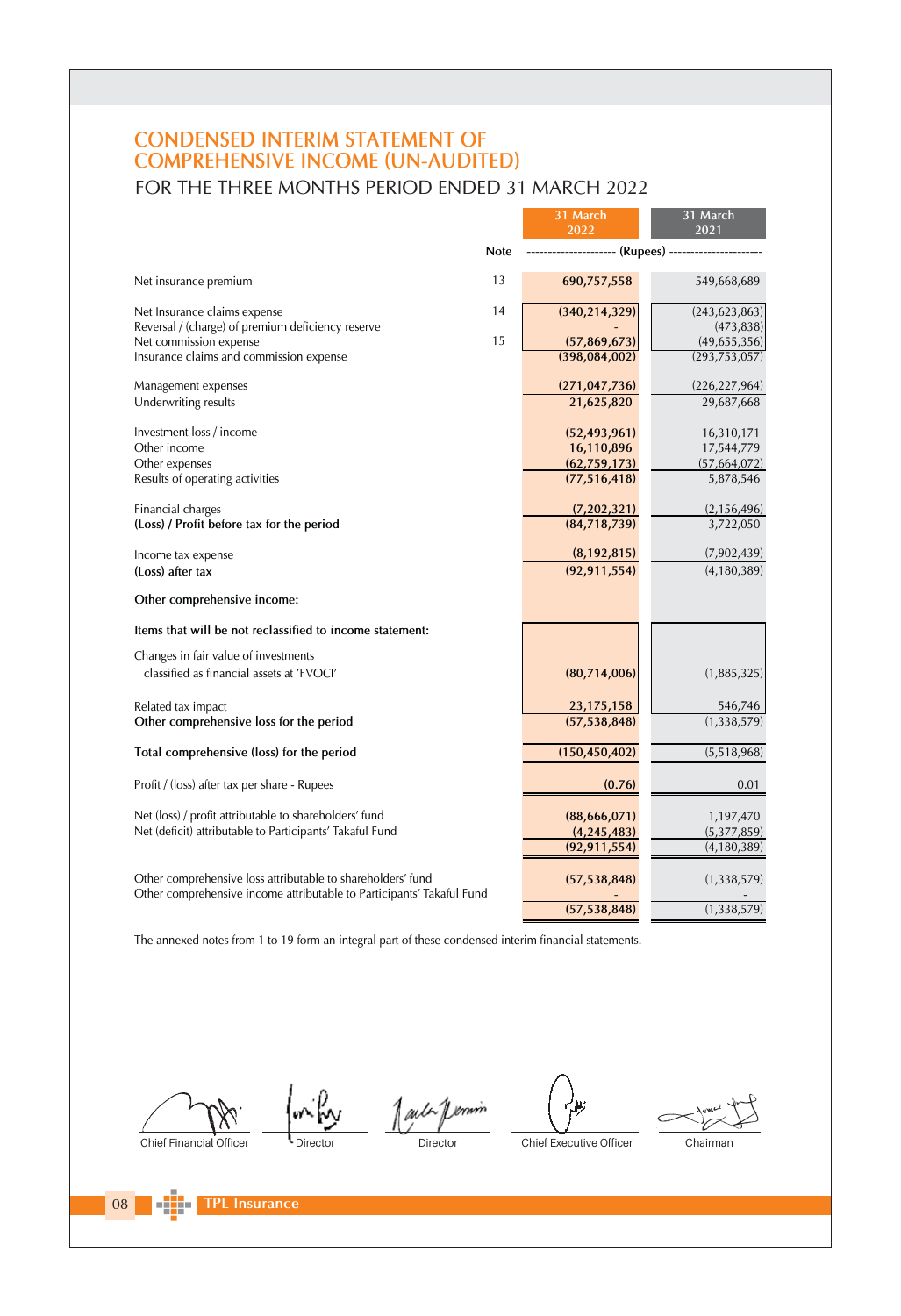CONDENSED INTERIM STATEMENT OF CHANGES IN EQUITY (UNAUDITED) FOR THE THREE MONTHS PERIOD ENDED 31 MARCH 2022

|                                                                                                   |                           |                  |                                                    |                            |                           | <b>Reserves</b>        |                       |                                                              |                                                                                         |                                |                                     |
|---------------------------------------------------------------------------------------------------|---------------------------|------------------|----------------------------------------------------|----------------------------|---------------------------|------------------------|-----------------------|--------------------------------------------------------------|-----------------------------------------------------------------------------------------|--------------------------------|-------------------------------------|
|                                                                                                   |                           |                  |                                                    | Capital reserves           |                           |                        |                       |                                                              | Revenue reserves                                                                        |                                |                                     |
|                                                                                                   |                           |                  | Net share premium                                  |                            |                           |                        |                       |                                                              | Unrealized                                                                              |                                |                                     |
|                                                                                                   | Share capital             | premium<br>Share | Share issuance<br>cost                             | Net share<br>premium       | Other Capital<br>Reserves | Total                  | Accumulated<br>losses | sale investments<br>available-for-<br>Revaluation<br>loss on | (diminuation) - fair<br>value through other<br>comprehensive<br>appreciaiton/<br>income | Total                          | Total                               |
| Shareholders' Fund:                                                                               |                           |                  |                                                    |                            |                           | - (Rupees)             |                       |                                                              |                                                                                         |                                |                                     |
| Balance as at 1 January 2021                                                                      | 938,662,610               | 16,936,998       | (8,903,161)                                        | 8,033,837                  | 24,094,375                | 32,128,212             | (164, 486, 426)       |                                                              | (7, 325, 659)                                                                           | (171, 812, 085)                | 798,978,737                         |
| Net loss for the period                                                                           |                           |                  |                                                    |                            |                           |                        | 1,197,470             |                                                              |                                                                                         | 1,197,470                      | 1,197,470                           |
| Change in fair value of available for sale investments<br>Total comprehensive loss for the period |                           |                  |                                                    |                            |                           |                        | 1,197,470             |                                                              | (1,338,579)<br>(1,338,579)                                                              | (1,338,579)<br>(141, 109)      | (1,338,579)<br>(141, 109)           |
| Share based payments reserve                                                                      |                           |                  |                                                    |                            | 15,851,563                | 15,851,563             |                       |                                                              |                                                                                         |                                | 15,851,563                          |
| Balance as at 31 March 2021                                                                       | 938,662,610               | 16,936,998       | (8,903,161)                                        | 8,033,837                  | 39,945,938                | 47,979,775             | (163, 288, 956)       |                                                              | (8,664,238)                                                                             | (171, 953, 194)                | 814,689,191                         |
| Balance as at 1 January 2022                                                                      |                           |                  | 1,171,912,610 250,186,998 (29,025,061) 221,161,937 |                            |                           | 77,568,750 298,730,687 | (65, 318, 421)        |                                                              | 189,044,214                                                                             | 123,725,793                    | 1,594,369,090                       |
| Other comprehensive loss for the period<br>Net loss for the period                                |                           |                  |                                                    |                            |                           |                        | (88, 666, 071)        |                                                              | (57, 538, 848)                                                                          | (88,666,071)<br>(57, 538, 848) | (57,538,848)<br>(88,666,071)        |
| Total comprehensive loss for the period                                                           |                           |                  |                                                    |                            |                           |                        | (88,666,071)          |                                                              |                                                                                         | $(57,538,848)$ $(146,204,919)$ | (146, 204, 919)                     |
| Share based payments reserve                                                                      |                           |                  |                                                    |                            | 24,412,500                | 24,412,500             |                       |                                                              |                                                                                         |                                | 24,412,500                          |
| Balance as at 31 March 2022                                                                       | 1,171,912,610 250,186,998 |                  |                                                    | $(29,025,061)$ 221,161,937 | 101,981,250               | 323, 143, 187          | (153, 984, 492)       |                                                              | 131,505,366                                                                             |                                | $(22, 479, 126)$ $1, 472, 576, 671$ |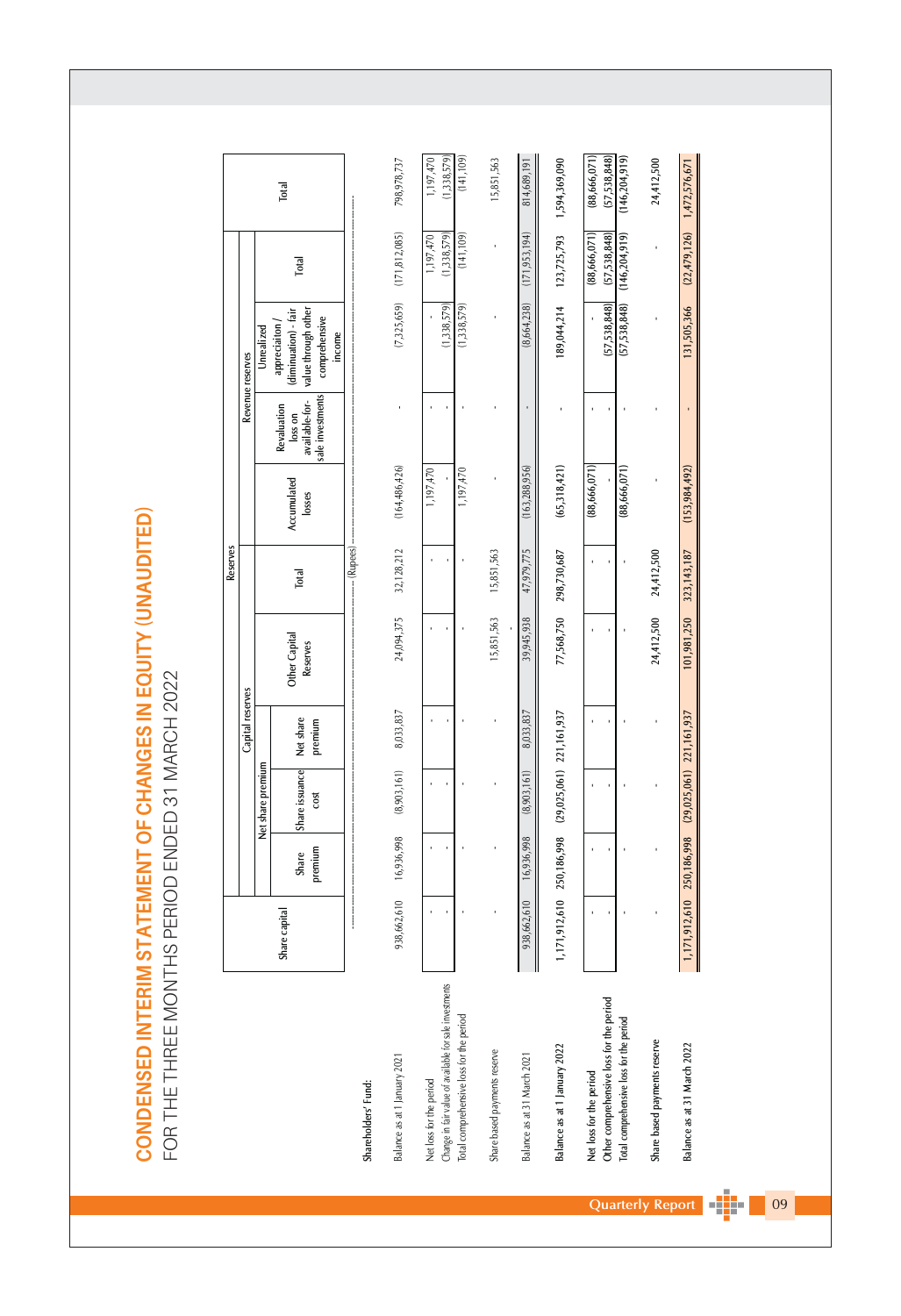$(67, 481, 501)$  $(5,377,859)$ 35,996,396  $(4,245,483)$  $(71, 726, 984)$ 41,374,255 Total Chairman available for sale Unrealized gain / investments - net revaluation of  $\bar{1}$ (loss) on of tax CONDENSED INTERIM STATEMENT OF CHANGES IN EQUITY (UNAUDITED) - CONTINUED -- (Rupees) Chief Executive Officer  $(69, 481, 501)$  $(5,377,859)$ 33,996,396  $(4,245,483)$  $(73, 726, 984)$ 39,374,255 surplus / (deficit) Accumulated The annexed notes from 1 to 19 form an integral part of these condensed interim financial statements. Ceded money 2,000,000 2,000,000 2,000,000 2,000,000 ï autr formin Director FOR THE THREE MONTHS PERIOD ENDED 31 MARCH 2022 Directo Balance as at 31 March 2022 Balance as at 1 January 2022 Participants' Takaful Fund: Balance as at 31 March 2021 Balance as at 1 January 2021 Deficit for the year Surplus for the year Chief Financial Officer n dir  $10$ **TPL Insurance**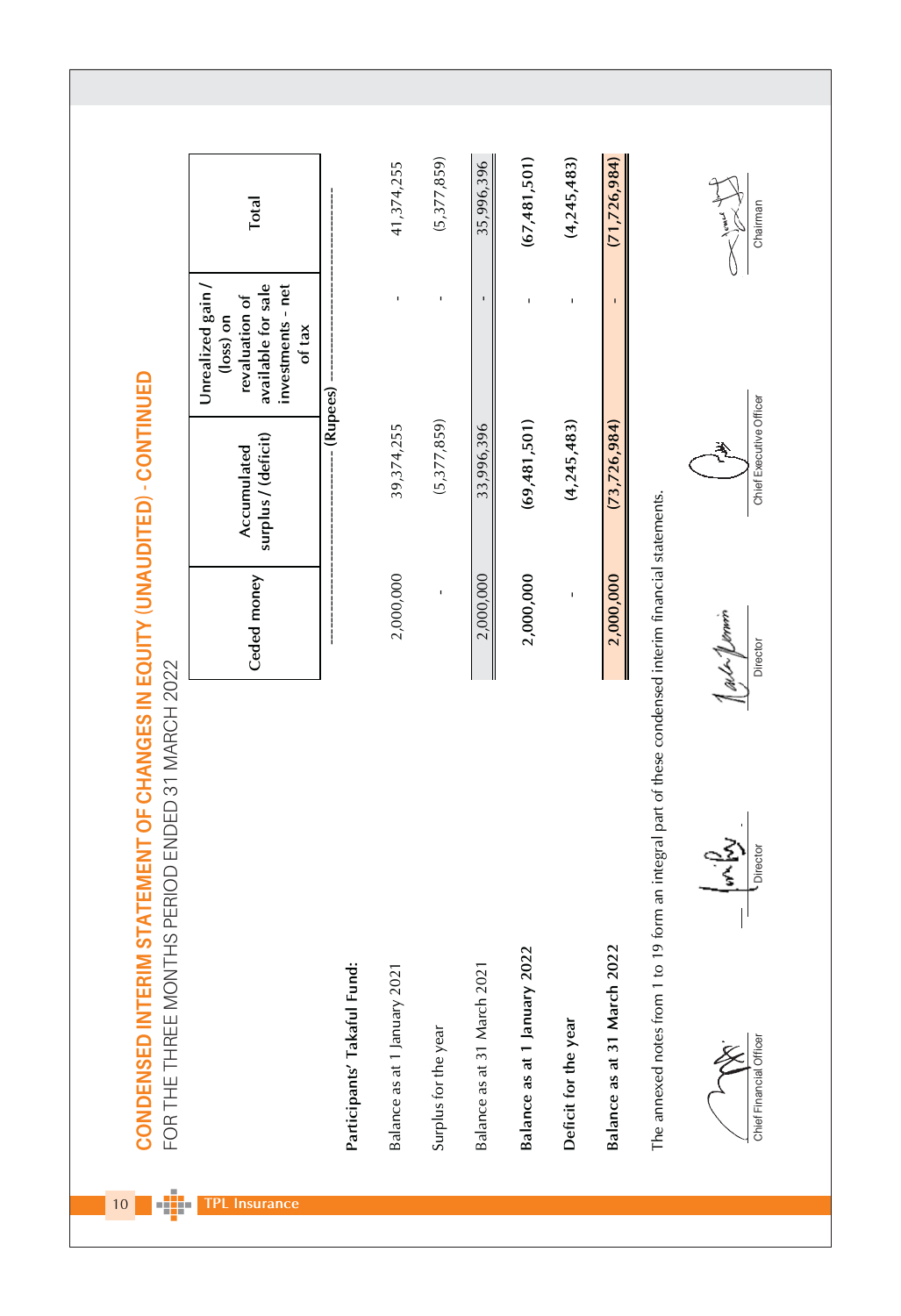# **CONDENSED INTERIM STATEMENT OF CASH FLOW (UNAUDITED)** FOR THE THREE MONTHS PERIOD ENDED 31 MARCH 2022

|                                                     | 31 March        | 31 March                              |
|-----------------------------------------------------|-----------------|---------------------------------------|
|                                                     | 2022            | 2021                                  |
| (a) Operating cash flow                             |                 | ------------- (Rupees) -------------- |
| Underwriting activities                             |                 |                                       |
| Insurance premium received                          | 773,899,840     | 621,888,992                           |
| Reinsurance premium paid                            | (174, 779, 365) | (157, 391, 869)                       |
| Claims paid                                         | (411, 463, 017) | (375,076,281)                         |
| Reinsurance and other recoveries received           | 145,319,119     | 127,618,599                           |
| Commission paid                                     | (84, 982, 281)  | (94, 630, 272)                        |
| Commission received                                 | 38,643,050      | 26,777,812                            |
| Management and other expenses paid                  | (148, 046, 336) | (286, 250, 919)                       |
| Net cash flow from underwriting activities          | 138,591,010     | (137,063,938)                         |
| (b) Other operating activities                      |                 |                                       |
| Income tax paid                                     | (9,627,939)     | (10,602,676)                          |
| Other operating payments                            | 19,511,912      | (69, 934, 273)                        |
| Loans advanced                                      | (625, 885)      | (2,003,590)                           |
| Loan repayment received                             | 1,232,514       | 646,540                               |
| Net cash used in other operating activities         | 10,490,602      | (81, 893, 999)                        |
| Total cash (used in) / generated from               |                 |                                       |
| all operating activities                            | 149,081,613     | (218, 957, 937)                       |
|                                                     |                 |                                       |
| Investment activities                               |                 |                                       |
| Profit / return received                            | 15,114,437      | 18,103,554                            |
| Payment for investments                             | (224, 135, 083) |                                       |
| Proceeds from investments                           | 251,815,932     | 248,926,120                           |
| Fixed capital expenditure                           | (6,770,860)     | (881, 100)                            |
| Total cash generated from investing activities      | 36,024,426      | 266,148,574                           |
| <b>Financing activities</b>                         |                 |                                       |
| Cash dividend paid                                  |                 |                                       |
| Lease obligation paid                               | (40, 431, 812)  | (33, 205, 791)                        |
| Payment of financial charges under Lease obligation |                 |                                       |
| Financial charges paid                              | (920, 647)      | (372, 877)                            |
| Total cash used in financing activities             | (41, 352, 459)  | (33, 578, 668)                        |
| Net cash generated from all activities              | 143,753,580     | 13,611,969                            |
| Cash and cash equivalents at beginning of year      | 1,376,390,718   | 988,388,550                           |
| Cash and cash equivalents at end of year            | 1,520,144,298   | 1,002,000,519                         |
|                                                     |                 |                                       |

Quarterly Report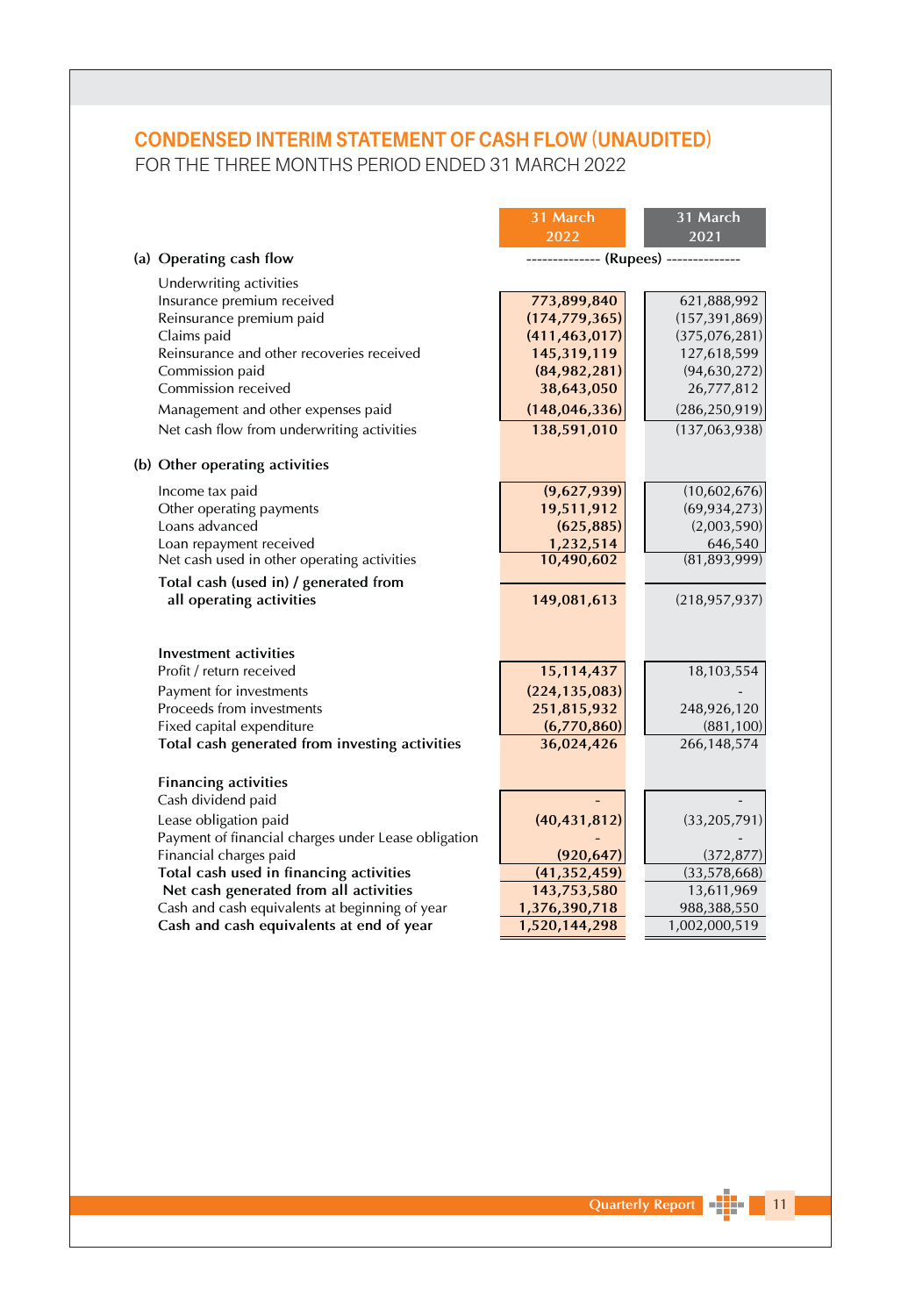# **CONDENSED INTERIM STATEMENT OF CASH FLOW (UNAUDITED)**

FOR THE THREE MONTHS PERIOD ENDED 31 MARCH 2022

|                                                        | 31 March<br>2022 | 31 March<br>2021                       |
|--------------------------------------------------------|------------------|----------------------------------------|
| Reconciliation to statement of<br>comprehensive income |                  | -------------- (Rupees) -------------- |
| Operating cash flows                                   | 149,081,613      | (218, 957, 937)                        |
| Depreciation / amortization / bad debt expense         | (54, 278, 122)   | (54, 124, 480)                         |
| Charge of Premium deficiency reserve                   |                  | (473.838)                              |
| Income tax paid                                        | 9,627,939        | 10,602,676                             |
| Provision for taxation                                 | (8, 192, 816)    | (7,902,439)                            |
| Financial charges                                      | (7, 202, 321)    | (2, 156, 496)                          |
| Investment Income                                      | (52, 493, 952)   | 16,310,170                             |
| Increase / (decrease) in assets other than cash        | 118,865,855      | 155,884,759                            |
| Decrease in liabilities other than borrowings          | (248, 319, 749)  | 96,637,196                             |
| Loss after taxation                                    | (92, 911, 554)   | (4, 180, 389)                          |
|                                                        |                  |                                        |

Cash comprises of cash in hand, policy stamps, bank balances and term deposits which are readily convertible to cash in hand and which are used in the cash management function on a day-to-day basis.

The annexed notes from 1 to 19 form an integral part of these condensed interim financial statements.

Jailer Jermin

Chief Financial Officer

Director

Chief Executive Officer

Chairman

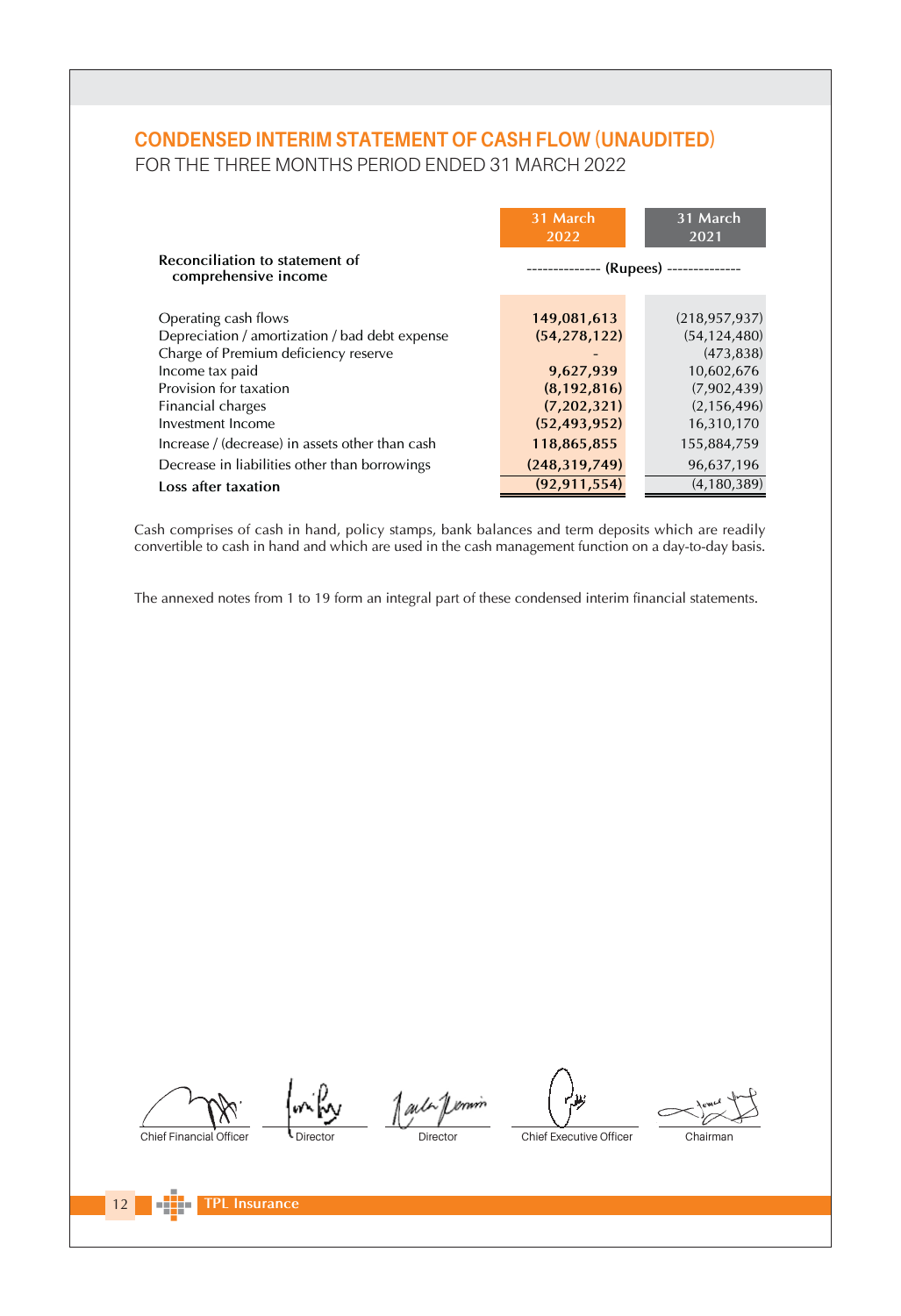FOR THE THREE MONTHS PERIOD ENDED 31 MARCH 2022

#### **LEGAL STATUS AND NATURE OF BUSINESS**  $\blacksquare$

TPL Insurance Limited (the Company) was incorporated in Pakistan in 1992 as a public limited company under the Companies Ordinance, 1984 (now Companies Act, 2017) to carry on general insurance business. The Company was allowed to work as Window Takaful Operator on 04 September 2014 by Securities and Exchange Commission of Pakistan (SECP) under SECP Takaful Rules, 2012 to carry on General Window Takaful Operations in Pakistan. The Company is listed at Pakistan Stock Exchange Limited. The principal office of the Company is located at 20th Floor, Sky Tower - East Wing, Dolmen City, HC-3, Abdul Sattar Edhi Avenue, Block No. 4 Clifton, Karachi, Pakistan. The Company is owned 63.46% by TPL Corp Limited.

#### $\overline{2}$ **BASIS OF PREPARATION**

- $2.1$ These condensed interim financial statements have been prepared in accordance with the approved accounting and reporting standards as applicable in Pakistan for interim financial reporting. The accounting and reporting standards comprise of:
	- International Financial Reporting Standards (IFRS) issued by the International Accounting Standards Board (IASB) as are notified under the Companies Act, 2017; and
	- Provisions of and directives issued under the Companies Act, 2017 and Insurance Ordinance, 2000, Insurance Rules 2017, Insurance Accounting Regulations, 2017 and Takaful Rules, 2012.

Incase requirement differ, the provisions or directives of the Companies Act, 2017, the Insurance Ordinance, 2000, the Insurance Rules, 2017, the Insurance Accounting Regulations and Takaful Rules, 2012, shall prevail."

- $2.2$ These condensed interim financial statements do not include all the information and disclosures required in the annual financial statements. Accordingly these condensed interim financial statements should be read in conjunction with the annual financial statements for the year ended 31 December 2021.
- $2.3$ In terms of the requirements of the Takaful Rules 2012, read with SECP Circular 25 of 2015 dated 09 July 2015, the assets, liabilities and profit and loss of the Operator's Fund of the Window Takaful Operations (WTO) of the Company were presented as a single line item in the balance sheet and profit and loss account of the Company for the year ended 31 December 2018 respectively. Further, the PTF was not consolidated with the conventional insurance business. The similar requirements have been prescribed by General Takaful Accounting Regulations 2020 issued by SECP. However, as per SECP letter number ID/MDPR/ GTAR/2020/1244 dated 30 November 2020, the Company has been granted relaxation from the above requirements and has been allowed line by line consolidation of financial statements of conventional and WTO (including PTF) upto the period ended 31 December 2021. The Company has applied to SECP for further extension and management is confident that the same will be received in due course. Accordingly, these condensed interim financial statements represent the consolidated financial position, results of operations and cashflows of the conventional business and WTO (including PTF) for the period ended 31 March 2022.

Quarterly Report [11111]

 $\blacksquare$  13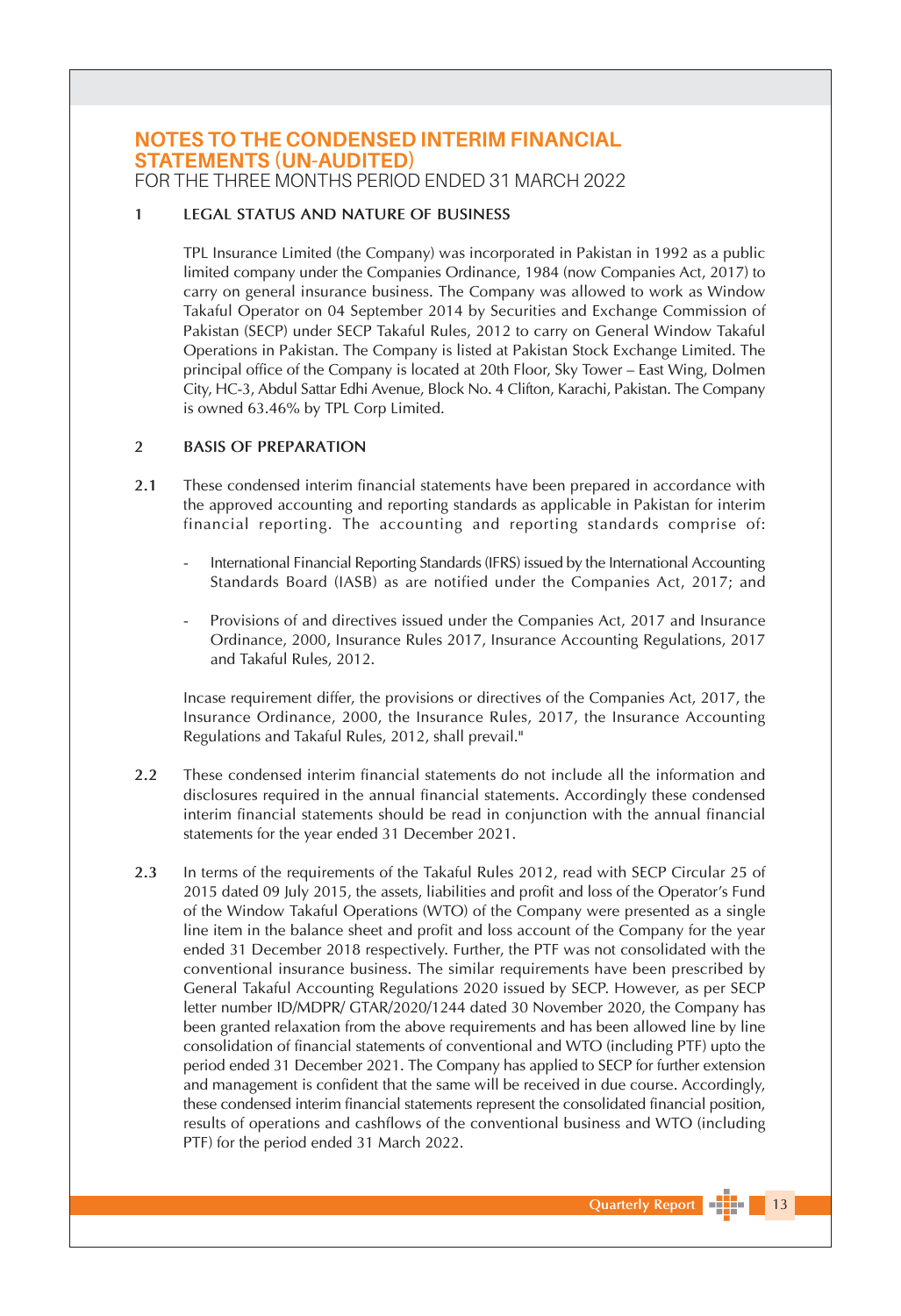FOR THE THREE MONTHS PERIOD ENDED 31 MARCH 2022

 $2.4$ A separate set of condensed interim financial statements of the General Takaful operations has been annexed to these financial statements as per the requirements of the Takaful Rules 2012.

#### SIGNIFICANT ACCOUNTING POLICIES 3

The accounting policies adopted in the preparation of these consolidated condensed interim financial statements are consistent with those followed in the preparation of the consolidated annual audited financial statements for the year ended 31 December 2021.

#### CRITICAL ACCOUNTING ESTIMATES AND JUDGEMENTS  $\overline{\mathbf{4}}$

The preparation of these condensed interim financial statements in conformity with approved accounting standards requires the use of certain critical accounting estimates. It also requires management to exercise its judgment in the process of applying the Company's accounting polices. The estimates / judgments and associated assumptions used in the preparation of the condensed interim financial statements are based on historical experience and other factors, including expectations of future events that are believed to be reasonable under the circumstances.

#### 5 **FINANCIAL AND INSURANCE RISK MANAGEMENT**

The Company's financial and insurance risk management objectives and policies are consistent with those that were disclosed in the annual financial statements as at and for the year ended 31 December 2021.

 $\mathbf{u}$  is  $\mathbf{v}$ 

 $(1, 1, 1)$  and  $(1, 1, 1)$ 

| 6   | PROPERTY AND EQUIPMENT                                                                                                                               | <b>Note</b> | (Unductive)<br>31 March<br>2022                        | (Auguea)<br>31 December<br>2021<br>------------ (Rupees) ------------ |
|-----|------------------------------------------------------------------------------------------------------------------------------------------------------|-------------|--------------------------------------------------------|-----------------------------------------------------------------------|
|     | <b>Operating Assets</b><br>Capital work-in-progress<br>Right of use Assets                                                                           | 6.1         | 153,386,111<br>3,600,000<br>231,114,150<br>388,100,261 | 168,466,669<br>215,405,011<br>383,871,680                             |
| 6.1 | <b>Operating Assets</b><br>Written down value at the beginning of the period / year<br>Additions and transfers during the<br>period / year - at cost |             | 168,466,669                                            | 88,234,783                                                            |
|     | - Leasehold improvements<br>- Furniture and fixtures<br>- Computer equipments<br>- Office equipments<br>- Motor vehicles                             |             | 217,023<br>1,832,835<br>637,475<br>286,616             | 53,081,539<br>20,238,819<br>20,487,793<br>30,776,641<br>5,505,950     |
|     | Written down value of disposals /<br>write-offs during the period / year<br>Depreciation for the period / year                                       |             | 2,973,949<br>(4,616,351)<br>(13, 438, 156)             | 130,090,742<br>(11, 354, 755)<br>(38, 504, 101)                       |
|     | Written down value at the end of the period / year                                                                                                   |             | (18,054,507)<br>153,386,111                            | (49, 858, 856)<br>168,466,669                                         |

 $\blacksquare$  14  $\blacksquare$   $\blacksquare$ **TPL Insurance**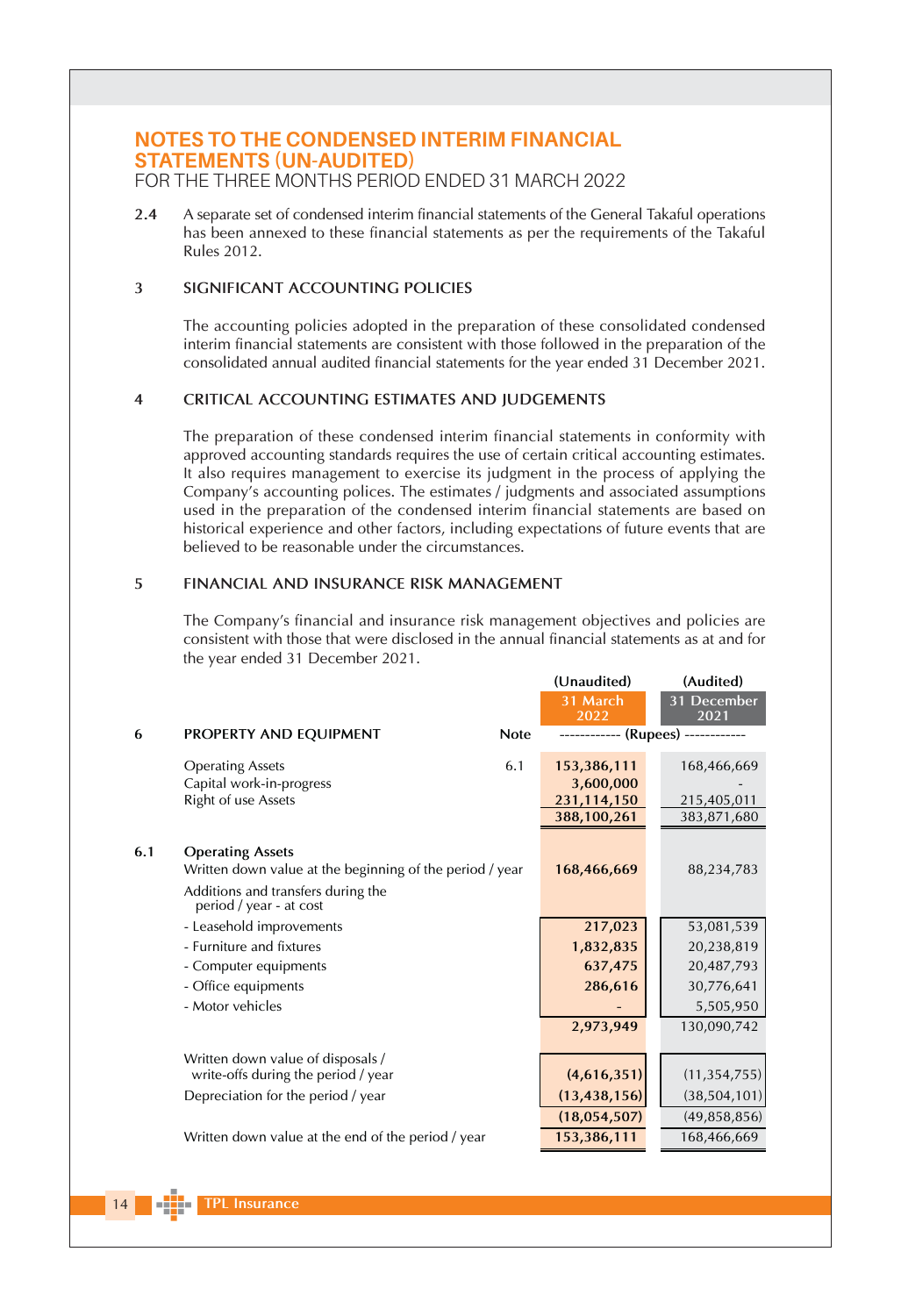FOR THE THREE MONTHS PERIOD ENDED 31 MARCH 2022

#### $\overline{7}$ . INVESTMENT IN EQUITY SECURITIES AND MUTUAL FUNDS UNITS

|                                                                      |                           | (Unaudited)              |                          |                           | (Audited)                          |                          |
|----------------------------------------------------------------------|---------------------------|--------------------------|--------------------------|---------------------------|------------------------------------|--------------------------|
|                                                                      |                           | 31 March 2022            |                          |                           | 31 December 2021                   |                          |
|                                                                      | Cost                      | Revaluation              | <b>Carrying Value</b>    | Cost                      | Revaluation                        | <b>Carrying Value</b>    |
| -Classified as 'At fair value through<br>other comprehensive income' |                           |                          |                          | --- (Rupees) --           |                                    |                          |
| <b>Related party</b>                                                 |                           |                          |                          |                           |                                    |                          |
| <b>Listed shares</b>                                                 |                           |                          |                          |                           |                                    |                          |
| TPL Properties Limited (3% holding)                                  | 100,000,000               | 201,758,912              | 301,758,912              | 100,000,000               | 275,187,680                        | 375,187,680              |
| Others<br><b>Listed shares</b>                                       | 100,000,000               | 201,758,912              | 301,758,912              | 100,000,000               | 275,187,680                        | 375,187,680              |
| <b>Business Industrial Insurance</b>                                 |                           |                          |                          |                           |                                    |                          |
| Company Limited                                                      | 251,260                   | (251, 260)               |                          | 251,260                   | (251, 260)                         |                          |
| The Bank of Punjab                                                   | 63,703                    | (9, 122)                 | 54,581                   | 63,703                    | 1,778                              | 65,482                   |
| Hub Power Company Limited                                            | 357,000                   | 358,800                  | 715,800                  | 357,000                   | 356,400                            | 713,400                  |
| Bank of Khyber                                                       | 162,975                   | 76,335                   | 239,310                  | 162,975                   | 84,312                             | 247,287                  |
| <b>Bolan Casting</b>                                                 | 39,704,010                | (16, 676, 010)           | 23,028,000               | 39,704,010                | (9,401,010)                        | 30,303,000               |
| Summit Bank Limited                                                  | 9,120                     | 36,640                   | 45,760                   | 9,120                     | 30,400                             | 39,520                   |
|                                                                      | 40,548,068                | (16, 464, 617)           | 24,083,451               | 40,548,068                | (9, 179, 379)                      | 31,368,689               |
| <b>Listed Shares</b><br>Ghani Global Holdings Limited                | 10,152<br>10,152          | (3, 236)<br>(3.236)      | 6,916<br>6,916           |                           |                                    |                          |
| <b>Unlisted Shares</b>                                               |                           |                          |                          |                           |                                    |                          |
| Find My Doctor                                                       | 12,500,000                |                          | 12,500,000               |                           |                                    |                          |
|                                                                      | 12,500,000                |                          | 12,500,000               |                           |                                    |                          |
| Mutual funds<br><b>AKD Opportunity Fund</b>                          |                           |                          |                          |                           |                                    |                          |
| Pak Oman Advantage Islamic Income Fund                               | 103,861,136<br>25,975,729 | (7, 183, 384)<br>522,829 | 96,677,751<br>26,498,558 | 121,022,903<br>25,000,000 | (17, 161, 768)<br>975,729          | 103,861,136              |
| <b>HBL Equity Fund</b>                                               | 39,131,105                | (2,394,683)              | 36,736,423               | 50,000,000                | (10,868,895)                       | 25,975,729<br>39,131,105 |
| AKD Islamic Stock Fund                                               | 37,044,906                | (1,950,376)              | 35,094,530               | 36,516,536                | 528,370                            | 37,044,905               |
|                                                                      | 206,012,876               | (11,005,615)             | 195,007,262              | 232,539,439               | (26, 526, 564)                     | 206,012,875              |
|                                                                      | 359,071,096               | 174,285,445              | 533,356,541              | 373,087,507               | 239,481,737                        | 612,569,244              |
|                                                                      |                           |                          |                          | (Unaudited)               |                                    | (Audited)                |
|                                                                      |                           |                          |                          | 31 March                  |                                    | 31 December              |
| <b>INVESTMENT IN GOVERNMENT SECURITIES</b>                           |                           |                          |                          | 2022                      |                                    | 2021                     |
| Classified as 'At amortized cost'                                    |                           |                          | <b>Note</b>              |                           | ------------ (Rupees) ------------ |                          |
| <b>Treasury Bills</b>                                                |                           |                          |                          |                           |                                    | 196,290,122              |
| Pakistan Investment Bonds (PIBs)                                     |                           |                          | 8.1                      | 124,488,590               |                                    | 124,085,540              |
|                                                                      |                           |                          |                          | 124.488.590               |                                    | 320.375.662              |
|                                                                      |                           |                          |                          |                           |                                    |                          |

This represents five and ten years Pakistan Investment Bonds having face value of Rs. 8.1 128.50 million (market value of Rs. 117.704 million) [31 December 2021: Rs. 128.50 million (market value of Rs. 119.022 million)]. These carry mark-up ranging from 7.50% to 12% (2021: 7.50% to 12%) per annum and will mature between 19 July 2022 to 15 October 2025. These have been deposited with the State Bank of Pakistan (SBP) as statutory deposit in accordance with the requirements of Section 29 of the Insurance Ordinance 2000 and circular No. 15 of 2008 dated 7 July 2008 issued by the Securities and Exchange Commission of Pakistan.

8.

**Quarterly Report** 

 $\blacksquare$  15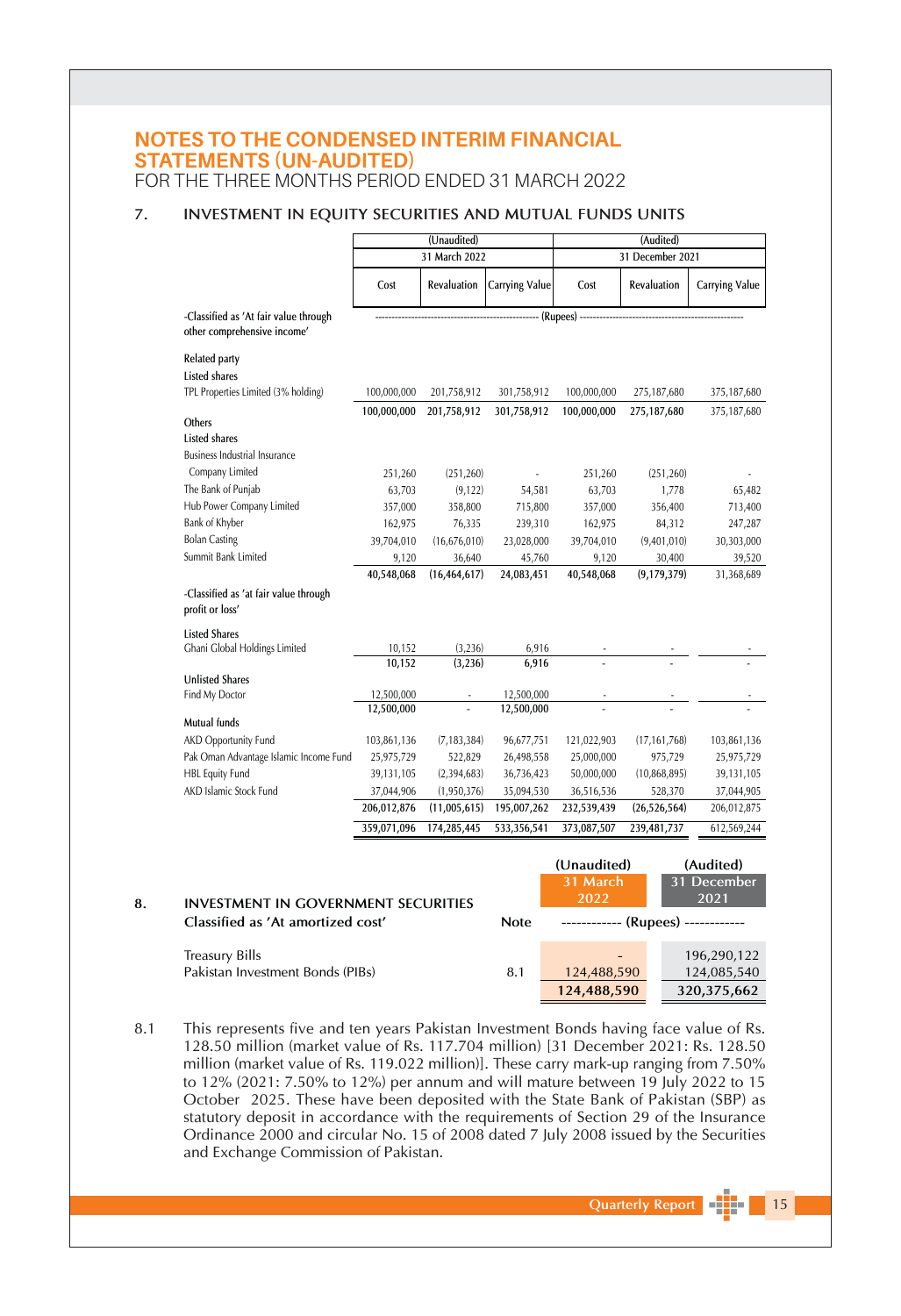| 9    | <b>INVESTMENT IN DEBT SECURITIES</b>                                                                                                                                                                                                                                                                            |                      | (Unaudited)<br>31 March<br>2022<br>------------ (Rupees) ------------                                                                             | (Audited)<br>31 December<br>2021                                                                                                                    |
|------|-----------------------------------------------------------------------------------------------------------------------------------------------------------------------------------------------------------------------------------------------------------------------------------------------------------------|----------------------|---------------------------------------------------------------------------------------------------------------------------------------------------|-----------------------------------------------------------------------------------------------------------------------------------------------------|
|      | Classified as 'At fair value through other<br>comprehensive income'                                                                                                                                                                                                                                             |                      |                                                                                                                                                   |                                                                                                                                                     |
|      | <b>Term Finance Certificates</b><br>- IS Bank Limited<br>- Bank Al Habib                                                                                                                                                                                                                                        |                      | 25,000,000<br>50,000,000<br>75,000,000<br>75,000,000                                                                                              | 25,000,000<br>25,000,000<br>25,000,000                                                                                                              |
| 9.1  | These carry mark-up ranging from 6 months KIBOR+1.65% to 6 months KIBOR+2.25% per annum.                                                                                                                                                                                                                        |                      | (Unaudited)<br>31 March                                                                                                                           | (Audited)<br>31 December                                                                                                                            |
| 9.   | <b>TERM DEPOSITS</b>                                                                                                                                                                                                                                                                                            | <b>Note</b>          | 2022<br>------------ (Rupees) ------------                                                                                                        | 2021                                                                                                                                                |
|      | Classified as 'At amortized cost'                                                                                                                                                                                                                                                                               |                      |                                                                                                                                                   |                                                                                                                                                     |
|      | Deposits maturing within 12 months<br>Deposits maturing after 12 months                                                                                                                                                                                                                                         | 9.1                  | 480,000,000<br>5,000,000<br>485,000,000                                                                                                           | 430,000,000<br>2,500,000<br>432,500,000                                                                                                             |
| 9.1  | These carry profit rate ranging from 7.75% to 9.90% per annum (31 December 2021: 5% to 9.45%<br>per annum).                                                                                                                                                                                                     |                      | (Unaudited)<br>31 March<br>2022                                                                                                                   | (Audited)<br>31 December<br>2021                                                                                                                    |
| 10.  | <b>LOANS AND OTHER RECEIVABLES</b>                                                                                                                                                                                                                                                                              | <b>Note</b>          | ------------ (Rupees) ------------                                                                                                                |                                                                                                                                                     |
|      | Considered good<br>Receivable from related parties<br>Advance to a related party<br>Deposit for hospital enlistment<br>Accrued investment income<br>Loan and advance to employees<br>Placement with a company<br>Advance Ijara Rentals<br><b>Security Deposit</b><br>Receivable from broker<br>Other receivable | 10.1<br>10.2<br>10.3 | 9,925,303<br>154,697,040<br>7,890,000<br>7,942,411<br>5,896,157<br>10,000,000<br>7,600,000<br>5,290,919<br>9,845,789<br>23,434,906<br>242,522,525 | 20,799,296<br>169,697,040<br>7,890,000<br>9,541,957<br>5,860,055<br>10,000,000<br>7,600,000<br>6,183,167<br>110,194,413<br>7,516,811<br>355,282,739 |
| 10.1 | This represents receivable from following related parties.                                                                                                                                                                                                                                                      |                      |                                                                                                                                                   |                                                                                                                                                     |
|      | TPL Trakker Limited<br>TPL Life Insurance Limited<br>TPL Security Services (Private) Limited<br>TPL Corp Limited<br>TPL REIT Management Company Limited                                                                                                                                                         |                      | 1,827,338<br>5,247,065<br>41,337<br>2,726,817<br>82,747<br>9,925,303                                                                              | 5,894,317<br>2,349,581<br>12,472,651<br>82,747<br>20,799,296                                                                                        |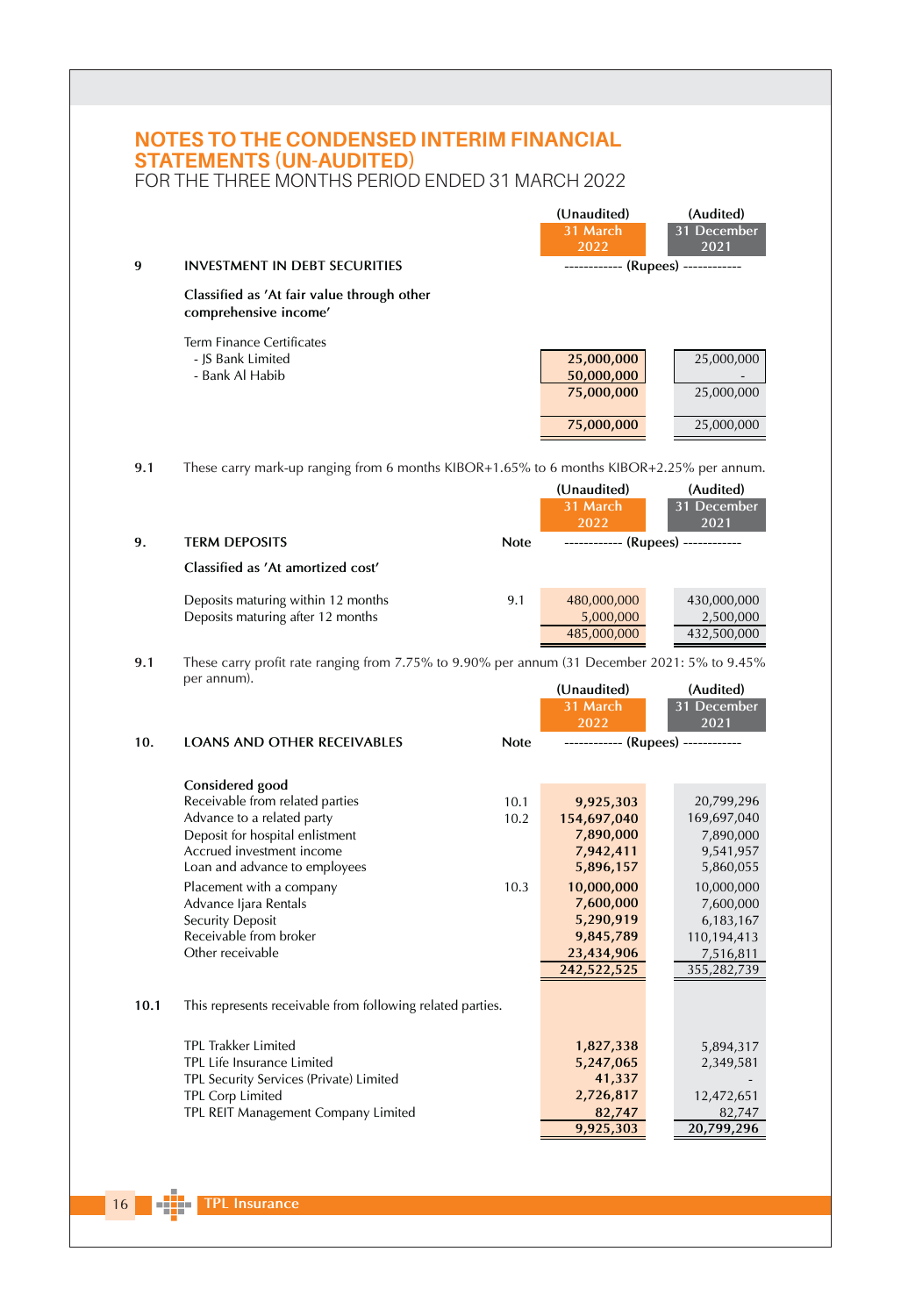FOR THE THREE MONTHS PERIOD ENDED 31 MARCH 2022

- 10.2 This represents advance to a related party TPL Trakker. A special resolution of the shareholders authorising the Company to extend advance upto Rs.300 million was passed in Annual General Meeting of the Company held on 24 April 2019. The balance carries mark up at the rate of 1 year KIBOR  $+ 3.5\%$  with a floor of 10% per annum.
- 10.3 This represents placements with a financial institution carries mark up at the rate of 9.17% per annum (2021: 9.17%) and will mature by 30 June 2022.

|      |                                                       | (Unaudited)                        | (Audited)   |
|------|-------------------------------------------------------|------------------------------------|-------------|
|      |                                                       | 31 March                           | 31 December |
|      |                                                       | 2022                               | 2021        |
|      | <b>Note</b>                                           | ------------ (Rupees) ------------ |             |
| 11.  | OTHER CREDITORS AND ACCRUALS                          |                                    |             |
|      | Commission payable                                    | 106,876,270                        | 98,411,290  |
|      | Creditors                                             | 14,080,327                         | 4,943,943   |
|      | Federal Insurance Fee                                 | 3,603,603                          | 3,456,259   |
|      | Federal Excise Duty (FED) - net                       | 78,858,294                         | 87,001,560  |
|      | Margin deposit from customers                         | 1,299,911                          | 1,299,911   |
|      | Security deposit from customers                       | 700,000                            | 700,000     |
|      | Withholding tax payable                               | 13,188,267                         | 13,744,529  |
|      | Advance tax on premium                                | 481,035                            | 484,697     |
|      | <b>Accrued Expenses</b>                               | 72,712,361                         | 86,245,159  |
|      | Unclaimed dividend                                    | 1,527,468                          | 1,527,468   |
|      | Payable to Provident Fund                             | 3,547,762                          | 3,076,718   |
|      | 11.1<br>Payable to related parties                    | 10,660,279                         | 12,319,411  |
|      | Deposits from customers                               | 15,235,985                         | 4,783,906   |
|      | Others                                                | 16,606,224                         | 26,983,085  |
|      |                                                       | 339, 377, 788                      | 344,977,936 |
| 11.1 | This represents payable to following related parties. |                                    |             |
|      | Virtual World (Private) Limited                       | 4,600,002                          | 5,600,002   |
|      | TPL Properties (Private) Limited                      | 587,454                            | 499,174     |
|      | TPL Security Services (Private) Limited               |                                    | 747,412     |
|      | TPL Properties Management (Private) Limited           | 5,472,823                          | 5,472,823   |
|      |                                                       | 10,660,279                         | 12,319,411  |

#### $12.$ **CONTINGENCIES AND COMMITMENT**

There is no change in the status of the contingencies and commitments and is same as disclosed in the financial statements of the Company as at and for the year ended 31 December 2021.

 $\blacksquare$  17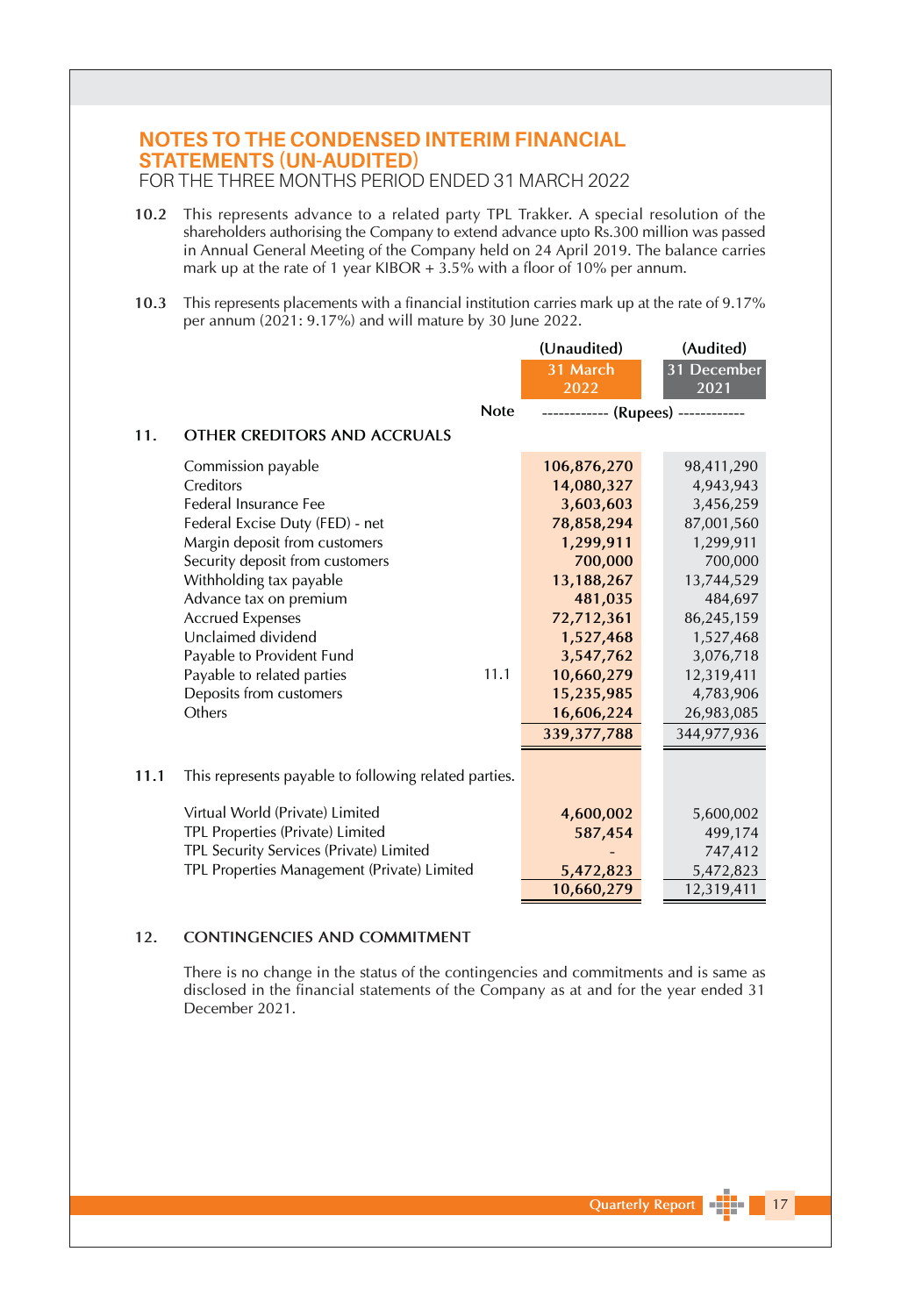FOR THE THREE MONTHS PERIOD ENDED 31 MARCH 2022

|     |                                                                                                        | (Unaudited)                        |                                |
|-----|--------------------------------------------------------------------------------------------------------|------------------------------------|--------------------------------|
|     |                                                                                                        | For the three months period ended  |                                |
|     |                                                                                                        | 31 March<br>2022                   | 31 March<br>2021               |
| 13. | <b>NET INSURANCE PREMIUM</b>                                                                           | ----------- (Rupees) ------------- |                                |
|     | Written net premium<br>Add: Unearned premium reserve opening                                           | 920,683,876<br>1,688,811,536       | 721,675,921<br>1,379,671,304   |
|     | Unearned premium reserve closing<br>Less:<br>Premium earned                                            | (1,775,907,988)<br>833,587,424     | (1,415,853,982)<br>685,493,243 |
|     | Reinsurance premium ceded<br>Less:<br>Add: Prepaid reinsurance premium opening                         | 159,273,358<br>271,032,086         | 120,538,506<br>269,991,191     |
|     | Less: Prepaid reinsurance premium closing<br>Reinsurance expense                                       | (287, 475, 578)<br>142,829,866     | (254, 705, 143)<br>135,824,554 |
|     | Net insurance Premium                                                                                  | 690,757,558                        | 549,668,689                    |
| 14. | NET INSURANCE CLAIMS EXPENSE                                                                           |                                    |                                |
|     | Claims paid/ payable                                                                                   | 411,463,017                        | 375,076,281                    |
|     | Add: Outstanding claims including IBNR closing                                                         | 667, 194, 195                      | 515,158,450                    |
|     | Outstanding claims including IBNR opening<br>Less:                                                     | (574, 184, 279)                    | (525, 295, 311)                |
|     | Claims expense                                                                                         | 504,472,933                        | 364,939,420                    |
|     | Reinsurance and other recoveries received<br>Less:                                                     | 145,319,119                        | 131,255,441                    |
|     | Add: Reinsurance and other recoveries in respect of<br>outstanding claims net of impairment - closing  | 505,499,939                        | 361,722,968                    |
|     | Less: Reinsurance and other recoveries in respect of<br>outstanding claims net of impairment - opening | (486, 560, 455)                    | (371, 662, 852)                |
|     | Reinsurance and other recoveries revenue                                                               | 164,258,603                        | 121,315,557                    |
|     | Net insurance claims expense                                                                           | 340,214,329                        | 243,623,863                    |
| 15. | <b>NET COMMISSION EXPENSE</b>                                                                          |                                    |                                |
|     | Commissions paid or payable                                                                            | 93,447,261                         | 72,001,277                     |
|     | Add: Deferred commission - opening                                                                     | 181,245,659                        | 179,505,165                    |
|     | Deferred commission - closing<br>Less:                                                                 | (185,050,340)                      | (170, 744, 426)                |
|     | Commission expense                                                                                     | 89,642,580                         | 80,762,016                     |
|     | Less: Commission from reinsurers                                                                       |                                    |                                |
|     | Commission received or receivable                                                                      | 38,643,051                         | 26,777,812                     |
|     | Add: Deferred commission - opening                                                                     | 62,964,526                         | 63,336,102                     |
|     | Less: Deferred commission - closing                                                                    | (69, 834, 669)                     | (59,007,254)                   |
|     | Commission from reinsurance                                                                            | 31,772,908                         | 31,106,660                     |
|     | Net Commission expense                                                                                 | 57,869,673                         | 49,655,356                     |

#### 16. TRANSACTIONS WITH RELATED PARTIES

16.1 The related parties comprise Parent Company, associated undertakings, common directorships, employees provident fund, directors and key management personnel. The balances with / due from and transactions with related parties are as follows: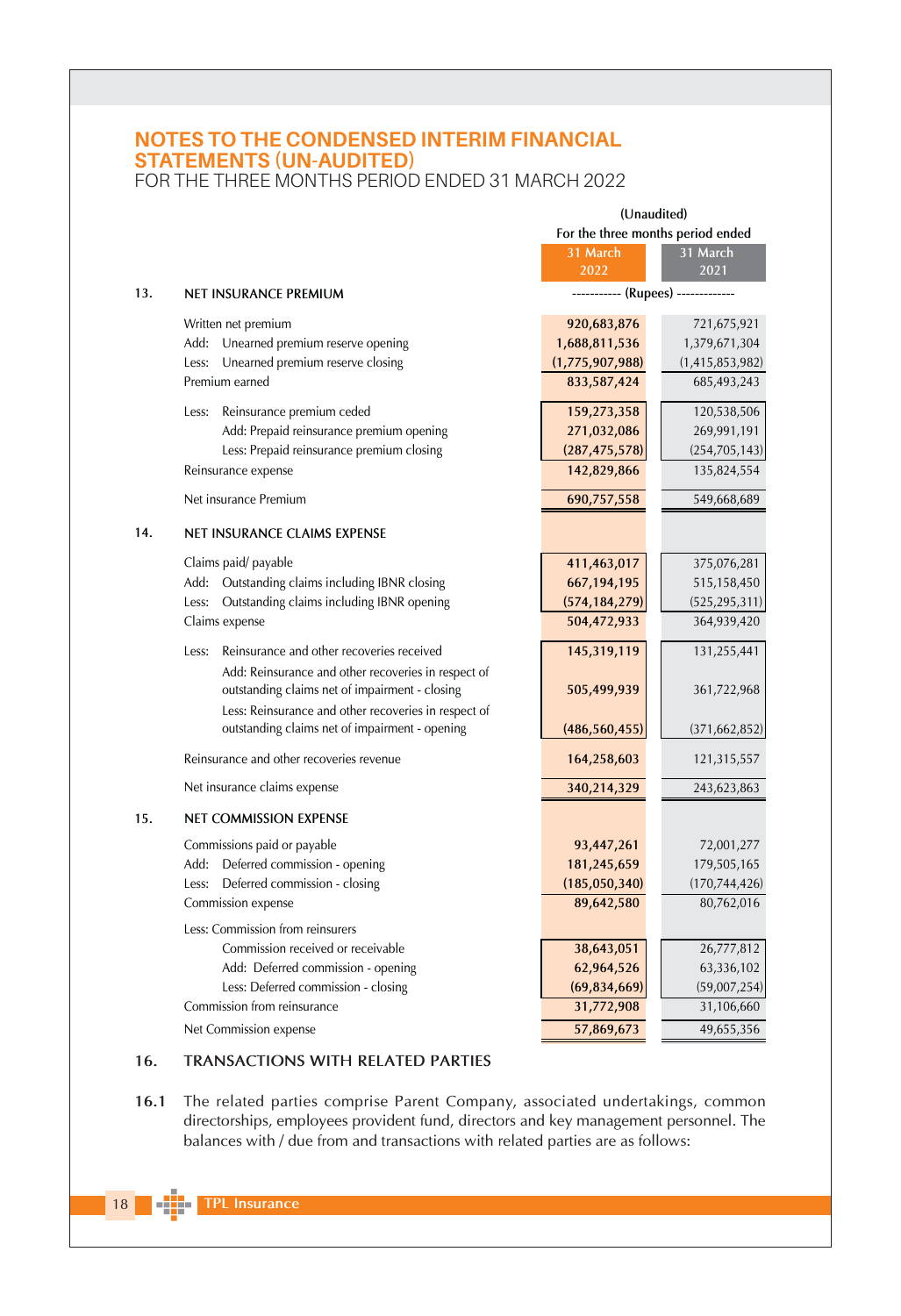## **NOTES TO THE CONDENSED INTERIM FINANCIAL STATEMENTS (UN-AUDITED)** FOR THE THREE MONTHS PERIOD ENDED 31 MARCH 2022

 $16.2$ Balances and transactions with related parties

| Balances and transactions with related parties        | (Unaudited)                              | (Unaudited)      |
|-------------------------------------------------------|------------------------------------------|------------------|
|                                                       | 31 March<br>2022                         | 31 March<br>2021 |
|                                                       | --------------- (Rupees) --------------- |                  |
| TPL Trakker Limited - (associated company)            |                                          |                  |
| Opening balance - receivable                          | 5,894,317                                | 422,627          |
| Interest charged during the period                    | 6,251,360                                | 14,465,752       |
| Net expenses charged - group shared costs             | 1,332,291                                | (6,510,767)      |
| Rent and other services on tracking units             | (51,650,630)                             | (48, 307, 755)   |
| Adjustment against advance                            | 15,000,000                               | (54,000,000)     |
| Net payments made by the Company                      | 25,000,000                               | 100,033,000      |
| Closing balance - receivable                          | 1,827,338                                | 6,102,857        |
| Advance to TPL Trakker Limited - (associated company) |                                          |                  |
| Opening balance - receivable                          | 169,697,040                              | 31,500,000       |
| Payments received during the period                   |                                          | 56,000,000       |
| Adjustment against receivable                         | (15,000,000)                             | 54,000,000       |
| Closing balance - receivable                          | 154,697,040                              | 141,500,000      |

This represents advance to a related party. A special resolution of the shareholders authorising the Company to extend advance upto Rs.300 million was passed in Annual General Meeting of the Company held on 21 April, 2019

(Unaudited)

(Unaudited)

|                                                                   | 31 March     | 31 March                              |
|-------------------------------------------------------------------|--------------|---------------------------------------|
|                                                                   | 2022         | 2021                                  |
|                                                                   |              | ------------ (Rupees) --------------- |
| TPL Properties Limited- common directorship                       |              |                                       |
| Opening balance - (payable)                                       | (499, 174)   | (223, 586)                            |
| Rent invoices received during the period                          |              | (13,097,123)                          |
| Net payments made during the period                               |              | 13,097,123                            |
| Expenses incurred on behalf of the company                        | (88, 280)    | (275, 588)                            |
| Closing balance - (payable)                                       | (587, 454)   | (499, 174)                            |
| TPL Properties Management (Private) Limited - common directorship |              |                                       |
| Opening balance - (payable)                                       | (5,472,823)  | (808,060)                             |
| Services received during the period                               |              | (3,403,959)                           |
| Payments made by the company                                      |              | 1,508,355                             |
| Closing balance - (payable)                                       | (5,472,823)  | (2,703,664)                           |
|                                                                   |              |                                       |
| Virtual World (Private) Limited - common directorship             |              |                                       |
| Opening accrued outsourcing expenses                              | (5,600,002)  | (4,918,057)                           |
| Services received during the period                               | (4,870,397)  | (7, 175, 048)                         |
| Payments made during the period                                   | 5,870,397    | 9,667,094                             |
| Closing accrued outsourcing expenses                              | (4,600,002)  | (2,426,011)                           |
| TPL Security Services (Private) Limited - common directorship     |              |                                       |
| Opening balance - (payable)                                       | (747, 412)   | (170, 445)                            |
| Expenses incurred (on behalf of the company) / by the company     |              | (346,087)                             |
| Services received during the period                               | (1,489,751)  | (483, 450)                            |
| Sales of Fixed Assets                                             |              | 2,700,000                             |
| Payments made during the period                                   | 2,278,500    |                                       |
| Closing balance - receivable                                      | 41,337       | 1,700,018                             |
| TPL Direct Insurance Limited Employees Provident Fund             |              |                                       |
| Opening balance - (payable)                                       | (3,076,718)  | (2, 153, 176)                         |
| Charge for the period                                             | (10,627,472) | (7, 722, 254)                         |
| Contribution made during the period                               | 10,156,428   | 7,273,134                             |
| Closing balance - (payable)                                       | (3,547,762)  | (2,602,296)                           |
|                                                                   |              |                                       |

Quarterly Report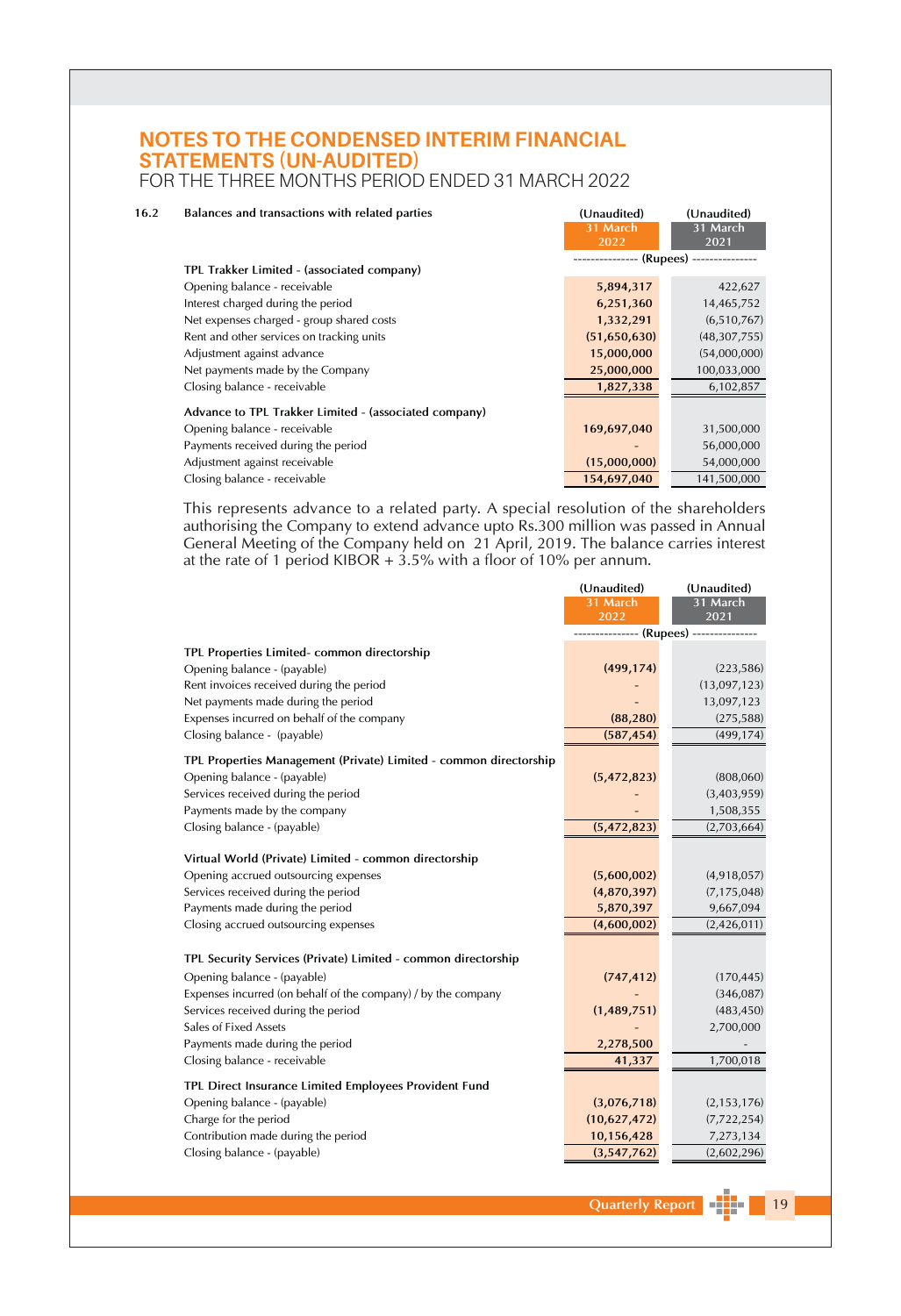#### **NOTES TO THE CONDENSED INTERIM FINANCIAL STATEMENTS (UN-AUDITED)** FOR THE THREE MONTHS PERIOD ENDED 31 MARCH 2022

| Balances and transactions with related parties (continued)                            | (Unaudited)<br>31 March<br>2022<br>--------------- (Rupees) ---------------- | (Unaudited)<br>31 March<br>2021 |
|---------------------------------------------------------------------------------------|------------------------------------------------------------------------------|---------------------------------|
| TPL Life Insurance Limited - common directorship                                      |                                                                              |                                 |
| Opening balance - receivable / (payable)                                              | 1,546,891                                                                    | (35,632,645)                    |
| Expenses incurred by the company /                                                    |                                                                              |                                 |
| (on behalf of the company)                                                            | 2,897,483                                                                    | 1,647,169                       |
| Services received from the company                                                    |                                                                              | (825,000)                       |
| Reinsurance services received during the period                                       |                                                                              | 17,977,474                      |
| Net payments made during the period                                                   |                                                                              | 1,000,000                       |
| Closing balance - receivable / (payable)                                              | 4,444,375                                                                    | (15, 833, 002)                  |
|                                                                                       |                                                                              |                                 |
| TPL Corp Limited - parent company<br>Opening balance - receivable                     | 12,472,651                                                                   | 5,142,154                       |
| Expenses incurred (on behalf of the                                                   |                                                                              |                                 |
| company) / by the company                                                             | (24, 133, 806)                                                               | (16, 075, 375)                  |
| Net payments made during the period                                                   | 14,387,972                                                                   | 9,473,262                       |
| Closing balance - receivable / (payable)                                              | 2,726,817                                                                    | (1,459,959)                     |
|                                                                                       |                                                                              |                                 |
|                                                                                       |                                                                              |                                 |
| TPL e-Venture (Private) Limited - common directorship<br>Opening balance - receivable | 89,157                                                                       | 89,157                          |
| Expenses incurred by the company                                                      | (89, 157)                                                                    |                                 |
| Balance at the end of the period - receivable                                         |                                                                              | 89,157                          |
|                                                                                       |                                                                              |                                 |
| TPL REIT Management Company Limited - common directorship                             |                                                                              |                                 |
| Opening balance - receivable                                                          | 82,747                                                                       |                                 |
| Closing balance - receivable                                                          | 82,747                                                                       |                                 |
|                                                                                       |                                                                              |                                 |

- 16.3 Remuneration to the key management personnel are in accordance with the terms of their employment. Contribution to the provident fund is in accordance with the Company's staff services rules and other transactions with the related parties are in accordance with the agreed terms.
- 16.4 The Company has signed up consultancy contract with one of the directors, Mr. Andrew Borda, to assist the Company in underwriting and reinsurance placements. The remuneration agreed during the period amounts to Rs. 3.600 million (31 March 2021: Rs.3.968 million).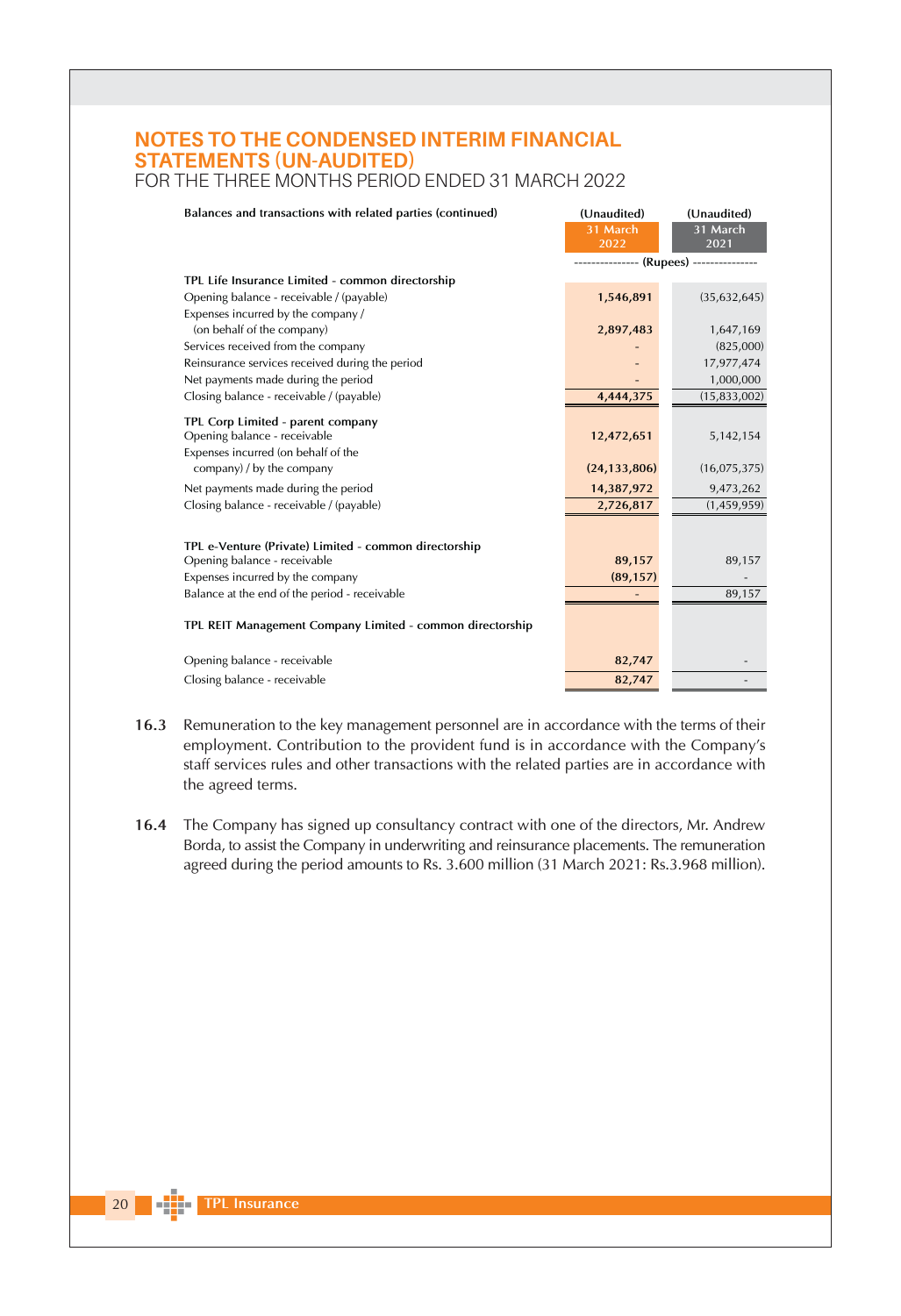FOR THE THREE MONTHS PERIOD ENDED 31 MARCH 2022

#### 17. SEGMENT REPORTING

|                                                               |                 |                  | For the three months period ended 31 March 2022 |                                                 |                |                                               |
|---------------------------------------------------------------|-----------------|------------------|-------------------------------------------------|-------------------------------------------------|----------------|-----------------------------------------------|
|                                                               | Fire & property | Marine, aviation |                                                 |                                                 |                |                                               |
|                                                               | damage          | & transport      | Motor                                           | Health                                          | Miscellaneous  | Aggregate                                     |
|                                                               |                 |                  |                                                 |                                                 |                |                                               |
|                                                               |                 |                  | (Rupees)                                        |                                                 |                |                                               |
| <b>Gross Written Premium</b>                                  |                 |                  |                                                 |                                                 |                |                                               |
| (inclusive of Administrative Surcharge)                       | 87,534,748      | 12,648,849       | 663,123,198                                     | 130, 185, 275                                   | 27,191,807     | 920,683,877                                   |
| <b>Gross Direct Premium</b>                                   | 83,328,190      | 12,229,222       | 639,039,957                                     | 130,073,447                                     | 26,822,197     | 891,493,013                                   |
| Facultative Inward Premium                                    | 3,908,193       | 60,000           | 2,872,425                                       | 111,828                                         | 369,609        | 6,840,618<br>22,350,244                       |
| Administrative Surcharge                                      | 298,366         | 359,626          | 21,210,815                                      |                                                 |                |                                               |
| Insurance premium earned                                      | 78,372,893      | 9,247,711        | 641,246,960                                     | 84,964,813                                      | 19,755,049     | 833,587,426                                   |
| Insurance premium ceded to reinsurers                         | (68, 829, 167)  | (6,090,765)      | (56, 955, 096)                                  | 426,679                                         | (11, 381, 519) | (142, 829, 868)                               |
| Net insurance premium                                         | 9,543,726       | 3,156,946        | 584,291,864                                     | 85,391,492                                      | 8,373,530      | 690,757,558                                   |
| Commission income                                             | 12,471,015      | 1,706,626        | 15,437,769                                      | (26, 038)                                       | 2,183,536      | 31,772,908                                    |
| Net underwriting income                                       | 22,014,741      | 4,863,572        | 599,729,633                                     | 85,365,454                                      | 10,557,066     | 722,530,466                                   |
| Insurance claims                                              | 493,670         | (2, 567, 663)    | (433, 745, 060)                                 | (64, 211, 663)                                  | (4, 442, 218)  | (504, 472, 934)                               |
| Insurance claims recovered from reinsurers / salvage          | (1, 246, 650)   | 932,264          | 170,858,207                                     | (5, 281, 503)                                   | (1,003,712)    | 164,258,606                                   |
| <b>Net Claims</b>                                             | (752, 980)      | (1,635,399)      | (262, 886, 853)                                 | (69, 493, 166)                                  | (5, 445, 930)  | (340, 214, 328)                               |
| Charge of Premium deficiency reserve                          |                 |                  |                                                 |                                                 |                |                                               |
| Commission expense                                            | (12, 206, 988)  | (1,677,807)      | (68, 585, 949)                                  | (5,649,876)                                     | (1,521,959)    | (89, 642, 579)                                |
| Management expenses                                           | (3,277,421)     | (1,081,721)      | (240, 684, 687)                                 | (22, 621, 704)                                  | (3, 382, 202)  | (271, 047, 735)                               |
| Net insurance claims and expenses                             | (16, 237, 389)  | (4, 394, 927)    | (572, 157, 489)                                 | (97, 764, 746)                                  | (10, 350, 091) | (700, 904, 642)                               |
| <b>Underwriting result</b>                                    | 5,777,352       | 468,645          | 27,572,144                                      | (12, 399, 292)                                  | 206,975        | 21,625,824                                    |
| Investment income                                             |                 |                  |                                                 |                                                 |                | (52, 493, 961)                                |
| Other income                                                  |                 |                  |                                                 |                                                 |                | 16,110,896                                    |
| Other expenses                                                |                 |                  |                                                 |                                                 |                | (62, 759, 173)                                |
| Results of operating activities                               |                 |                  |                                                 |                                                 |                | (77, 516, 414)                                |
| Financial charges<br>Profit before tax for the period         |                 |                  |                                                 |                                                 |                | (7, 202, 321)<br>(84, 718, 735)               |
|                                                               |                 |                  |                                                 |                                                 |                |                                               |
| Corporate segment assets                                      | 463,304,518     | 56.487.747       | 1.042.504.173                                   | 171.768.856                                     | 87,614,501     | 1,821,679,794                                 |
| Corporate unallocated assets                                  |                 |                  |                                                 |                                                 |                | 3.004.914.160                                 |
| <b>Total assets</b>                                           |                 |                  |                                                 |                                                 |                | 4,826,593,954                                 |
| Corporate segment liabilities                                 | 324.123.785     |                  | 2.037.138.932                                   | 258.235.598                                     |                |                                               |
| Corporate unallocated liabilities                             |                 | 23,921,155       |                                                 |                                                 | 86,981,789     | 2,730,401,259                                 |
| <b>Total liabilities</b>                                      |                 |                  |                                                 |                                                 |                | 695,343,008<br>3,425,744,267                  |
|                                                               |                 |                  |                                                 |                                                 |                |                                               |
|                                                               |                 |                  | --- (Unaudited) ----                            |                                                 |                |                                               |
|                                                               |                 |                  |                                                 |                                                 |                |                                               |
|                                                               |                 |                  |                                                 | For the three months period ended 31 March 2021 |                |                                               |
|                                                               | Fire & property | Marine, aviation |                                                 |                                                 |                |                                               |
|                                                               | damage          | & transport      | Motor                                           | Health                                          | Miscellaneous  | Aggregate                                     |
|                                                               |                 |                  |                                                 |                                                 |                |                                               |
|                                                               |                 |                  |                                                 | ------------- (Rupees) --------------           |                |                                               |
| <b>Gross Written Premium</b>                                  |                 |                  |                                                 |                                                 |                |                                               |
| (inclusive of Administrative Surcharge)                       | 66,011,487      | 14,051,386       | 612,961,252                                     | 3,476,424                                       | 25.175.370     | 721,675,919                                   |
| <b>Gross Direct Premium</b>                                   | 68,231,851      | 13,630,943       | 591,970,102                                     | 3,456,424                                       | 22,733,740     | 700,023,060                                   |
| Facultative Inward Premium                                    | (2,446,094)     | 63.200           | 1.399.125                                       |                                                 | 1,061,331      | 77,562                                        |
| Administrative Surcharge                                      | 225,732         | 357,243          | 19,592,024                                      | 20,000                                          | 1,380,298      | 21,575,297                                    |
| Insurance premium earned                                      | 62,175,912      | 14,615,860       | 544,278,333                                     | 50.812.228                                      | 13,610,910     | 685,493,243                                   |
| Insurance premium ceded to reinsurers                         | (55,018,766)    | (8,971,868)      | (48, 015, 535)                                  | (19, 200, 186)                                  | (4,618,199)    |                                               |
| Net insurance premium                                         | 7,157,146       | 5,643,992        | 496,262,798                                     | 31,612,042                                      | 8,992,711      | 549,668,689                                   |
| Commission income                                             | 11,831,326      | 2,387,195        | 12,106,526                                      | 3,725,573                                       | 1,056,040      | 31,106,660                                    |
| Net underwriting income                                       | 18,988,472      | 8,031,187        | 508,369,324                                     | 35,337,615                                      | 10,048,751     | 580,775,349                                   |
| Insurance claims                                              | 12,721,912      | (5,515,812)      | (322, 107, 312)                                 | (46, 439, 277)                                  | (3,598,931)    | (364, 939, 420)                               |
| Insurance claims recovered from reinsurers / salvage          | (11, 015, 019)  | 3.447.241        | 113,270,221                                     | 14,054,163                                      | 1,558,951      | 121,315,557                                   |
| <b>Net Claims</b>                                             | 1,706,893       | (2,068,571)      | (208, 837, 091)                                 | (32, 385, 114)                                  | (2,039,980)    | (243, 623, 863)                               |
| Reversal of Premium deficiency reserve                        |                 |                  |                                                 | (473, 838)                                      |                | (473, 838)                                    |
| Commission expense                                            | (9, 154, 043)   | (1, 741, 853)    | (64, 729, 144)                                  | (4,026,702)                                     | (1, 110, 274)  | (80, 762, 016)                                |
| Management expenses                                           | (357, 154)      | (95, 990)        | (215, 540, 959)                                 | (10, 649, 674)                                  | 415,813        | (226, 227, 964)                               |
| Net insurance claims and expenses                             | (7,804,304)     | (3,906,414)      | (489, 107, 194)                                 | (47, 535, 328)                                  | (2,734,441)    | (551,087,681)                                 |
| <b>Underwriting result</b>                                    | 11.184.168      | 4,124,773        | 19,262,130                                      | (12, 197, 713)                                  | 7,314,310      | 29,687,668                                    |
| Investment income                                             |                 |                  |                                                 |                                                 |                | 16,310,171                                    |
| Other income                                                  |                 |                  |                                                 |                                                 |                | 17,544,779                                    |
| Other expenses                                                |                 |                  |                                                 |                                                 |                | (57, 664, 072)                                |
| Results of operating activities                               |                 |                  |                                                 |                                                 |                | 5,878,546                                     |
| Financial charges                                             |                 |                  |                                                 |                                                 |                |                                               |
| Profit before tax for the period                              |                 |                  |                                                 |                                                 |                |                                               |
| Corporate segment assets                                      | 332,409,592     | 37,720,564       | 844,270,417                                     | 89,756,303                                      | 29,783,999     | 1,333,940,875                                 |
|                                                               |                 |                  |                                                 |                                                 |                | (2, 156, 496)<br>3,722,050                    |
| Corporate unallocated assets                                  |                 |                  |                                                 |                                                 |                | 2,088,475,776                                 |
| <b>Total assets</b>                                           |                 |                  |                                                 |                                                 |                | 3,422,416,651                                 |
|                                                               |                 |                  |                                                 |                                                 |                |                                               |
| Corporate segment liabilities                                 | 273,820,105     | 30,959,760       | 1,570,195,332                                   | 153,836,659                                     | 30,174,236     | 2,058,986,092                                 |
| Corporate unallocated liabilities<br><b>Total liabilities</b> |                 |                  |                                                 |                                                 |                | (135, 824, 554)<br>512.744.972<br>571.731.064 |

........... (Unaudited) ------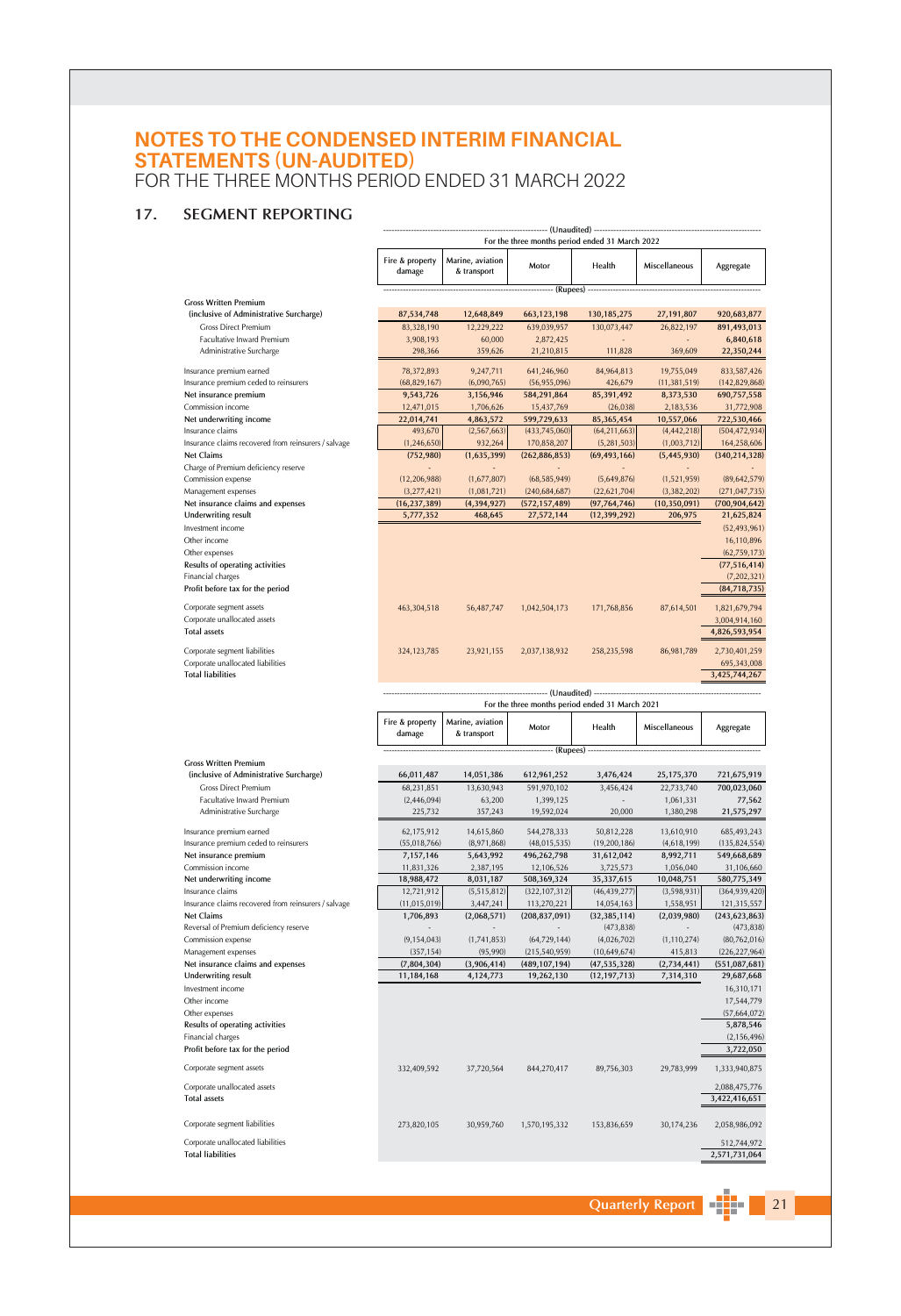FOR THE THREE MONTHS PERIOD ENDED 31 MARCH 2022

#### $18.$ **GENERAL**

Figures have been rounded off to the nearest rupee.

#### 19. DATE OF AUTHORISATION FOR ISSUE

These financial statements have been authorised for issue on 28 April 2022 by the Board of Directors of the Company.

Chief Financial Officer

1 jennir Directo

Chief Executive Officer

Chairmar

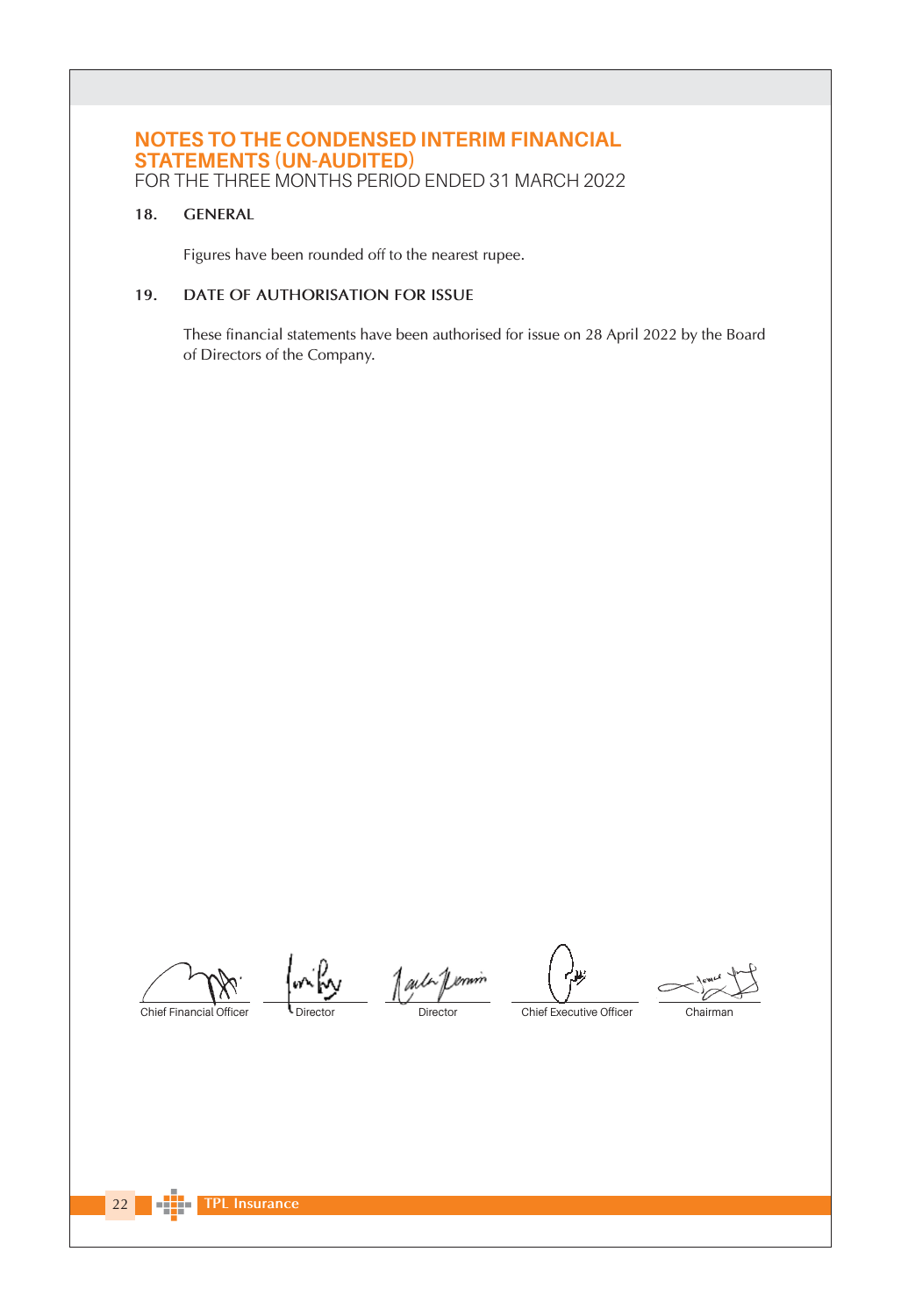# **ANNEXURE A**

# **WINDOW TAKAFUL OPERATIONS**



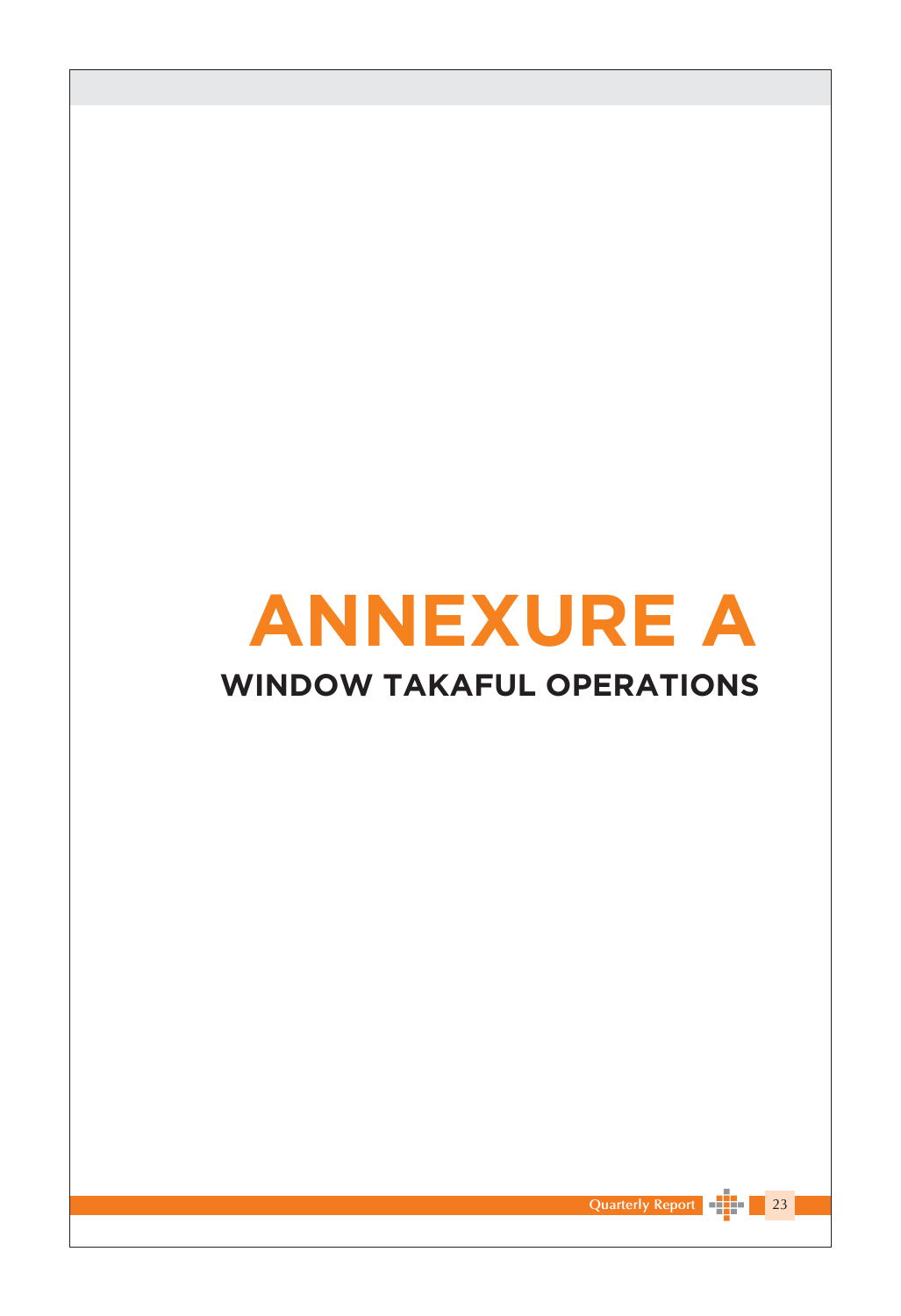## Window Takaful Operations **CONDENSED INTERIM STATEMENT OF FINANCIAL POSITION** AS AT 31 MARCH 2022

|                                                     |                      | Operator's Fund  |                            | Participants' Takaful Fund |
|-----------------------------------------------------|----------------------|------------------|----------------------------|----------------------------|
|                                                     | (Unaudited)          | (Audited)        | (Unaudited)                | (Audited)                  |
|                                                     | 31 March 2022        | 31 December 2021 | 31 March 2022              | 31 December 2021           |
| Note                                                | --------- (Rupees) - |                  | ----------- (Rupees) ----- |                            |
|                                                     |                      |                  |                            |                            |
| <b>ASSETS</b>                                       |                      |                  |                            |                            |
| 5<br>Equipment                                      |                      |                  | 75,721,844                 | 48,726,296                 |
| Investments                                         |                      |                  |                            |                            |
| 6<br>Mutual Funds<br>$\overline{7}$                 |                      |                  | 35,094,530                 | 37,044,907                 |
| Term deposits                                       |                      |                  | 335,000,000<br>370,094,530 | 282,500,000<br>319,544,907 |
|                                                     |                      |                  |                            |                            |
|                                                     |                      |                  |                            |                            |
| Takaful/ Retakaful receivable                       |                      |                  | 290,863,832                | 252,059,900                |
| Retakaful recoveries against outstanding claims     |                      |                  | 84,984,250                 | 107,975,191                |
| Salvage recoveries accrued                          |                      |                  | 109,245,418                | 79,614,305                 |
| Deferred Wakala Fee                                 |                      |                  | 347,931,247                | 340,887,553                |
| 9<br>Receivable from Participants' Takaful Fund     | 36,776,990           | 5,025,054        |                            |                            |
| Accrued Investment Income                           |                      |                  | 2,831,567                  | 4,055,629                  |
| Deferred commission expense                         | 95,723,469           | 93,381,279       |                            |                            |
| Deferred taxation - net                             |                      |                  | 1,550,570                  | 132,675                    |
| Taxation                                            | 118,874              | 198,163          |                            |                            |
| Prepayments                                         |                      |                  | 50,746,114                 | 43,019,036                 |
| Cash and bank                                       | 4,250,979            | 4,801,423        | 117,923,800                | 103,411,637                |
| <b>Total assets</b>                                 | 136,870,312          | 103,405,919      | 1,451,893,172              | 1,299,427,129              |
| <b>FUND AND LIABILITIES</b>                         |                      |                  |                            |                            |
| RESERVES ATTRIBUTABLE TO:<br>- OPERATOR'S FUND (OF) |                      |                  |                            |                            |
| <b>Statutory Fund</b>                               | 50,000,000           | 50,000,000       |                            |                            |
| Accumulated losses                                  | (479, 039, 973)      | (488, 203, 544)  |                            |                            |
|                                                     | (429, 039, 973)      | (438, 203, 544)  |                            |                            |
| - WAQF / PARTICIPANTS' TAKAFUL FUND (PTF)           |                      |                  |                            |                            |
| Seed money                                          | $\overline{a}$       |                  | 2,000,000                  | 2,000,000                  |
| Accumulated (deficit) / surplus                     |                      |                  | (73, 726, 979)             | (69, 481, 503)             |
|                                                     |                      |                  |                            |                            |
| <b>Balance of WAQF / PTF</b>                        |                      |                  | (71, 726, 979)             | (67, 481, 503)             |
| 8<br>Qard-e-Hasna                                   | (173,900,000)        | (173,900,000)    | 173,900,000                | 173,900,000                |
| <b>LIABILITIES</b>                                  |                      |                  |                            |                            |
| PTF Underwriting provisions                         |                      |                  |                            |                            |
| Outstanding claims (including IBNR)                 |                      |                  | 301,901,459                | 254,447,322                |
| Unearned contribution reserve                       |                      |                  | 782,809,837                | 776,377,926                |
| Unearned retakaful commission                       |                      |                  | 6,292,760                  | 5,284,330                  |
| Contribution deficiency reserve                     |                      |                  |                            |                            |
|                                                     |                      |                  |                            |                            |
| Unearned Wakala Fee                                 | 347,931,247          | 340,887,554      |                            |                            |
| Contribution received in advance                    |                      |                  | 17,424,509                 | 11,117,543                 |
| Takaful / retakaful payable                         |                      |                  | 26,467,495                 | 36,227,843                 |
| Other creditors and accruals<br>10                  | 70,146,245           | 52,145,019       | 138,824,635                | 70,459,967                 |
| Payable to TPL Insurance Limited                    | 321,732,793          | 322,476,890      | 28,427,209                 | 25,684,845                 |
| Payable to Operator's Fund<br>9                     |                      |                  | 36,776,990                 | 5,025,054                  |
| Taxation - provision less payments                  |                      |                  | 10,795,257                 | 8,383,802                  |
| <b>Total Liabilities</b>                            | 739,810,285          | 715,509,463      | 1,349,720,151              | 1,193,008,632              |
| <b>Total fund and liabilities</b>                   | 136,870,312          | 103,405,919      | 1,451,893,172              | 1,299,427,129              |

The annexed notes from 1 to 17 form an integral part of these condensed interim financial statements.

min

**L** Director

1 auch Jermin Director

Chairman

Chief Financial Officer

**TPL Insurance** 

 $\begin{array}{|c|c|c|}\n\hline\n24 & -1\n\end{array}$ 

Chief Executive Officer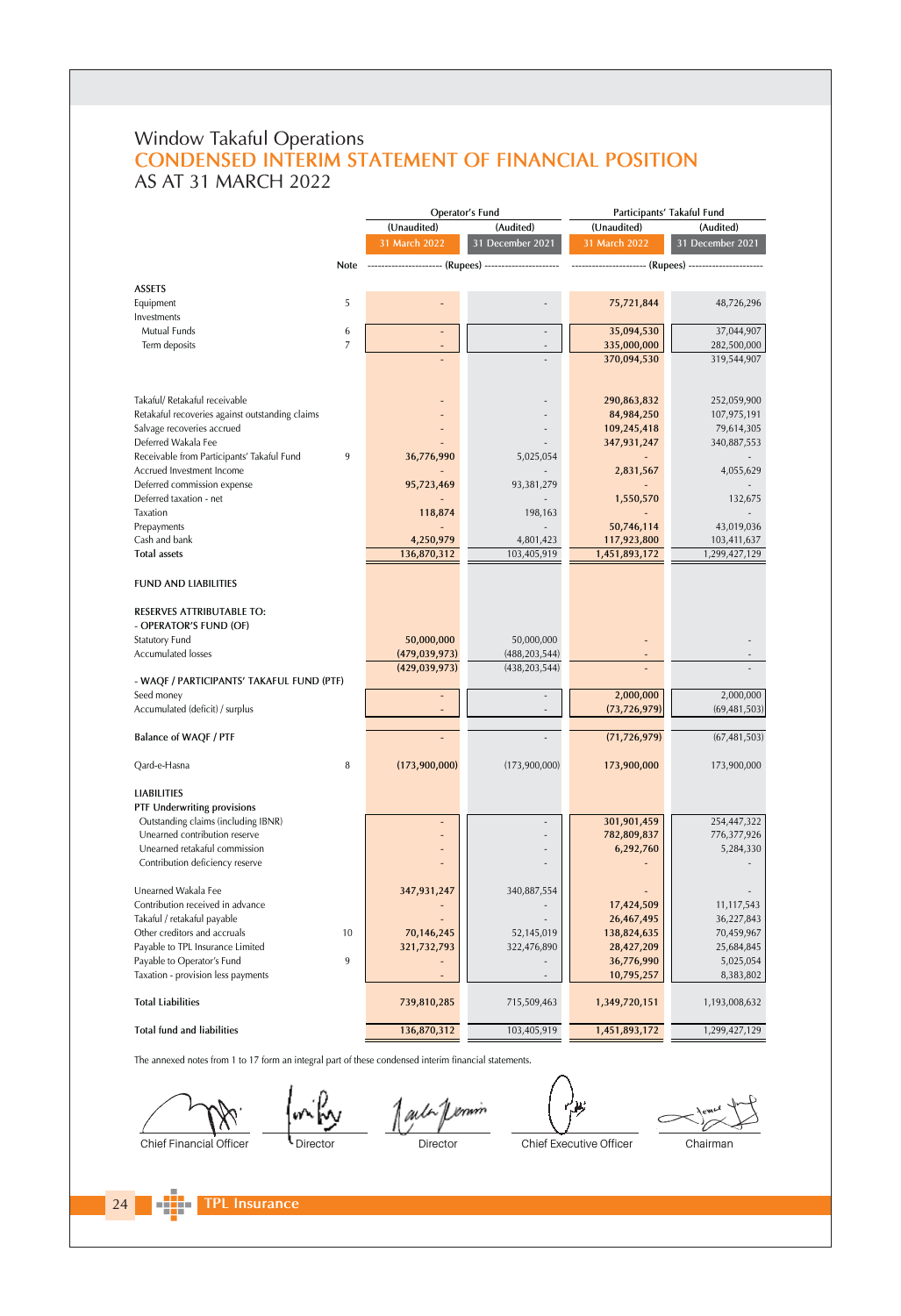## Window Takaful Operations **CONDENSED INTERIM STATEMENT OF COMPREHENSIVE INCOME (UN-AUDITED)** FOR THE THREE MONTHS PERIOD ENDED 31 MARCH 2022

|                                                          | For the three months period ended |                                         |                           |  |
|----------------------------------------------------------|-----------------------------------|-----------------------------------------|---------------------------|--|
|                                                          |                                   | 31 March<br>2022                        | 31 March<br>2021          |  |
|                                                          | Note                              | -------------- (Rupees) --------------- |                           |  |
| Participants' Takaful Fund                               |                                   |                                         |                           |  |
| Contribution earned net of wakala fee                    |                                   | 212,484,676                             | 172,856,171               |  |
| Less: Contribution ceded to retakaful                    |                                   | (24, 972, 524)                          | (27,980,477)              |  |
| Net takaful contribution                                 | 11                                | 187,512,152                             | 144,875,694               |  |
| Net underwriting income                                  |                                   | 187,512,152                             | 144,875,694               |  |
| Net claims - reported / settled                          | 12                                | (175, 780, 048)                         | (135, 365, 940)           |  |
| $-$ IBNR                                                 |                                   |                                         |                           |  |
|                                                          |                                   | (175, 780, 048)                         | (135, 365, 940)           |  |
| Reversal of Contribution deficiency reserve              |                                   |                                         | (458, 016)                |  |
| Other direct expenses                                    |                                   | (18, 732, 406)                          | (19, 363, 277)            |  |
| Deficit before investment income                         |                                   | (7,000,302)                             | (10, 311, 539)            |  |
| Investment income                                        |                                   | 7,720,317                               | 8,650,621                 |  |
| Net unrealized fair value gains on financials assets at  |                                   |                                         |                           |  |
| fair value through profit or loss                        |                                   |                                         |                           |  |
| Less: Modarib's share of investment income               |                                   | (2,316,093)                             | (2,595,186)               |  |
| Financial charges<br>Deficit before taxation             |                                   | (1,655,837)<br>(3, 251, 915)            | (756, 803)<br>(5,012,907) |  |
|                                                          |                                   |                                         |                           |  |
| Taxation                                                 |                                   | (993, 560)                              | (364, 952)                |  |
| Deficit transferred to accumulated surplus               |                                   | (4, 245, 475)                           | (5,377,859)               |  |
| Items that will be not reclassified to income statement: |                                   |                                         |                           |  |
| Total comprehensive loss for the period                  |                                   | (4, 245, 475)                           | (5,377,859)               |  |
| Operator's Fund                                          |                                   |                                         |                           |  |
| Wakala fee                                               |                                   | 165,921,994                             | 135,969,257               |  |
| Commission expense                                       | 13                                | (43,029,668)                            | (38, 746, 074)            |  |
| Management expenses                                      |                                   | (92, 752, 394)                          | (93, 384, 019)            |  |
|                                                          |                                   | 30,139,932                              | 3,839,164                 |  |
| Investment income                                        |                                   | 151,106                                 | 40,943                    |  |
| Modarib's share of PTF investment income                 |                                   | 2,316,093                               | 2,595,186                 |  |
|                                                          |                                   | 32,607,131                              | 6,475,293                 |  |
| Other expenses                                           |                                   | (23, 443, 558)                          | (26,973,668)              |  |
| Profit / (loss) before taxation                          |                                   | 9,163,573                               | (20, 498, 375)            |  |
| Taxation                                                 |                                   |                                         |                           |  |
| Profit / (loss) after tax for the period                 |                                   | 9,163,573                               | (20, 498, 375)            |  |
| Total comprehensive loss for the period                  |                                   | 9,163,573                               | (20, 498, 375)            |  |

The annexed notes from 1 to 17 form an integral part of these condensed interim financial statements.

Chief Financial Officer

jonwin Tailor Director

Chief Executive Officer

Chairman

**Quarterly Report**  $\vert$  25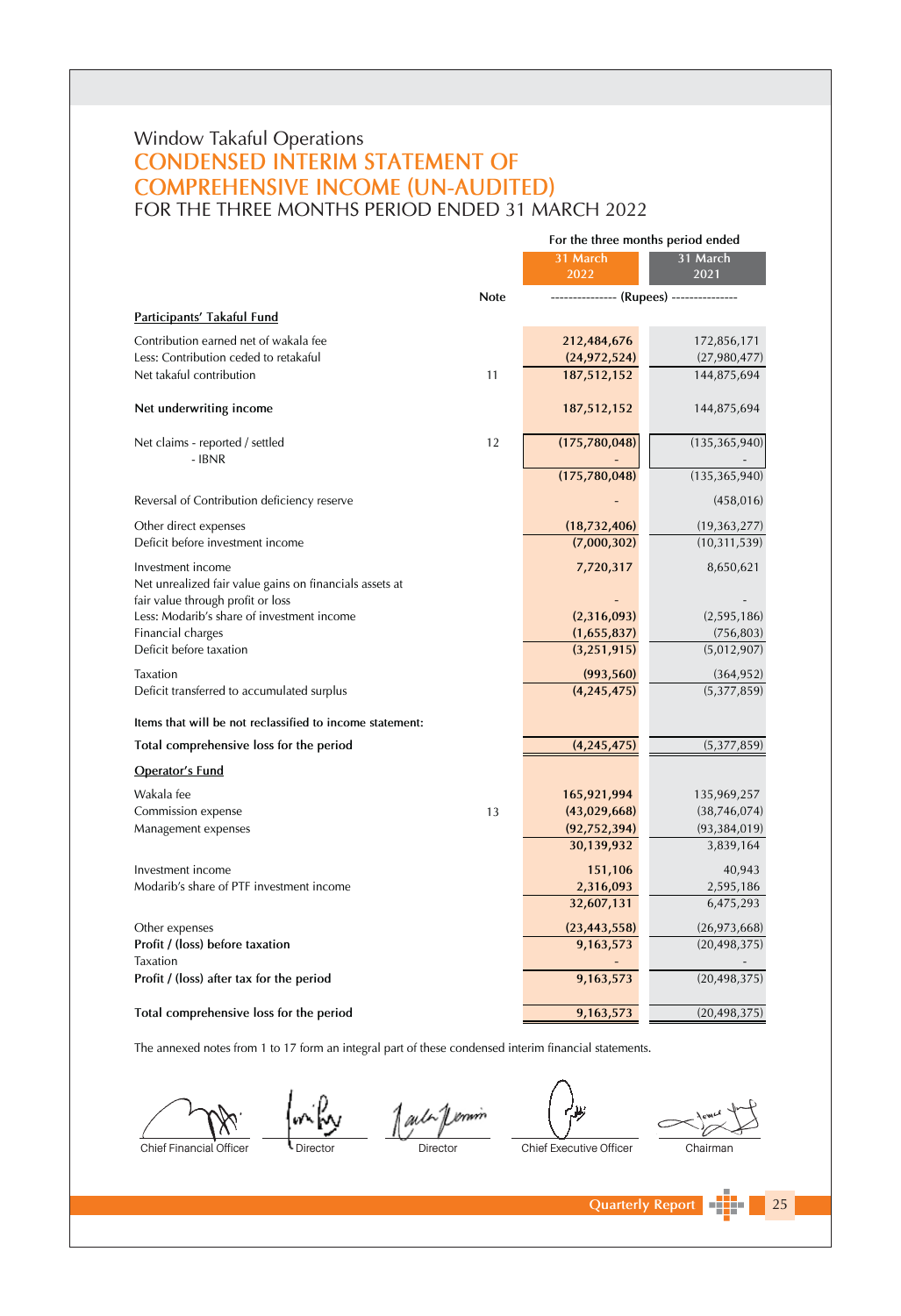# Window Takaful Operations<br>
CONDENSED INTERIM STATEMENT OF CHANGES IN FUND (UNAUDITED) FOR THE THREE MONTHS PERIOD ENDED 31 MARCH 2022

|                              |                       | Attributable to Operator Fund |                 |  |  |  |
|------------------------------|-----------------------|-------------------------------|-----------------|--|--|--|
|                              | <b>Statutory Fund</b> | <b>Accumulated loss</b>       | Total           |  |  |  |
|                              |                       | $(Rupees)$ --                 |                 |  |  |  |
| Balance as at 1 January 2021 | 50.000.000            | (434, 416, 312)               | (384, 416, 312) |  |  |  |
| Net loss for the period      |                       | (20.498.375)                  | (20, 498, 375)  |  |  |  |
| Balance as at 31 March 2021  | 50.000.000            | (454.914.687)                 | (404, 914, 687) |  |  |  |
| Balance as at 1 January 2022 | 50,000,000            | (488, 203, 544)               | (438, 203, 544) |  |  |  |
| Net profit for the period    |                       | 9,163,573                     | 9,163,573       |  |  |  |
| Balance as at 31 March 2022  | 50,000,000            | (479, 039, 971)               | (429, 039, 971) |  |  |  |

|                              | Attributable to Participants of the PTF          |                |                |  |  |
|------------------------------|--------------------------------------------------|----------------|----------------|--|--|
|                              | Accumulated surplus /<br>Seed Money<br>(deficit) |                | Total          |  |  |
|                              |                                                  | (Rupees)       |                |  |  |
| Balance as at 1 January 2021 | 2,000,000                                        | 39,374,255     | 41,374,255     |  |  |
| Deficit for the period       |                                                  | (5,377,859)    | (5,377,859)    |  |  |
| Balance as at 31 March 2021  | 2.000.000                                        | 33.996.396     | 35.996.396     |  |  |
| Balance as at 1 January 2022 | 2,000,000                                        | (69, 481, 503) | (67, 481, 503) |  |  |
| Deficit for the period       |                                                  | (4, 245, 475)  | (4, 245, 475)  |  |  |
| Balance as at 31 March 2022  | 2,000,000                                        | (73, 726, 978) | (71, 726, 978) |  |  |

The annexed notes from 1 to 17 form an integral part of these condensed interim financial statements.

Chief Financial Officer

 $\sqrt{26}$ 

mily Jauce Jemin · Director

Director

Chief Executive Officer Chairman

**TPL Insurance**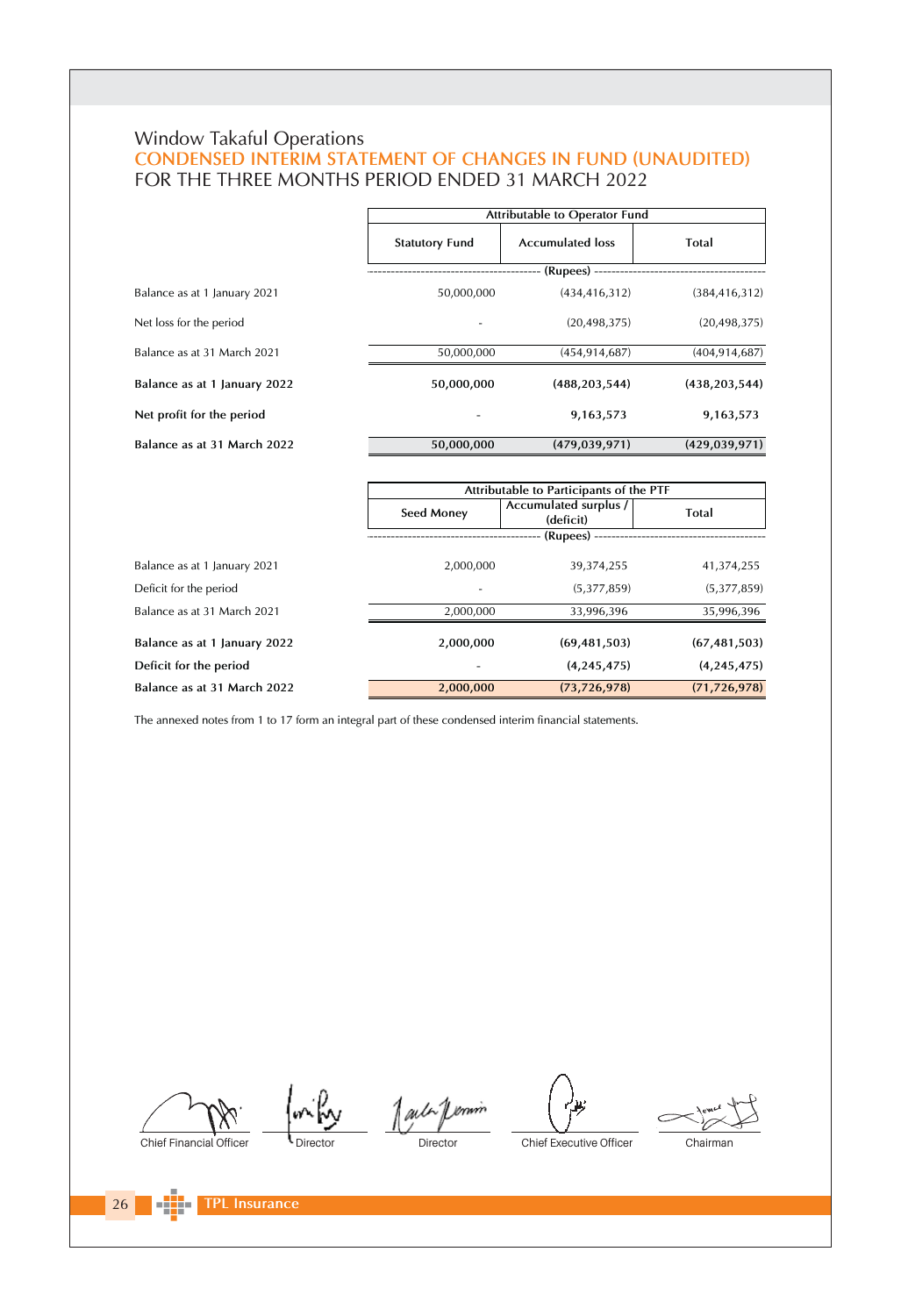# Window Takaful Operations **CONDENSED INTERIM STATEMENT OF CASH FLOW (UNAUDITED)** FOR THE THREE MONTHS PERIOD ENDED 31 MARCH 2022

|                                                               |                 | Operator's Fund |                                         | Participants' Takaful Fund |
|---------------------------------------------------------------|-----------------|-----------------|-----------------------------------------|----------------------------|
|                                                               |                 |                 |                                         |                            |
|                                                               |                 |                 |                                         |                            |
| Note<br><b>Operating activities</b>                           |                 |                 | -------------- (Rupees) --------------- |                            |
| (a) Takaful activities                                        |                 |                 |                                         |                            |
| Contributions received                                        |                 |                 | 352,341,617                             | 295,364,273                |
| Retakaful contribution paid                                   |                 |                 | (42, 484, 247)                          | (26, 332, 959)             |
| Claims paid                                                   |                 |                 | (205, 353, 110)                         | (166, 471, 975)            |
| Retakaful and other recoveries received                       |                 |                 | 70,387,030                              | 22,308,046                 |
| Commission paid                                               | (33, 230, 328)  | (27,064,967)    |                                         |                            |
| Commission received                                           | 4,184,969       | 2,230,617       |                                         |                            |
| Wakala fees received by OF                                    | 170,400,000     | 125,300,000     |                                         |                            |
| Wakala fees paid by PTF                                       |                 |                 | (170, 400, 000)                         | (125, 300, 000)            |
| Mudarib fees received by OF                                   | 2,000,000       | 3,000,000       |                                         |                            |
| Mudarib fees paid by PTF                                      |                 |                 | (2,000,000)                             | (3,000,000)                |
| Net cash inflow from takaful activities                       | 143,354,641     | 103,465,650     | 2,491,290                               | (3,432,615)                |
|                                                               |                 |                 |                                         |                            |
| (b) Other operating activities                                |                 |                 |                                         |                            |
| Income tax paid                                               |                 |                 | (1, 417, 895)                           |                            |
| Direct expenses paid                                          |                 |                 | (6, 471, 624)                           | (7, 327, 382)              |
| Management and other expenses paid                            | (107, 404, 816) | (110,808,508)   |                                         |                            |
| Other operating receipts / (payments)                         | (36,651,375)    | 9,137,028       | 73,966,260                              | 443,853                    |
| Net cash outflow from other operating activities              | (144, 056, 191) | (101, 671, 480) | 66,076,741                              | (6,883,529)                |
| Total cash generated from / (used in)                         |                 |                 |                                         |                            |
| all operating activities                                      | (701, 550)      | 1,794,170       | 68,568,031                              | (10, 316, 144)             |
| Investment activities                                         |                 |                 |                                         |                            |
| Profit / return received                                      | 151,106         | 40,943          | 10,894,748                              | 9,080,872                  |
| Payment for investment in Mutual Funds / TDRs                 |                 |                 | (52,500,000)                            |                            |
|                                                               |                 |                 |                                         |                            |
| Total cash generated from / (used in)<br>investing activities | 151,106         | 40,943          |                                         | 9,080,872                  |
|                                                               |                 |                 | (41, 605, 252)                          |                            |
| <b>Financing activities</b>                                   |                 |                 |                                         |                            |
| Lease obligation paid                                         |                 |                 | (13, 246, 733)                          | (13, 141, 503)             |
| Financial charges paid                                        |                 |                 | 796,117                                 | (3,635,328)                |
| Total cash used in financing activities                       |                 |                 | (12, 450, 616)                          | (16, 776, 831)             |
|                                                               |                 |                 |                                         |                            |
| Net cash generated from / (used in) all activities            | (550, 444)      | 1,835,113       | 14,512,163                              | (18,012,103)               |
| Cash and cash equivalent at beginning of the period           | 4,801,423       | 4,038,379       | 283,411,637                             | 220,235,860                |
| Cash and cash equivalent at end of the period                 | 4,250,979       | 5,873,492       | 297,923,800                             | 202,223,757                |

Quarterly Report 27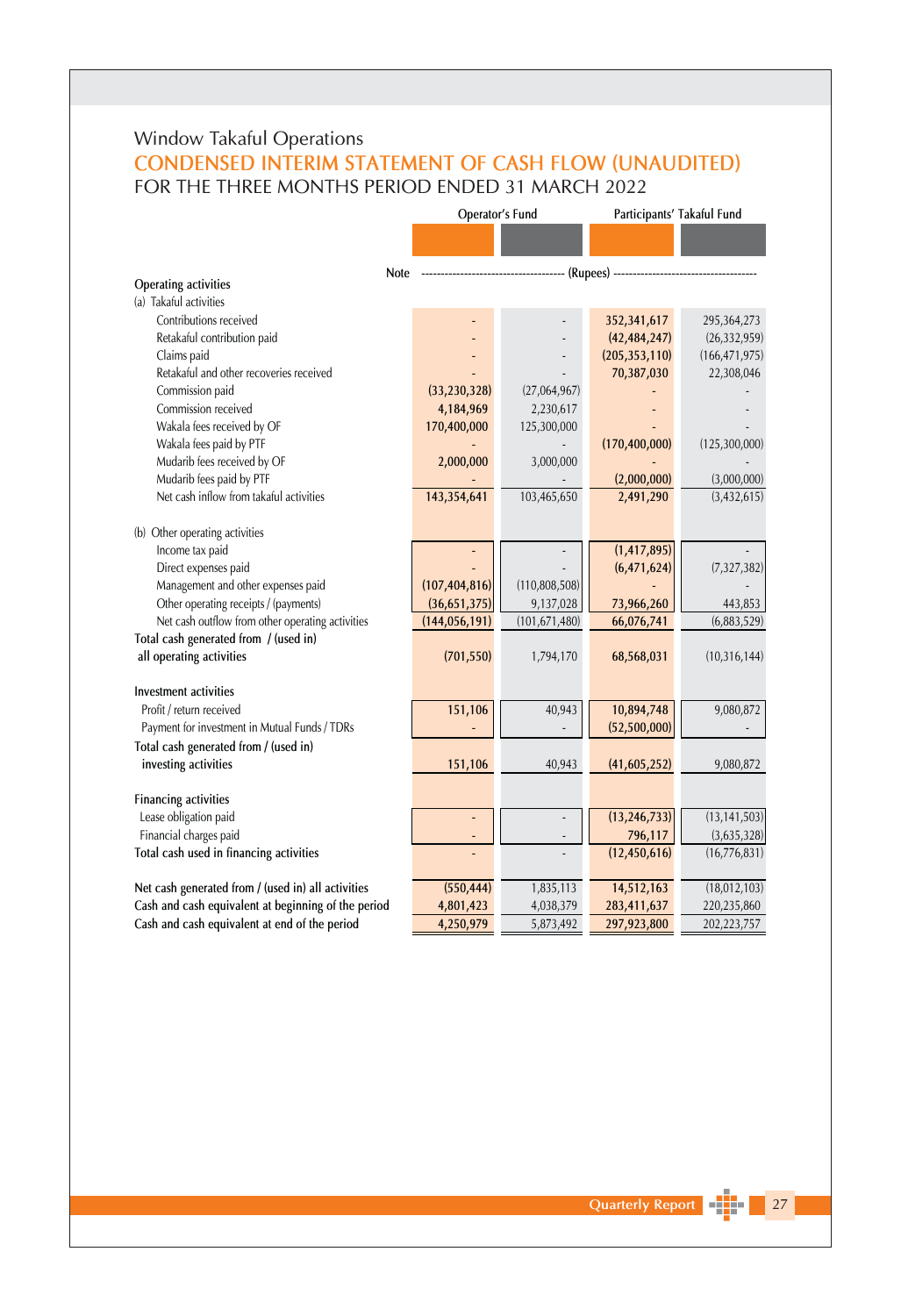# Window Takaful Operations **CONDENSED INTERIM STATEMENT OF CASH FLOW (UNAUDITED)** FOR THE THREE MONTHS PERIOD ENDED 31 MARCH 2022

|                                             |                  | Operator's Fund  |                  | Participants' Takaful Fund |  |
|---------------------------------------------|------------------|------------------|------------------|----------------------------|--|
|                                             | 31 March<br>2022 | 31 March<br>2021 | 31 March<br>2022 | 31 March<br>2021           |  |
| <b>Note</b>                                 |                  |                  |                  |                            |  |
| Reconciliation to profit and loss account   |                  |                  |                  |                            |  |
| Operating cash flows                        | (701, 550)       | 1,794,170        | 68,568,031       | (10, 316, 144)             |  |
| <b>Depreciation Expense</b>                 | (9, 143, 503)    | (9,834,975)      | (11,702,420)     | (14, 981, 924)             |  |
| Amortization                                | (610, 459)       | (536, 885)       |                  |                            |  |
| Bad debt reversal / (expense)               |                  |                  | (1,500,000)      |                            |  |
| Reversal of Contribution deficiency reserve |                  |                  |                  | (458, 016)                 |  |
| Income tax paid                             |                  |                  | 1,417,895        |                            |  |
| Provision for taxation                      |                  |                  | (993, 560)       | (364, 952)                 |  |
| Investment Income                           | 151,106          | 40,943           | 7,720,317        | 8,650,621                  |  |
| Financial charges expense                   |                  |                  | (1,655,837)      | (756, 803)                 |  |
| Increase in assets other than cash          | 34,014,836       | 14,232,534       | 61,632,770       | 44,757,937                 |  |
| (Increase) / decrease in liabilities        | (14, 546, 857)   | (26, 194, 162)   | (127, 732, 671)  | (31,908,578)               |  |
| Surplus / (Deficit) after taxation          | 9,163,571        | (20, 498, 375)   | (4, 245, 475)    | (5,377,859)                |  |

#### Definition of cash

Cash comprises of cash in hand, policy stamps, bank balances and term deposits which are readily convertible to cash in hand and which<br>are used in the cash management function on a day-to-day basis.

The annexed notes from 1 to 17 form an integral part of these condensed interim financial statements.

Chief Financial Officer

Jack Jennin Director

Chief Executive Officer

Chairman

28

**FPL Insurance**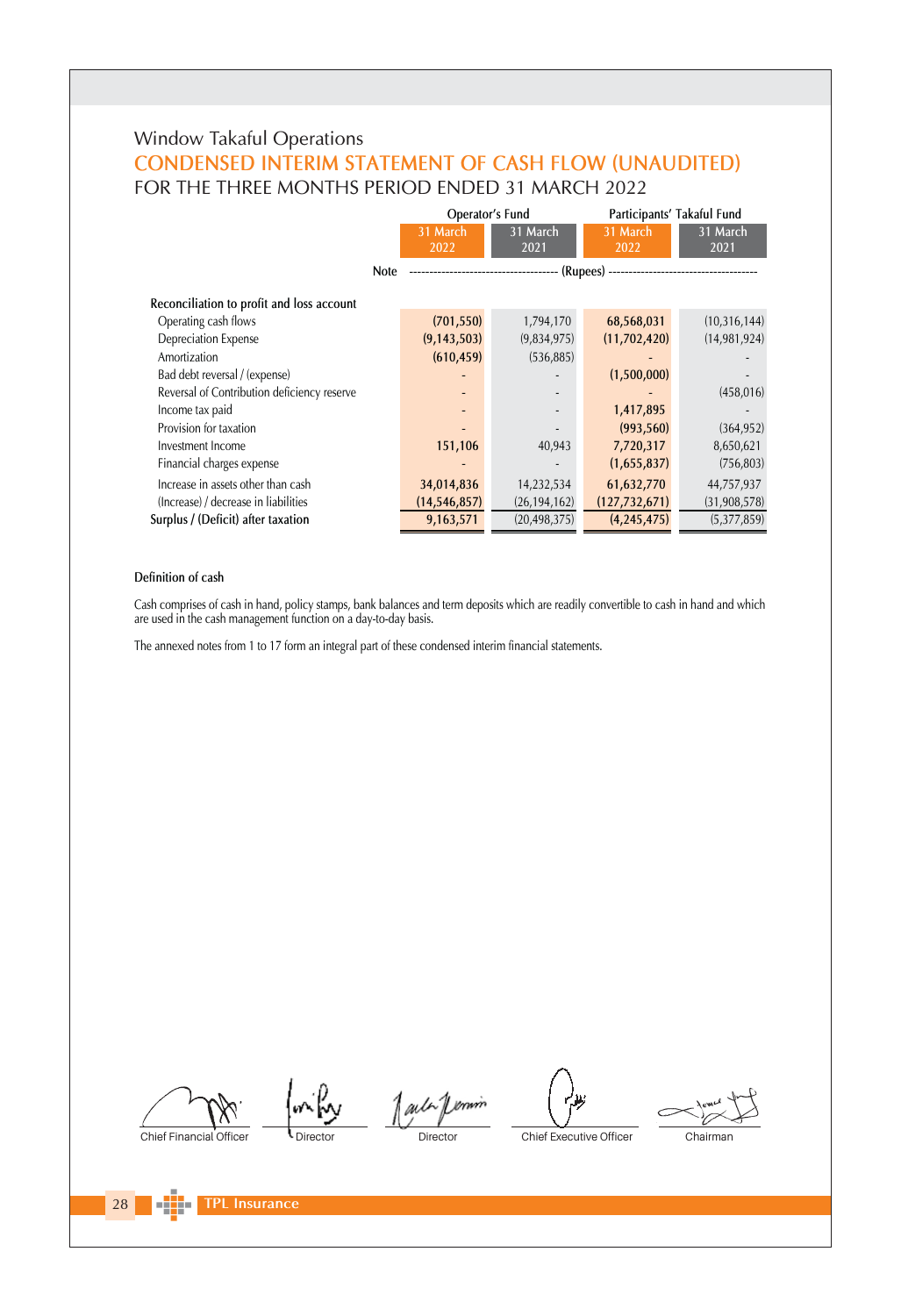## **Window Takaful Operations** NOTES TO THE CONDENSED INTERIM FINANCIAL **STATEMENTS (UN-AUDITED)**

FOR THE THREE MONTHS PERIOD ENDED 31 MARCH 2022

#### **STATUS AND NATURE OF BUSINESS**  $\mathbf{1}$

- $1.1$ TPL Insurance Limited (the Company or the Operator) was incorporated in Pakistan in 1992 as a public limited company under the Companies Ordinance, 1984 (now Companies Act, 2017) to carry on general insurance business. The Operator was allowed to work as Window Takaful Operator (the Operator) on 04 September 2014 by Securities and Exchange Commission of Pakistan (SECP) under SECP Takaful Rules, 2012 to carry on General Window Takaful Operations in Pakistan. The Operator is listed at Pakistan Stock Exchange Limited. The principal office of the Operator is located at 20th Floor, Sky Tower-East Wing, Dolmen City, HC-3, Abdul Sattar Edhi Avenue, Block No. 4 Clifton, Karachi, Pakistan.
- $1.2$ For the purpose of carrying on the takaful business, the Operator formed a Waqf / Participant Takaful Fund (PTF) on 20 August 2014 under the Wagf deed. The Wagf deed governs the relationship of Operator and Participants for management of takaful operations.

#### $\overline{2}$ . **BASIS OF PREPARATION**

- $2.1$ These condensed interim financial statements have been prepared in accordance with the approved accounting and reporting standards as applicable in Pakistan for interim financial reporting. The accounting and reporting standards comprise of:
	- International Financial Reporting Standards (IAS) 34, Interim Financial Reporting, issued by the International Accounting Standards Board (IASB) for interim Financial Reporting notified under the Companies Act, 2017; and
	- Provisions of and directives issued under the Companies Act, 2017, Insurance Ordinance, 2000, Insurance Rules, 2017, Insurance Accounting Regulations, 2017, Takaful Rules, 2012 and General Takaful Accounting Regulations, 2019.

In case requirements differ, the provisions and directives issued under Companies Act, 2017, Insurance Ordinance, 2000, Insurance Rules, 2017, Insurance Accounting Regulations, 2017, SECP Takaful Rules, 2012 and General Takaful Accounting Regulations, 2019 shall prevail.

- $2.2$ These condensed interim financial statements reflect the financial position and results of operations of both the Operator's Fund (OPF) and Participants' Takaful Fund (PTF) in a manner that the assets, liabilities, income and expenses of the Operator and PTF remain separately identifiable.
- $2.3$ These condensed interim financial statements do not include all the information and disclosures required in the annual financial statements. Accordingly these condensed interim financial statements should be read in conjunction with the annual financial statements for the year ended 31 December 2021.
- $2.4$ These condensed interim financial statements are presented in Pakistani Rupees which is also the Company's functional currency. All financial information presented in Pakistani Rupees has been rounded to nearest Rupees, unless otherwise stated.
- These condensed interim financial statements for the Three months ended March 31, 2.5 2022 have been prepared under the historical cost convention, except that investments classified as either 'fair value through profit or loss' or 'fair value through other comprehensive income' are stated at fair value and obligations under employee share option plan are measured at present value.

**Quarterly Report** 

 $\vert$  29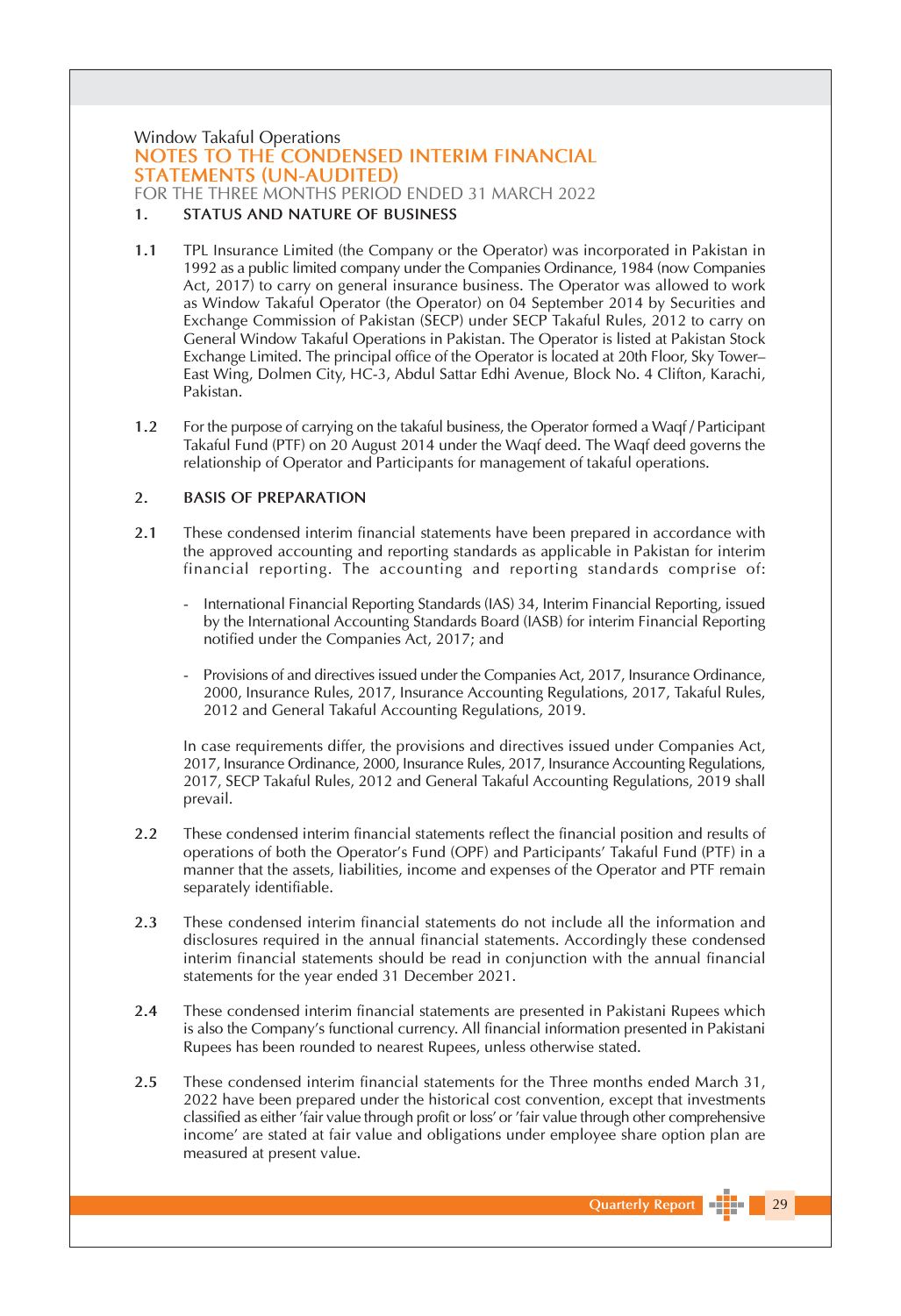## Window Takaful Operations

## NOTES TO THE CONDENSED INTERIM FINANCIAL **STATEMENTS (UN-AUDITED)**

FOR THE THREE MONTHS PERIOD ENDED 31 MARCH 2022

2.6 The Company's financial and insurance risk management objectives and policies are consistent with those that were disclosed in the annual financial statements as at and for the year ended 31 December 2021.

#### 3. SIGNIFICANT ACCOUNTING POLICIES

The accounting policies adopted in the preparation of these condensed interim financial statements are consistent with those followed in the preparation of the annual audited financial statements for the year ended December 31, 2021.

#### $3.1$ Standards, interpretations of and amendments to published approved accounting standards that are effective in the current period.

The Company has adopted the following amendments to IFRSs which became effective for the current period:

#### Standard or Interpretation

IERS 3 & IAS 39 - Intrest Rate Benchmark Reform Phase 2 (Amendments)

Covid-19 related rent concessions beyond 30 June 2021 (Amendment to IFRS 16)

The adoption of the above Standards / amendments and improvements to accounting standards did not have any effect on the Company's condensed interim financial statements.

#### $3.2$ Standards, interpretations of and amendments to published approved accounting standards that are not yet effective.

The following standards, amendments and interpretations with respect to the approved accounting standards as applicable in Pakistan would be effective from the dates mentioned below against the respective standard or interpretation:

| Standard, interpretation<br>or amendment                  | Effective date (annual<br>periods beginning<br>on or after) |
|-----------------------------------------------------------|-------------------------------------------------------------|
| <b>IFRS 3</b> Revised Conceptual Framework (Amendments)   | 01 January 2022                                             |
| IAS 16 – Property, Plant and Equipments: proceeds         |                                                             |
| before intended use                                       | 01 January 2022                                             |
| IAS 37 - Onerous Contracts: cost of fulfilling a contract | 01 January 2022                                             |
| IAS 1 - Classification of Liabilities as Current ot       |                                                             |
| Noncurrent (Amendments)                                   | 01 January 2023                                             |
| IAS 1 - Disclosure of Accounting Policies (Amendments)    | 01 January 2023                                             |
| IAS 8 - Defination of Accounting Estimates (Amendments)   | 01 January 2023                                             |
| IAS 12 - Deferred Tax related to assets & liabilities     |                                                             |
| arising from single transaction(Amendments)"              | 01 January 2023                                             |
|                                                           |                                                             |

The above amendments are not likely to have an impact on Company's condensed interim financial statements. In addition to above Standards, there are certain new and amended standards, interpretations and amendments that are mandatory for accounting periods beginning on or after 01 January 2022 but are considered not to be relevant to the Company's operations and therefore, are not detailed in these condensed interim financial statements.

**TPL Insurance** 

 $30$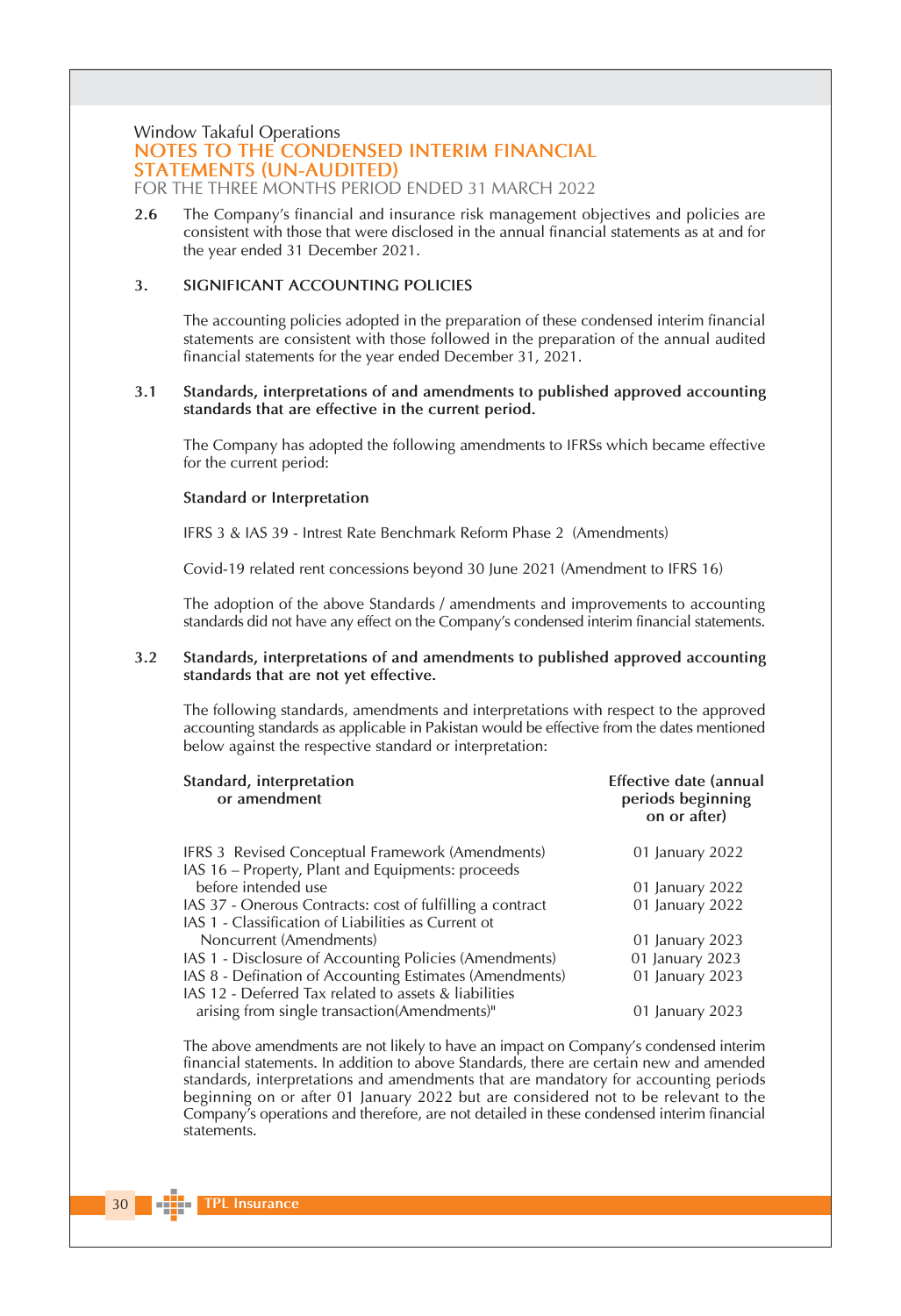#### Window Takaful Operations NOTES TO THE CONDENSED INTERIM FINANCIAL **STATEMENTS (UN-AUDITED)** FOR THE THREE MONTHS PERIOD ENDED 31 MARCH 2022

Further, following new standards have been issued by IASB which are yet to be notified by the SECP for the purpose of applicability in Pakistan.

#### Standard, interpretation or amendment

IFRS 1 - First time adoption of IFRSs IFRS 17 - Insurance Contracts IFRS 14 - Regulatory Deferral Accounts

#### CRITICAL ACCOUNTING ESTIMATES AND JUDGEMENTS  $4.$

The preparation of these condensed interim financial statements in conformity with approved accounting standards requires the use of certain critical accounting estimates. It also requires management to exercise its judgment in the process of applying the Operator's accounting polices. The estimates / judgments and associated assumptions used in the preparation of the condensed interim financial statements are based on historical experience and other factors, including expectations of future events that are believed to be reasonable under the circumstances.

The significant judgments made by management in applying the Company's accounting policies and the key sources of estimation uncertainty were the same as those that applied to the annual financial statements for the year ended December 31, 2021.

#### **EQUIPMENT - PTF** 5.

Right of use Assets

7.

| tonaudited/ | (Auglied)          |
|-------------|--------------------|
| 31 March    | 31 December        |
| 2022        | 2021               |
|             | (Rupees) --------- |
| 75,721,844  | 48,726,296         |
| 75,721,844  | 48,726,296         |

 $(A_1, A_2, A_3)$ 

 $(1, 1, 2, 3, 1, 1, 1, 1, 1)$ 

#### 6. INVESTMENT IN MUTUAL FUNDS UNITS - PTF

|                                                            | (Unaudited) |                    |                   | (Audited)   |                                    |                |  |  |
|------------------------------------------------------------|-------------|--------------------|-------------------|-------------|------------------------------------|----------------|--|--|
|                                                            |             | 31 March 2022      |                   |             | 31 December 2021                   |                |  |  |
|                                                            | Cost        | Unrealized<br>Gain | Carrying<br>Value | Cost        | Unrealized<br>Gain                 | Carrying Value |  |  |
|                                                            |             |                    |                   | (Rupees)    |                                    |                |  |  |
| - Classified as 'At fair value through<br>profit and loss' |             |                    |                   |             |                                    |                |  |  |
| AKD Islamic Income Fund                                    | 37,044,906  | (1,950,376)        | 35,094,530        | 36,516,536  | 528,371                            | 37,044,907     |  |  |
|                                                            | 37,044,906  | (1,950,376)        | 35,094,530        | 36,516,536  | 528,371                            | 37,044,907     |  |  |
|                                                            |             |                    |                   | (Unaudited) |                                    | (Audited)      |  |  |
|                                                            |             |                    |                   | 31 March    |                                    | 31 December    |  |  |
|                                                            |             |                    |                   | 2022        |                                    | 2021           |  |  |
| <b>TERM DEPOSITS - PTF</b>                                 |             |                    |                   |             | ------------ (Rupees) ------------ |                |  |  |
| Deposits maturing within 12 months                         |             |                    |                   | 330,000,000 |                                    | 280,000,000    |  |  |
| Deposits maturing after 12 months                          |             |                    |                   | 500,000     |                                    | 2,500,000      |  |  |
|                                                            |             |                    |                   | 335,000,000 |                                    | 282,500,000    |  |  |

 $7.1$ These carry profit rate ranging from 7.75% to 9.75% per annum (31 December 2021: 6.00% to  $6.70\%$  per annum).

 $\sqrt{31}$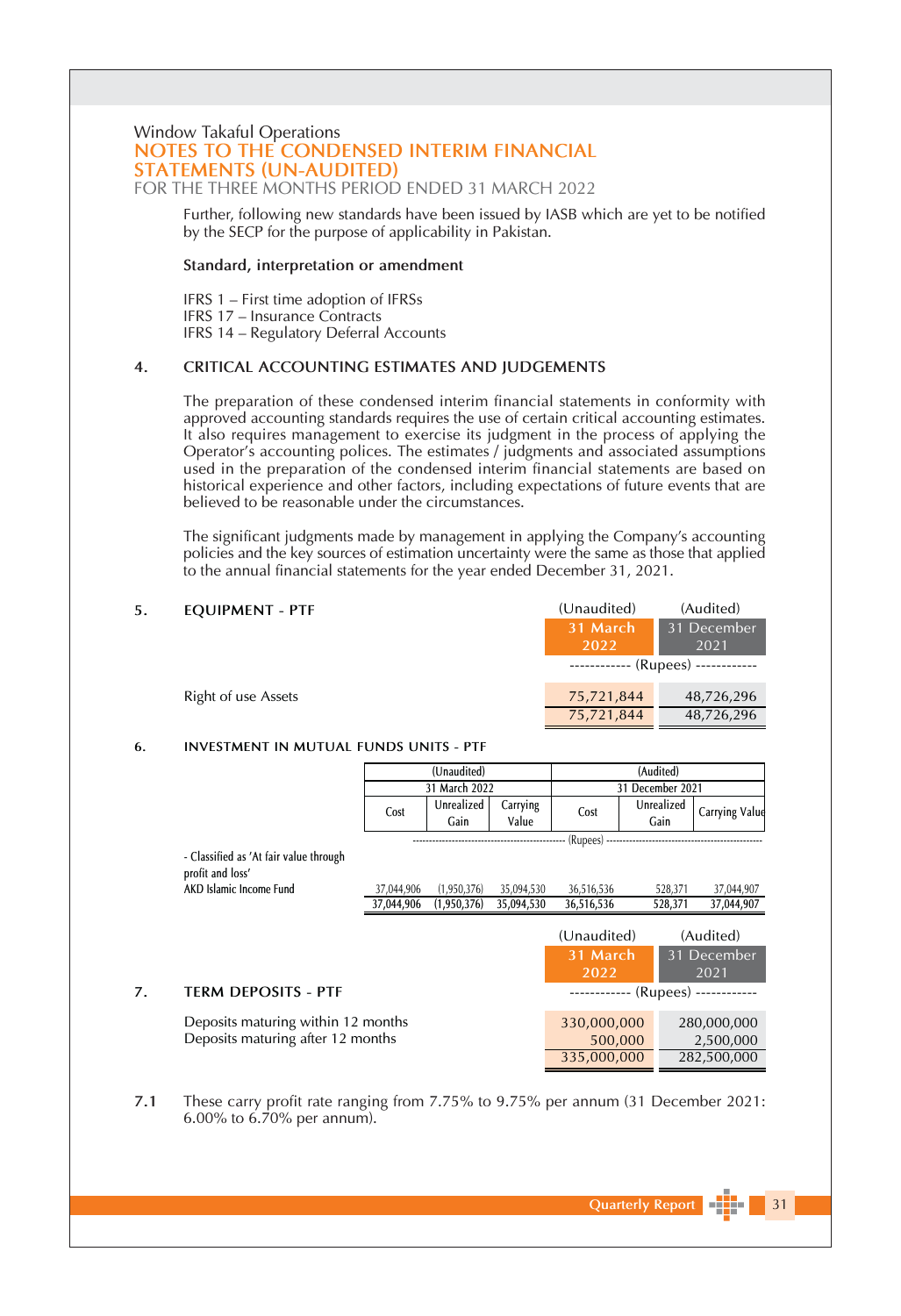## Window Takaful Operations NOTES TO THE CONDENSED INTERIM FINANCIAL **STATEMENTS (UN-AUDITED)**

FOR THE THREE MONTHS PERIOD ENDED 31 MARCH 2022

#### 8. Oard-e-Hasna

| Oard-e-Hasna                                   | (Unaudited)      | (Audited)               |
|------------------------------------------------|------------------|-------------------------|
|                                                | 31 March<br>2022 | 31 December<br>2021     |
|                                                | ---------        | - (Rupees) ------------ |
| Balance as at the beginning of the period      | 173,900,000      | 103,900,000             |
| Qard e Hasna provided by PTF during the period |                  | 70,000,000              |
| Balance as at the end of the period            | 173,900,000      | 173,900,000             |

In accordance with the Takaful Rules, 2012, if at any point in time, assets in participant takaful fund are not sufficient to cover its liabilities, the deficit shall be funded by way of an interest free loan (Qard-e-Hasna) from Operator Fund. In the event of future surplus in the Participant Takaful Fund to which a Qard-e-Hasna has been made, the Qard-e-Hasna shall be repaid prior to distribution of surplus to participants.

#### 9. RECEIVABLE / PAYABLE BETWEEN OF & PTF

|                             | (Unaudited)      | (Audited)              |
|-----------------------------|------------------|------------------------|
|                             | 31 March<br>2022 | 31 December<br>2021    |
|                             |                  | $(Rupees)$ ----------- |
| Wakala fee                  | 3,320,193        | 754,505                |
| Mudarib fee                 | 953,426          | 637,333                |
| Taxes and Duties receivable | 32,503,371       | 3,633,216              |
|                             | 36,776,990       | 5,025,054              |

#### OTHER CREDITORS AND ACCRUALS 10.

|                                 | Operator's Fund  |                     | Participants' Takaful Fund |                     |  |
|---------------------------------|------------------|---------------------|----------------------------|---------------------|--|
|                                 | (Unaudited)      | (Audited)           | (Unaudited)                | (Audited)           |  |
|                                 | 31 March<br>2022 | 31 December<br>2021 | 31 March<br>2022           | 31 December<br>2021 |  |
|                                 |                  |                     | (Rupees) -                 |                     |  |
| Creditors                       | 1,694,657        | 1,663,780           |                            |                     |  |
| Federal insurance fee           |                  |                     | 1,461,724                  | 1,421,777           |  |
| Federal Excise Duty (FED) - net | 4,722,439        | 3,046,522           | 62,607,516                 | 19,525,070          |  |
| Commission payable              | 60,656,535       | 45,338,464          |                            |                     |  |
| Lease obligation against        |                  |                     |                            |                     |  |
| right-of-use assets             |                  |                     | 57,991,494                 | 30,088,305          |  |
| Withholding tax payable         | 2,356,856        | 386,792             | 1,527,916                  | 3,222,894           |  |
| Deposits from customers         |                  |                     | 3,850,915                  | 4,783,906           |  |
| Others                          | 715,758          | 1,709,461           | 11,385,070                 | 11,418,015          |  |
|                                 | 70,146,245       | 52,145,019          | 138,824,635                | 70,459,967          |  |

 $32$   $\blacksquare$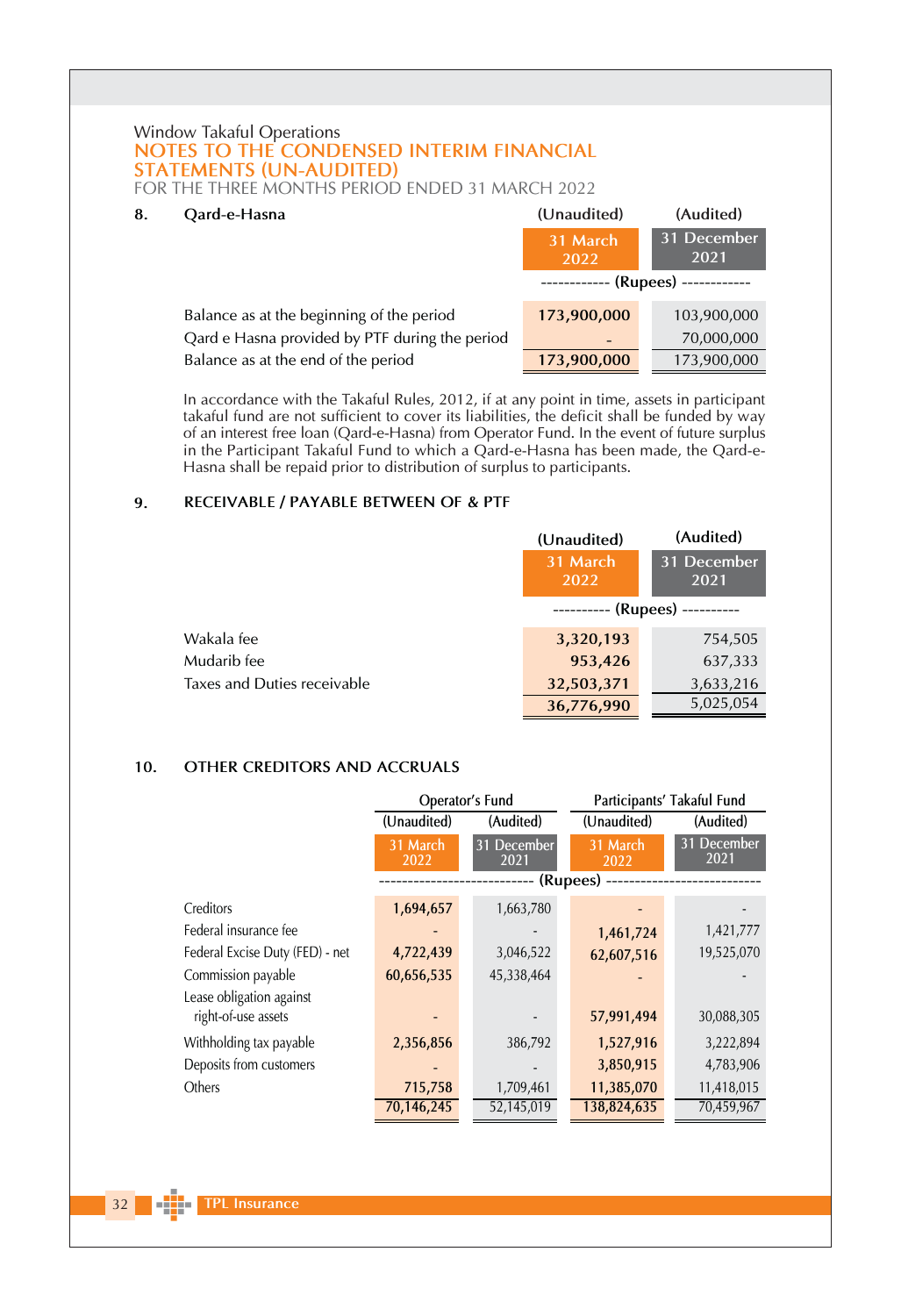# Window Takaful Operations<br>
NOTES TO THE CONDENSED INTERIM FINANCIAL **STATEMENTS (UN-AUDITED)**

FOR THE THREE MONTHS PERIOD ENDED 31 MARCH 2022

|     |                                                                                               | (Unaudited)                                  |                           |  |
|-----|-----------------------------------------------------------------------------------------------|----------------------------------------------|---------------------------|--|
|     |                                                                                               | For the three months period ended            |                           |  |
|     |                                                                                               | 31 March                                     | 31 March                  |  |
| 11. | NET TAKAFUL CONTRIBUTION - PTF                                                                | 2022<br>--------------(Rupees)-------------- | 2021                      |  |
|     |                                                                                               |                                              |                           |  |
|     | <b>Written Gross contribution</b>                                                             | 384,838,581                                  | 323,410,264               |  |
|     | Less: Wakala Fee                                                                              | (172, 965, 688)                              | (149, 879, 380)           |  |
|     | Contribution Net of Wakala Fee                                                                | 211,872,893                                  | 173,530,884               |  |
|     | Add:<br>Unearned contribution reserve opening                                                 |                                              |                           |  |
|     | net of deferred wakala fee                                                                    | 435,490,372                                  | 355,741,240               |  |
|     | Less:<br>Unearned contribution reserve closing                                                |                                              |                           |  |
|     | net of deferred wakala fee                                                                    | (434, 878, 589)                              | (356, 415, 953)           |  |
|     | <b>Contribution Earned</b>                                                                    | 212,484,676                                  | 172,856,171               |  |
|     | Retakaful contribution ceded                                                                  | 32,723,900                                   | 25,513,312                |  |
|     | Add: Prepaid retakaful contribution opening                                                   | 33,851,668                                   | 52,098,754                |  |
|     | Less: Prepaid retakaful contribution closing                                                  | (41,603,044)                                 | (49, 631, 589)            |  |
|     | Retakaful expense                                                                             | 24,972,524                                   | 27,980,477                |  |
|     |                                                                                               |                                              |                           |  |
|     | Net Contribution                                                                              | 187,512,152                                  | 144,875,694               |  |
| 12. | <b>NET TAKAFUL CLAIMS - PTF</b>                                                               |                                              |                           |  |
|     |                                                                                               |                                              |                           |  |
|     | Claims paid                                                                                   | 205,353,110                                  | 166,471,975               |  |
|     | Add:<br>Outstanding claims including IBNR closing                                             | 301,901,459                                  | 205,494,124               |  |
|     | Outstanding claims including IBNR opening<br>Less:                                            | (254, 447, 322)                              | (175, 407, 599)           |  |
|     | Claims expense                                                                                | 252,807,247                                  | 196,558,500               |  |
|     | Retakaful and other recoveries received<br>Less:                                              | 70,387,030                                   | 48,538,667                |  |
|     | Add: Retakaful and other recoveries in respect of                                             |                                              |                           |  |
|     | outstanding claims - closing                                                                  | 194,229,667                                  | 136,428,382               |  |
|     | Less: Retakaful and other recoveries in respect of                                            |                                              |                           |  |
|     | outstanding claims - opening                                                                  | (187, 589, 499)                              | (123, 774, 489)           |  |
|     | Retakaful and other recoveries revenue                                                        | 77,027,198                                   | 61,192,560                |  |
|     | Net takaful claims expense                                                                    | 175,780,049                                  | 135,365,940               |  |
| 13. | NET COMMISSION EXPENSE - OF                                                                   |                                              |                           |  |
|     |                                                                                               |                                              |                           |  |
|     |                                                                                               |                                              |                           |  |
|     | Commissions paid or payable<br>Deferred commission - opening<br>Add:                          | 48,548,399<br>93,381,277                     | 33,789,425<br>100,436,765 |  |
|     | Deferred commission - closing<br>Less:                                                        | (95, 723, 469)                               | (91, 227, 204)            |  |
|     | Commission expense                                                                            | 46,206,207                                   | 42,998,986                |  |
|     |                                                                                               |                                              |                           |  |
|     | Less: Commission from retakaful                                                               |                                              |                           |  |
|     | Commission received or receivable                                                             | 4,184,969                                    | 2,230,617                 |  |
|     | Add: Unearned retakaful commission - opening<br>Less: Unearned retakaful commission - closing | 5,284,330<br>(6, 292, 760)                   | 8,780,599<br>(6,758,304)  |  |
|     | Commission from retakaful                                                                     | 3,176,539                                    | 4,252,912                 |  |
|     |                                                                                               |                                              |                           |  |
|     | Net commission expense                                                                        | 43,029,668                                   | 38,746,074                |  |
|     |                                                                                               |                                              |                           |  |

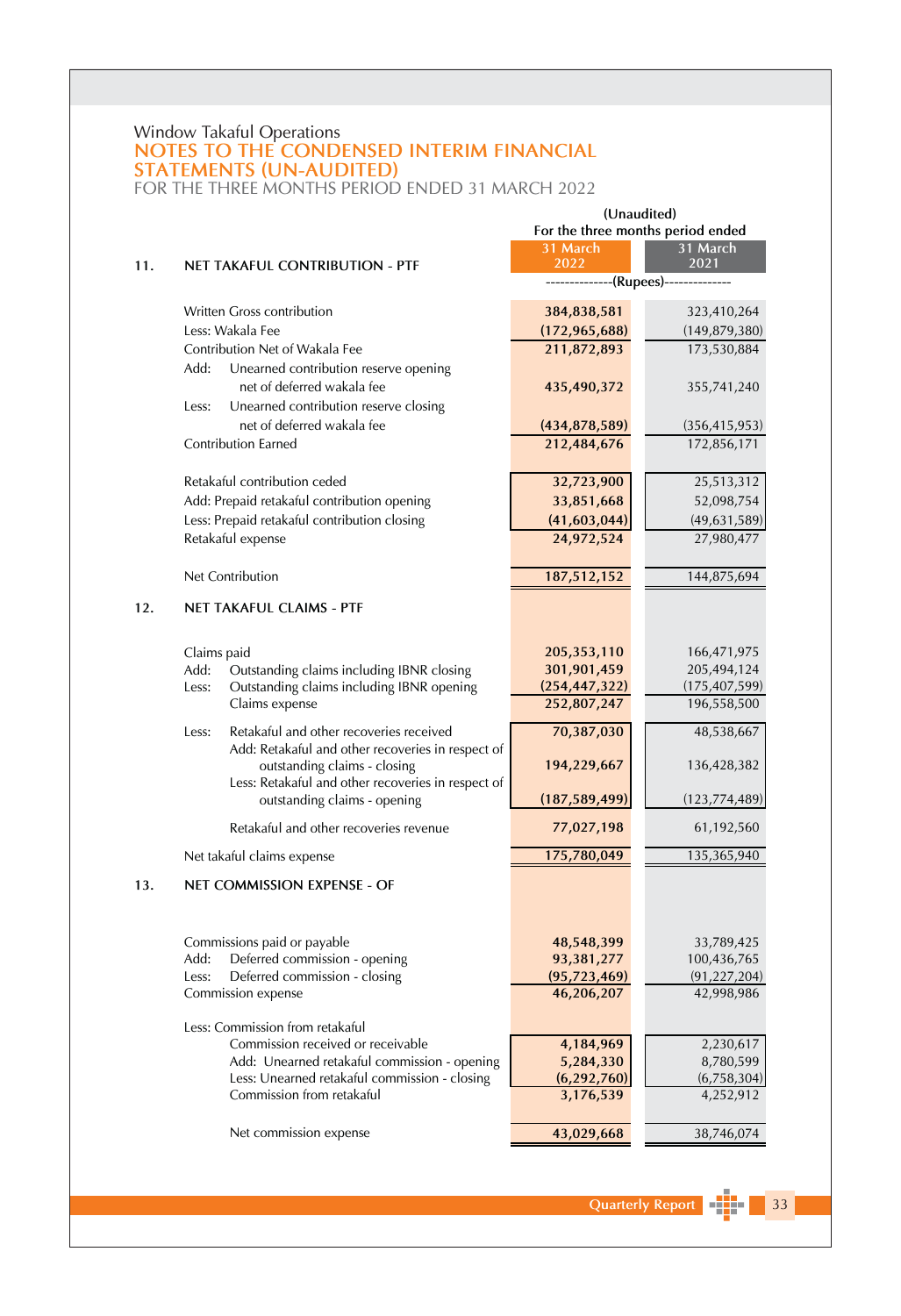# Window Takaful Operations<br>
NOTES TO THE CONDENSED INTERIM FINANCIAL **STATEMENTS (UN-AUDITED)** FOR THE THREE MONTHS PERIOD ENDED 31 MARCH 2022

| 14.  | SEGMENT INFORMATION                                                         | (Unaudited)<br>For the three months period ended 31 March 2022 |                        |                            |                          |                        |                            |
|------|-----------------------------------------------------------------------------|----------------------------------------------------------------|------------------------|----------------------------|--------------------------|------------------------|----------------------------|
|      |                                                                             | Fire & property<br>damage                                      | Marine                 | Motor                      | Health                   | Miscellaneous          | Aggregate                  |
| 14.1 | Participants' Takaful Fund                                                  |                                                                |                        | (Rupees)                   |                          |                        |                            |
|      | <b>Gross Written Contribution</b>                                           |                                                                |                        |                            |                          |                        |                            |
|      | (inclusive of Administrative Surcharge)<br><b>Gross Direct Contribution</b> | 10,173,105<br>9,945,363                                        | 2,856,235<br>2,763,099 | 349,995,744<br>337,410,752 | 18,941,602<br>18,917,602 | 2,871,893<br>2,735,341 | 384,838,579<br>371,772,157 |
|      | Facultative Inward Premium                                                  | 149,648                                                        |                        | 1,263,161                  |                          |                        | 1,412,809                  |
|      | Administrative Surcharge                                                    | 78,094                                                         | 93,136                 | 11,321,831                 | 24,000                   | 136,552                | 11,653,613                 |
|      | Gross Wakala Fees during the period                                         | (4,620,849)                                                    | (1, 336, 531)          | (163, 725, 092)            | (1,915,760)              | (1, 367, 456)          | (172, 965, 688)            |
|      | Takaful contribution earned net of wakala<br>fee expense                    | 8,011,650                                                      | 1,461,443              | 174,692,054                | 26,586,064               | 1,733,465              | 212,484,676                |
|      | Takaful contribution ceded to retakaful operators                           | (12, 722, 440)                                                 | (2, 109, 291)          | (7,964,191)                | 426,678                  | (2,603,281)            | (24, 972, 525)             |
|      | Net takaful contribution<br>fee expense                                     | (4,710,790)                                                    | (647, 848)             | 166,727,863                | 27,012,742               | (869, 816)             | 187,512,151                |
|      | Net underwriting income                                                     | (4,710,790)                                                    | (647, 848)             | 166,727,863                | 27,012,742               | (869, 816)             | 187,512,151                |
|      | Takaful claims                                                              | 3,054,128                                                      | (10, 378)              | (224, 595, 003)            | (25,989,113)             | (5, 266, 881)          | (252, 807, 247)            |
|      | Retakaful claims and other recoveries                                       | (3,227,778)                                                    | 96,605                 | 74,007,950                 | 6,142,122                | 8,300                  | 77,027,199                 |
|      | Net Claims                                                                  | (173, 650)                                                     | 86,227                 | (150, 587, 053)            | (19, 846, 991)           | (5, 258, 581)          | (175, 780, 048)            |
|      | Provision for Contribution deficiency reserve                               |                                                                |                        |                            |                          |                        |                            |
|      | Direct expenses                                                             |                                                                |                        | (18, 732, 406)             |                          |                        | (18, 732, 406)             |
|      | (Deficit) / Surplus before investment income                                | (4,884,440)                                                    | (561, 621)             | (2,591,596)                | 7,165,751                | (6, 128, 397)          | (7,000,303)                |
|      | Investment income                                                           |                                                                |                        |                            |                          |                        | 7,720,317                  |
|      | Less: Modarib's share of investment income                                  |                                                                |                        |                            |                          |                        | (2,316,093)                |
|      | Taxation                                                                    |                                                                |                        |                            |                          |                        | (993, 560)                 |
|      | Defecit transferred to balance of PTF                                       |                                                                |                        |                            |                          |                        | (4, 245, 476)              |
|      | Corporate segment assets                                                    | 90,045,575                                                     | 7,405,668              | 802,751,015                | 42,805,963               | 16,484,484             | 959,492,705                |
|      | Corporate unallocated assets                                                |                                                                |                        |                            |                          |                        | 492,400,467                |
|      | <b>Total assets</b>                                                         |                                                                |                        |                            |                          |                        | 1,451,893,172              |
|      | Corporate segment liabilities                                               | 61,397,823                                                     | 3,772,738              | 1,009,257,138              | 63,066,693               | 11,501,157             | 1,148,995,549              |
|      | Corporate unallocated liabilities                                           |                                                                |                        |                            |                          |                        | 200,724,602                |
|      | <b>Total liabilities</b>                                                    |                                                                |                        |                            |                          |                        | 1,349,720,151              |
| 14.2 | Operator's Fund                                                             |                                                                |                        |                            |                          |                        |                            |
|      | Wakala fee                                                                  | 6,622,936                                                      | 1,284,996              | 153,454,152                | 2,986,792                | 1,573,118              | 165,921,994                |
|      | Net Commission expense                                                      | 201,956                                                        | 36,834                 | (40, 326, 560)             | (2,741,659)              | (200, 240)             | (43,029,669)               |
|      | Management expenses                                                         | 138,382                                                        | 46,110                 | (95, 158, 849)             | 2,171,065                | 50,898                 | (92, 752, 394)             |
|      |                                                                             | 6,963,274                                                      | 1,367,940              | 17,968,743                 | 2,416,198                | 1,423,776              | 30,139,931                 |
|      | Modarib's share of PTF investment income                                    |                                                                |                        |                            |                          |                        | 2,316,093                  |
|      | Investment income                                                           |                                                                |                        |                            |                          |                        | 151,106                    |
|      | Other expenses                                                              |                                                                |                        |                            |                          |                        | (23, 443, 558)             |
|      | Profit before taxation                                                      |                                                                |                        |                            |                          |                        | 9,163,572                  |
|      | Corporate segment assets                                                    | 3,025,420                                                      | 288,589                | 88,827,737                 | 3,749,960                | (168, 237)             | 95,723,469                 |
|      | Corporate unallocated assets                                                |                                                                |                        |                            |                          |                        | 41,146,843                 |
|      | <b>Total assets</b>                                                         |                                                                |                        |                            |                          |                        | 136,870,312                |
|      | Corporate segment liabilities                                               | 11,524,235                                                     | 672,107                | 327,409,808                | 4,919,406                | 3,405,691              | 347,931,247                |
|      | Corporate unallocated liabilities                                           |                                                                |                        |                            |                          |                        | 391,879,038                |
|      | <b>Total liabilities</b>                                                    |                                                                |                        |                            |                          |                        | 739,810,285                |

34 The TPL Insurance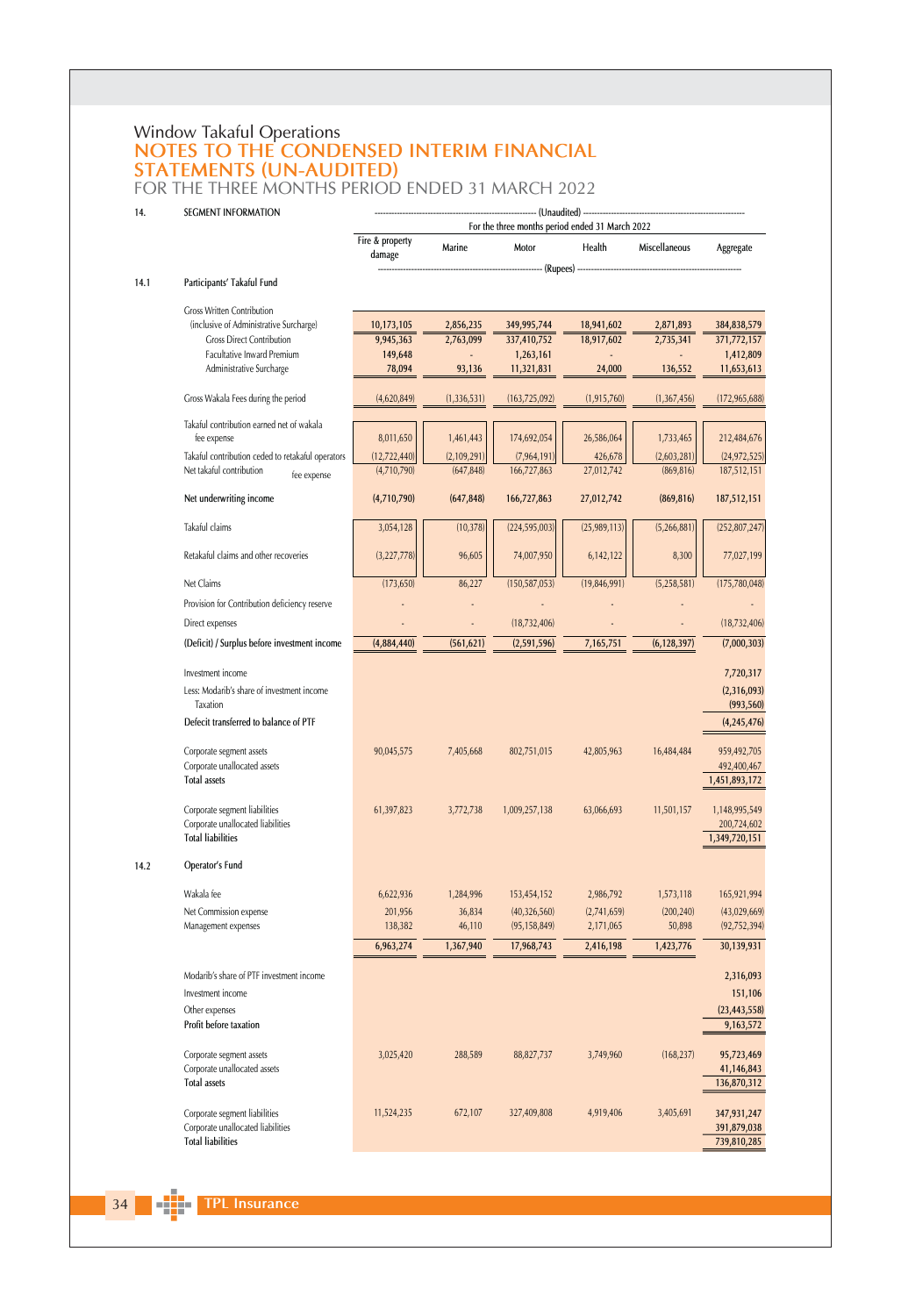# Window Takaful Operations<br>
NOTES TO THE CONDENSED INTERIM FINANCIAL **STATEMENTS (UN-AUDITED)** FOR THE THREE MONTHS PERIOD ENDED 31 MARCH 2022

| 14.  | SEGMENT INFORMATION (CONTINUED)                               | (Unaudited) --------------- |             |                                                          |                |               |                              |
|------|---------------------------------------------------------------|-----------------------------|-------------|----------------------------------------------------------|----------------|---------------|------------------------------|
|      |                                                               | Fire & property<br>damage   | Marine      | For the three months period ended 31 March 2021<br>Motor | Health         | Miscellaneous | Aggregate                    |
| 14.3 | Participants' Takaful Fund                                    |                             |             | (Rupees)                                                 |                |               |                              |
|      | <b>Gross Written Contribution</b>                             |                             |             |                                                          |                |               |                              |
|      | (inclusive of Administrative Surcharge)                       | 7,173,160                   | 3,445,939   | 307,121,814                                              | 3,476,424      | 2,192,926     | 323,410,263                  |
|      | <b>Gross Direct Contribution</b>                              | 6,570,192                   | 3,272,826   | 296,867,932                                              | 3,456,424      | 2,076,762     | 312,244,136                  |
|      | Facultative Inward Premium                                    | 547,935                     | 63,200      | 455,883                                                  |                |               | 1,067,018                    |
|      | Administrative Surcharge                                      | 55,033                      | 109,913     | 9,797,999                                                | 20,000         | 116,164       | 10,099,109                   |
|      | Gross Wakala Fees during the period                           | (3, 258, 190)               | (1,611,125) | (143, 593, 716)                                          | (365, 642)     | (1,050,709)   | (149, 879, 382)              |
|      | Takaful contribution earned net of wakala                     |                             |             |                                                          |                |               |                              |
|      | fee expense                                                   | 5,562,768                   | 1,692,617   | 148,775,124                                              | 16,625,551     | 200,110       | 172,856,170                  |
|      | Takaful contribution ceded to retakaful operators             | (8,661,133)                 | (2,608,126) | (8,771,104)                                              | (6,790,625)    | (1, 149, 488) | (27,980,476)                 |
|      | Net takaful contribution                                      | (3,098,365)                 | (915, 509)  | 140,004,020                                              | 9,834,926      | (949, 378)    | 144,875,694                  |
|      | Net underwriting income                                       | (3,098,365)                 | (915, 509)  | 140,004,020                                              | 9,834,926      | (949, 378)    | 144,875,694                  |
|      | Takaful claims                                                | (15, 217, 040)              | (123, 299)  | (170, 410, 823)                                          | (10, 807, 338) |               | (196, 558, 500)              |
|      | Retakaful claims and other recoveries                         | 14,004,544                  | 205,166     | 41,833,058                                               | 5,149,792      | ٠             | 61,192,560                   |
|      | Net Claims                                                    | (1,212,496)                 | 81,867      | (128, 577, 765)                                          | (5,657,546)    |               | (135, 365, 940)              |
|      | Reversal of Contribution deficiency reserve                   |                             |             |                                                          | (458, 016)     |               | (458, 016)                   |
|      | Direct expenses                                               |                             |             | (19, 363, 277)                                           | ٠              |               | (19, 363, 277)               |
|      | Surplus / (deficit) before investment income                  | (4,310,861)                 | (833, 642)  | (7,937,022)                                              | 3,719,364      | (949, 378)    | (10, 311, 539)               |
|      | Investment income                                             |                             |             |                                                          |                |               | 8,650,621                    |
|      | Less: Modarib's share of investment income                    |                             |             |                                                          |                |               |                              |
|      |                                                               |                             |             |                                                          |                |               | (2, 595, 186)                |
|      | <b>Financial Charges</b>                                      |                             |             |                                                          |                |               | (756, 803)                   |
|      | Surplus transferred to balance of PTF                         |                             |             |                                                          |                |               | (5,012,907)                  |
|      | Corporate segment assets<br>Corporate unallocated assets      | 66,124,890                  | 6,751,400   | 550,296,856                                              | 33,068,791     | 1,142,325     | 657,384,263<br>642,042,866   |
|      | <b>Total assets</b>                                           |                             |             |                                                          |                |               | 1,299,427,129                |
|      | Corporate segment liabilities                                 | 44,766,847                  | 2,526,319   | 769,805,065                                              | 52,884,219     | 2,364,652     | 872,347,102                  |
|      | Corporate unallocated liabilities<br><b>Total liabilities</b> |                             |             |                                                          |                |               | 320,661,530<br>1,193,008,632 |
|      |                                                               |                             |             |                                                          |                |               |                              |
| 14.4 | Operator's Fund                                               |                             |             |                                                          |                |               |                              |
|      | Wakala fee                                                    | 4,526,859                   | 1,490,510   | 128,033,244                                              | 1,742,574      | 176,070       | 135,969,257                  |
|      | Net Commission expense                                        | 129,862                     | 91,764      | (39, 174, 687)                                           | 216,359        | (9,372)       | (38, 746, 074)               |
|      | Management expenses                                           | (456, 200)                  | (183, 631)  | (85, 599, 724)                                           | (7, 391, 425)  | 246,961       | (93, 384, 019)               |
|      |                                                               | 4,200,521                   | 1,398,643   | 3,258,833                                                | (5, 432, 492)  | 413,659       | 3,839,164                    |
|      | Modarib's share of PTF investment income                      |                             |             |                                                          |                |               | 2,595,186                    |
|      | Investment income                                             |                             |             |                                                          |                |               | 40,943                       |
|      | Other expenses                                                |                             |             |                                                          |                |               | (26, 973, 668)               |
|      | Loss before taxation                                          |                             |             |                                                          |                |               | (20, 498, 375)               |
|      | Corporate segment assets                                      | 2,605,946                   | 233,126     | 86,510,389                                               | 1,872,630      | 5,113         | 91,227,204                   |
|      | Corporate unallocated assets                                  |                             |             |                                                          |                |               | 12,178,715                   |
|      | <b>Total assets</b>                                           |                             |             |                                                          |                |               | 103,405,919                  |
|      | Corporate segment liabilities                                 | 9,593,487                   | 886,681     | 280,915,371                                              | 2,610,000      | 1,063,983     | 295,069,523                  |
|      | Corporate unallocated liabilities                             |                             |             |                                                          |                |               | 420,439,940                  |
|      | <b>Total liabilities</b>                                      |                             |             |                                                          |                |               | 715,509,463                  |

Quarterly Report | 14 | 35 |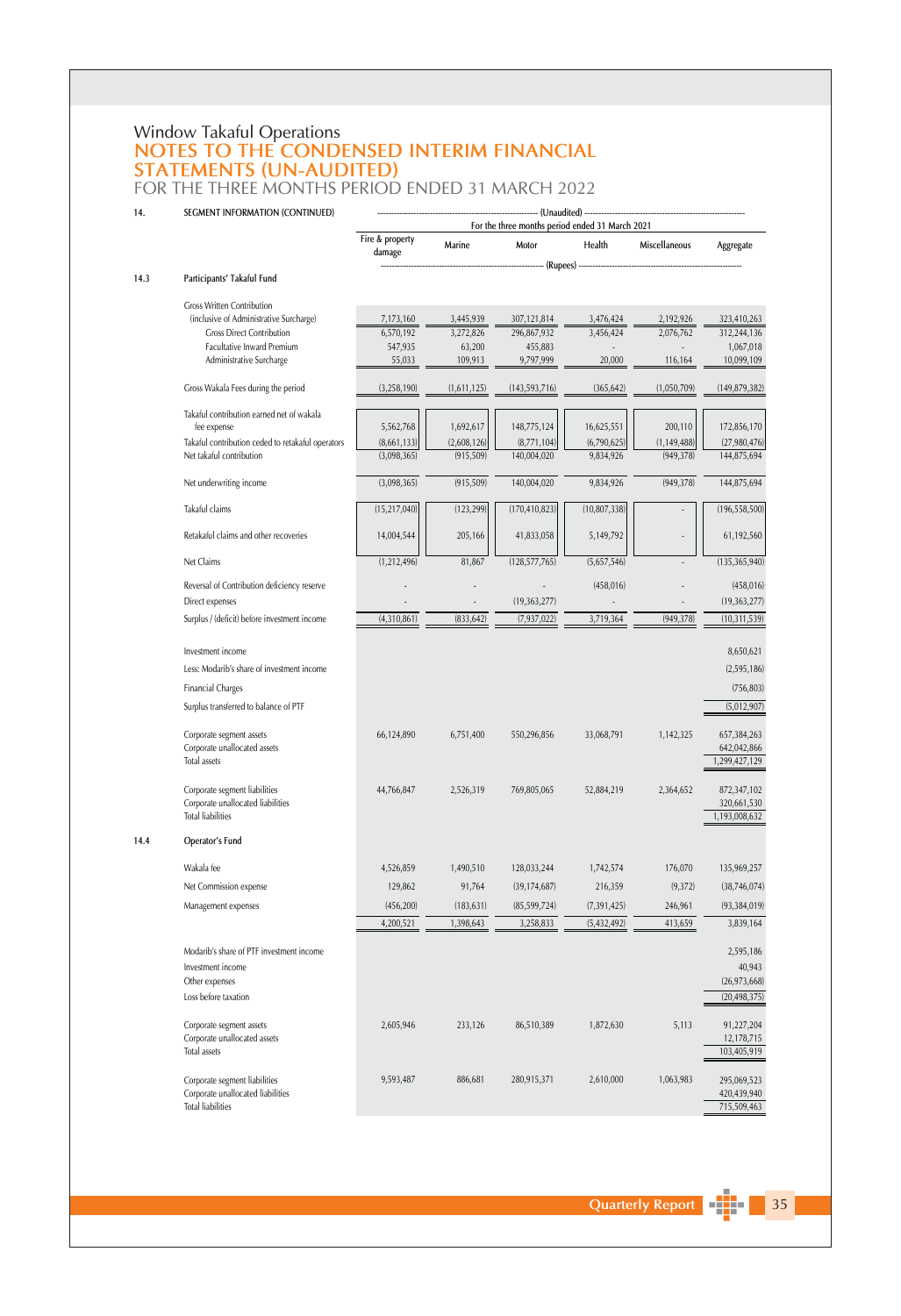## Window Takaful Operations NOTES TO THE CONDENSED INTERIM FINANCIAL **STATEMENTS (UN-AUDITED)**

FOR THE THREE MONTHS PERIOD ENDED 31 MARCH 2022

|     |                                                                             | (Unaudited)                          | (Unaudited)      |
|-----|-----------------------------------------------------------------------------|--------------------------------------|------------------|
|     |                                                                             | 31 March<br>2022                     | 31 March<br>2021 |
| 15. | TRANSACTIONS WITH RELATED PARTIES - PTF                                     | --------------(Rupees)-------------- |                  |
|     | TPL Insurance Limited - Conventional                                        |                                      |                  |
|     | Opening balance - payable*                                                  | 25,684,845                           | 2,669,546        |
|     | Rental and other services charges                                           | 17,461,776                           | 45,743,881       |
|     | Payments made by PTF - net                                                  | (14, 719, 412)                       | (46, 953, 003)   |
|     | Closing balance - payable                                                   | 28,427,209                           | 1,460,424        |
|     | Operator's Fund                                                             |                                      |                  |
|     | Opening balance - payable (including Qard-e-Hasna)*                         | 178,925,053                          | 109,567,742      |
|     | Wakala fee charged during the period                                        | 172,965,688                          | 149,879,380      |
|     | Modarib Fee charged during the period                                       | 2,316,093                            | 2,595,186        |
|     | Taxes and other movement during the period                                  | 32,503,371                           | 46,982,659       |
|     | Payments made during the period                                             | (176, 033, 215)                      | (175, 416, 583)  |
|     | Closing balance - payable (including Qard-e-Hasna)                          | 210,676,990                          | 133,608,384      |
|     | TPL Life Insurance Limited - common directorship                            |                                      |                  |
|     | Opening balance - payable*<br>Retakaful services received during the period | 8,526,893                            |                  |
|     | Closing balance - payable                                                   | 8,526,893                            |                  |

This represent the balances outstanding as at 1st January, 2022.  $\ast$ 

#### 16 **GENERAL**

Figures have been rounded off to the nearest Rupee.

#### DATE OF AUTHORISATION FOR ISSUE 17.

These financial statements have been authorised for issue on 28 April 2022 by the Board of Directors of the Company.

Chief Financial Officer

Jack Jennin Director

Chief Executive Officer

Chairman

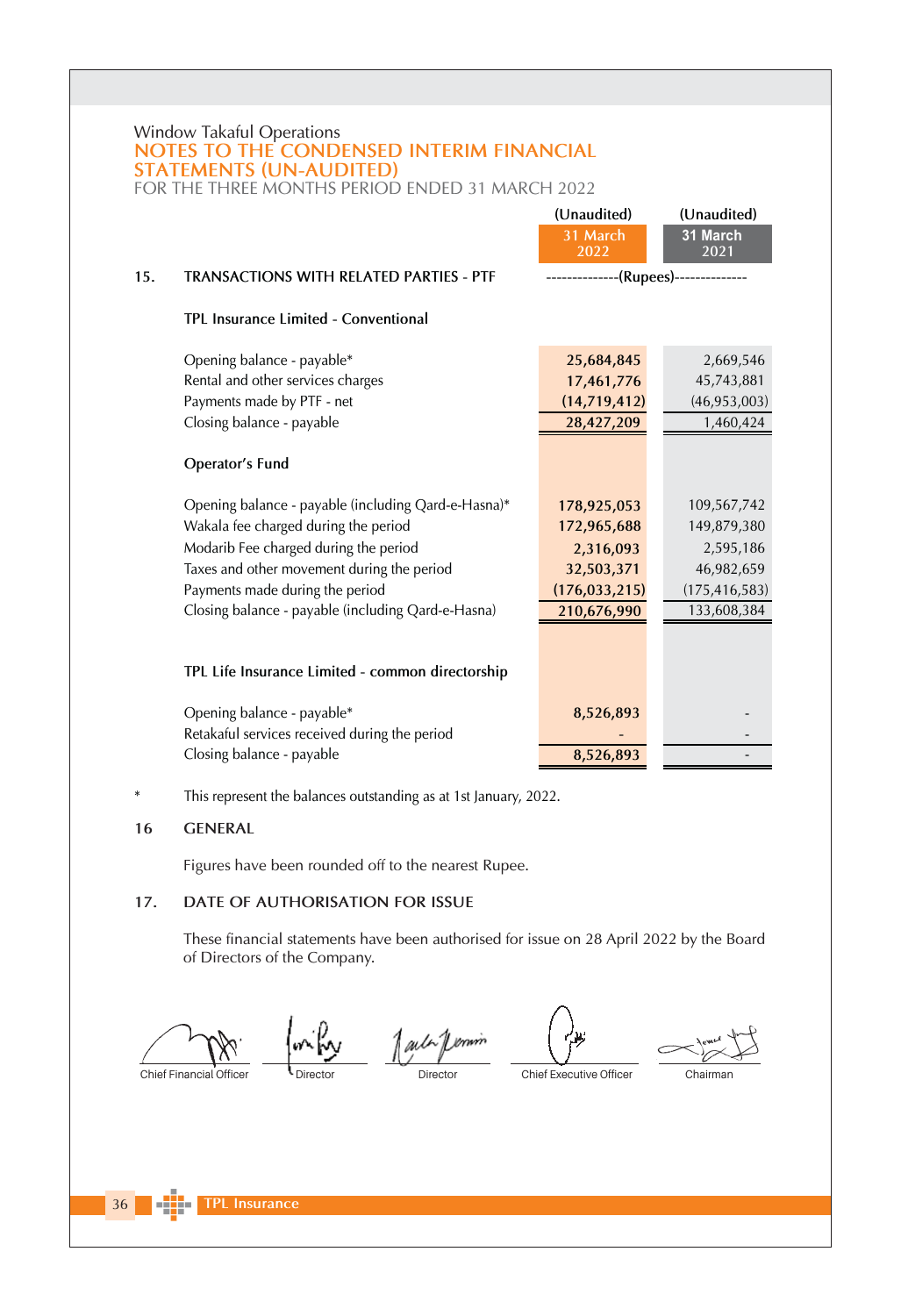



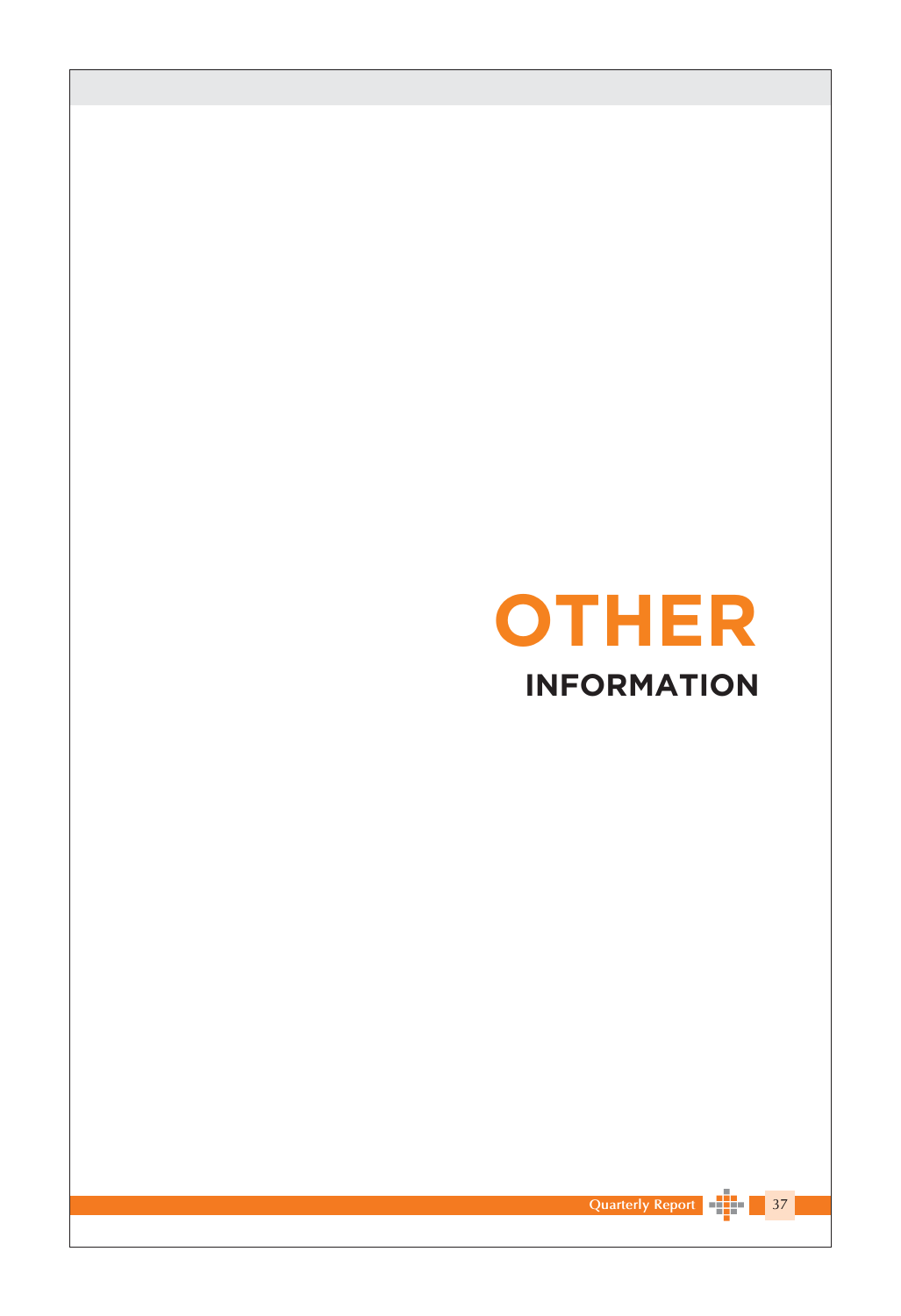# PATTERN OF SHAREHOLDING<br>AS AT MARCH 31, 2022

| <b>No. of Shareholders</b> | From       | To                   | <b>Shares Held</b> | Percentage |
|----------------------------|------------|----------------------|--------------------|------------|
| 200                        | 1          | 100                  | 1124               | 0.001      |
| 43                         | 101        | 500                  | 13663              | 0.012      |
| 100                        | 501        | 1,000                | 64499              | 0.055      |
| 95                         | 1,001      | 5,000                | 181428             | 0.155      |
| 19                         | 5,001      | 10,000               | 124763             | 0.107      |
| 12                         | 10,001     | 15,000               | 147364             | 0.126      |
| $\mathbf{1}$               | 15,001     | 20,000               | 16734              | 0.014      |
| 3                          | 20,001     | 25,000               | 71603              | 0.061      |
| $\mathbf{1}$               | 25,001     | 30,000               | 29905              | 0.026      |
| $\mathbf{1}$               | 30,001     | 35,000               | 33412              | 0.029      |
| $\overline{2}$             | 35,001     | 40,000               | 74763              | 0.064      |
| $\overline{1}$             | 40,001     | 45,000               | 43307              | 0.037      |
| $\mathbf{1}$               | 45,001     | 50,000               | 45556              | 0.039      |
| $\mathbf{1}$               | 55,001     | 60,000               | 59790              | 0.051      |
| $\mathbf{1}$               | 60,001     | 65,000               | 60062              | 0.051      |
| $\mathbf{1}$               | 75,001     | 80,000               | 80000              | 0.068      |
| $\mathbf{1}$               | 105,001    | 110,000              | 110000             | 0.094      |
| $\mathbf{1}$               | 120,001    | 125,000              | 124300             | 0.106      |
| $\mathbf{1}$               | 145,001    | 150,000              | 148829             | 0.127      |
| $\mathbf{1}$               | 280,001    | 285,000              | 281000             | 0.240      |
| $\mathbf{1}$               | 370,001    | 375,000              | 373290             | 0.319      |
| $\mathbf{1}$               | 400,001    | 405,000              | 400020             | 0.341      |
| $\mathbf{1}$               | 405,001    | 410,000              | 405919             | 0.346      |
| $\mathbf{1}$               | 535,001    | 540,000              | 537620             | 0.459      |
| $\mathbf{1}$               | 675,001    | 680,000              | 676970             | 0.578      |
| $\mathbf{1}$               | 755,001    | 760,000              | 755483             | 0.645      |
| $\mathbf{1}$               | 1,065,001  | 1,070,000            | 1068000            | 0.911      |
| $\mathbf{1}$               | 2,495,001  | 2,500,000            | 2498500            | 2.132      |
| $\mathbf{1}$               | 2,660,001  | 2,665,000            | 2661897            | 2.271      |
| $\mathbf{1}$               | 3,220,001  | 3,225,000            | 3221500            | 2.749      |
| $\mathbf{1}$               | 3,330,001  | 3,335,000            | 3333334            | 2.844      |
| $\mathbf{1}$               | 3,665,001  | 3,670,000            | 3666666            | 3.129      |
| $\mathbf{1}$               | 5,075,001  | 5,080,000            | 5079000            | 4.334      |
| $\mathbf{1}$               | 7,595,001  | 7,600,000            | 7,600,000          | 6.485      |
| $\mathbf{1}$               | 14,315,001 | 14,320,000           | 14,318,953         | 12.218     |
| $\mathbf{1}$               | 17,205,001 | 17,210,000           | 17,208,323         | 14.684     |
| $\mathbf{1}$               | 23,320,001 | 23,325,000           | 23,325,000         | 19.903     |
| 1                          | 28,345,001 | 28,350,000           | 28,348,684         | 24.190     |
| 504                        |            | <b>Company Total</b> | 117,191,261        | 100.00     |

38 **PHILE TPL Insurance**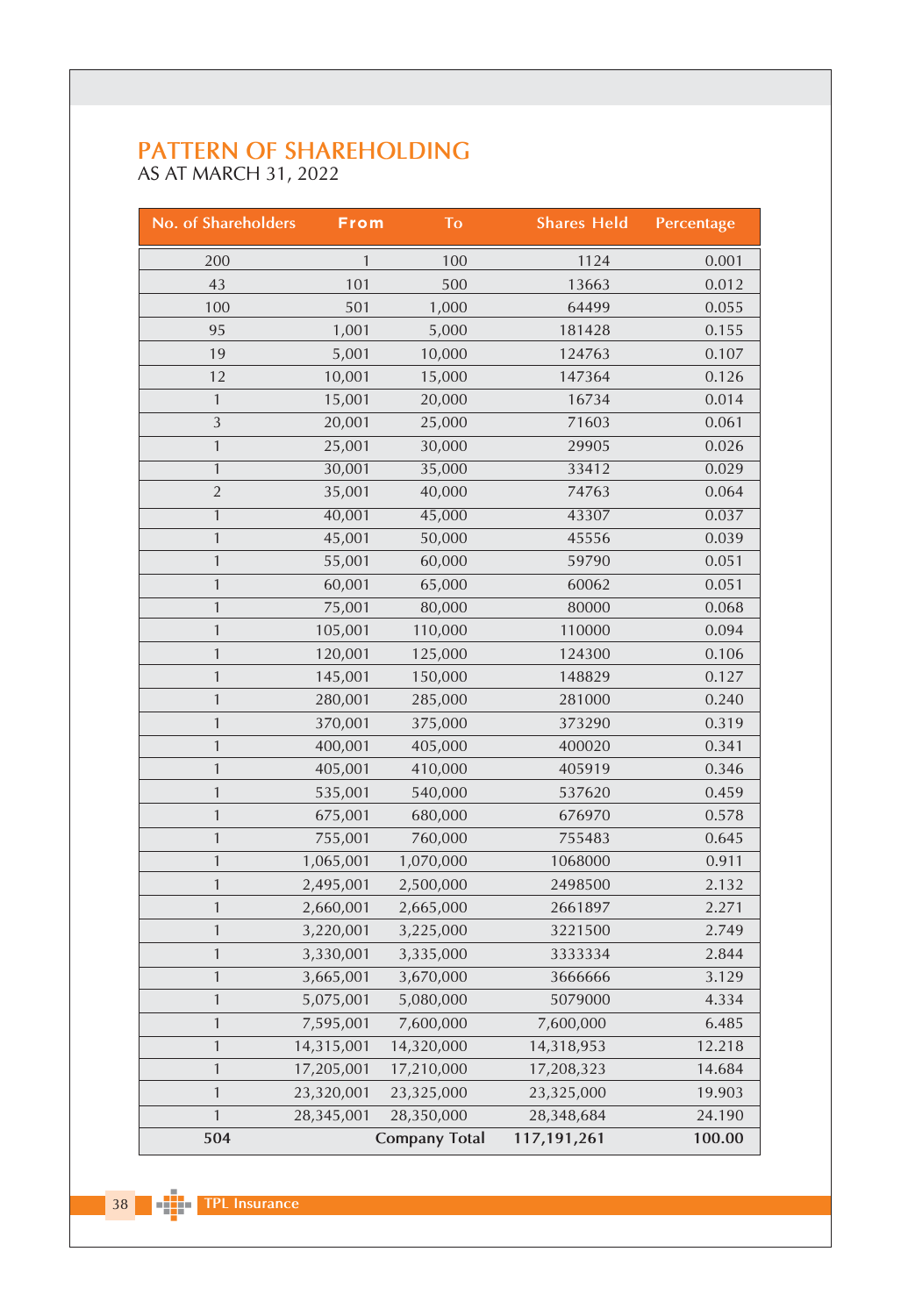# **CATEGORY OF SHAREHOLDING** AS AT MARCH 31, 2022

| <b>Particulars</b>                                         | No of<br><b>Folio</b> | No of<br><b>Shares</b> | Percentage |
|------------------------------------------------------------|-----------------------|------------------------|------------|
| Directors, CEO & their Spouse and Minor Children           | 6                     | 17,361                 | 0.01       |
| Mr. Jameel Yousuf                                          |                       | 620                    | 0.00       |
| Mr. Ali Jameel                                             |                       | 620                    | 0.00       |
| Mr. Andrew Borda                                           |                       | $\mathbf{1}$           | 0.00       |
| Syed Nadir Shah                                            |                       | 620                    | 0.00       |
| Muhammad Aminuddin                                         |                       | 15,000                 | 0.01       |
| Syed Nadir Shah                                            |                       | 500                    | 0.00       |
| <b>Associated Companies</b>                                | 8                     | 75,441,116             | 64.37      |
| TPL Corp Limited                                           |                       | 74,364,126             | 63.46      |
| TPL Holdings (Private) Limited                             |                       | 1,076,990              | 0.92       |
| Banks, DFI & NBFI                                          | $\overline{4}$        | 3,335,956              | 2.85       |
| Arif Habib Limited                                         |                       | 3,333,334              | 2.84       |
| Mohammad Munir Mohammad Ahmed Khanani Securities Limited   |                       | 2,500                  | 0.00       |
| Paradigm Factors (Private) Limited                         |                       | 122                    | 0.00       |
| <b>Mutual Funds</b>                                        | 8                     | 13,083,790             | 11.16      |
| CDC - Trustee Hbl Investment Fund                          |                       | 537,620                | 0.46       |
| CDC - Trustee Hbl Growth Fund                              |                       | 755,483                | 0.64       |
| CDC - Trustee Faysal Stock Fund                            |                       | 5,079,000              | 4.33       |
| CDC - Trustee AKD Opportunity Fund                         |                       | 2,661,897              | 2.27       |
| CDC - Trustee NBP Stock Fund                               |                       | 2,498,500              | 2.13       |
| CDC - Trustee HBL - Stock Fund                             |                       | 110,000                | 0.09       |
| CDC - Trustee HBL Equity Fund                              |                       | 1,068,000              | 0.91       |
| CDC - Trustee Golden Arrow Stock Fund                      |                       | 373,290                | 0.32       |
| <b>General Public (Local)</b>                              | 465                   | 1,418,807              | 1.21       |
| General Public (Forgein)                                   | $\overline{7}$        | 8,707                  | 0.01       |
| Others                                                     | 11                    | 560,524                | 0.48       |
| Toyota Hyderabad Motors                                    |                       | 33,412                 | 0.03       |
| Bonus Fraction B-2018                                      |                       | 189                    | 0.00       |
| CDC Stay Order Cases With Fracton                          |                       | 405,919                | 0.35       |
| Bonus Fraction B-2019                                      |                       | 168                    | 0.00       |
| Habib Sugar Mills Ltd                                      |                       | 60,062                 | 0.05       |
| Sarfraz Mahmood (Private) Ltd                              |                       | 500                    | 0.00       |
| Maple Leaf Capital Limited                                 |                       | $\mathbf{1}$           | 0.00       |
| Rao Systems (Pvt.) Ltd.                                    |                       | 5,500                  | 0.00       |
| Federal Board of Revenue                                   |                       | 16,734                 | 0.01       |
| Falcon-i (Private) Limited                                 |                       | 1                      | 0.00       |
| Toyota Sahara Motors (Pvt) Ltd                             |                       | 38,038                 | 0.03       |
| <b>Foreign Companies</b>                                   | $\mathbf{1}$          | 23,325,000             | 19.90      |
| DEG-Deutsche Investitions-und Entwicklungsgesellschaft MBH |                       | 23,325,000             | 19.90      |
| <b>Company Total</b>                                       | 510                   | 117,191,261            | 100        |